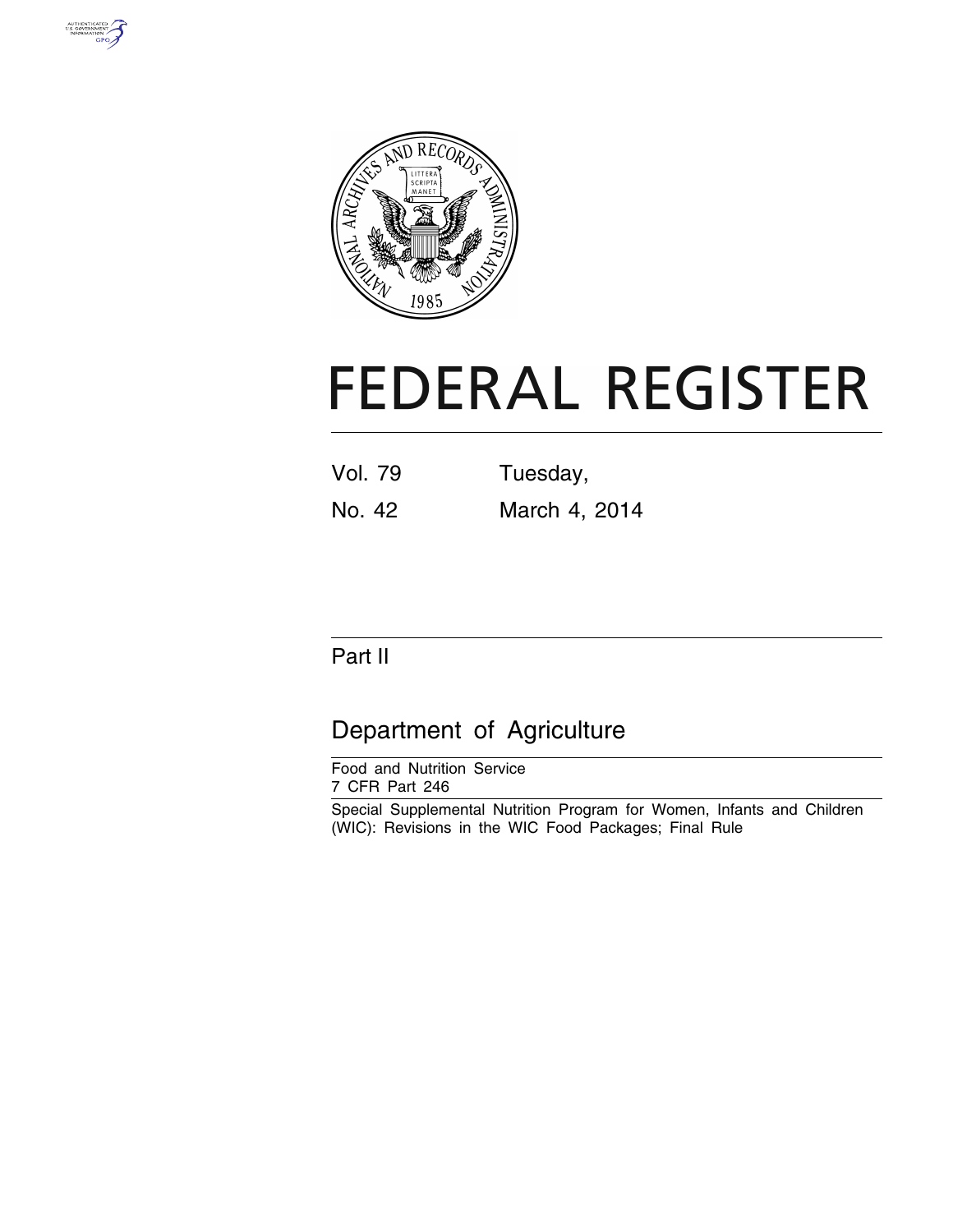#### **DEPARTMENT OF AGRICULTURE**

#### **Food and Nutrition Service**

#### **7 CFR Part 246**

**[FNS–2006–0037]** 

**RIN 0584–AD77** 

#### **Special Supplemental Nutrition Program for Women, Infants and Children (WIC): Revisions in the WIC Food Packages**

**AGENCY:** Food and Nutrition Service (FNS), USDA.

#### **ACTION:** Final rule.

**SUMMARY:** This final rule considers public comments submitted in response to the interim rule revising the WIC food packages published on December 6, 2007. The interim rule implemented the first comprehensive revisions to the WIC food packages since 1980. The interim rule revised regulations governing the WIC food packages to align them more closely with updated nutrition science and the infant feeding practice guidelines of the American Academy of Pediatrics, promote and support more effectively the establishment of successful long-term breastfeeding, provide WIC participants with a wider variety of food, and provide WIC State agencies with greater flexibility in prescribing food packages to accommodate participants with cultural food preferences. This rule makes adjustments that improve clarity of the provisions set forth in the interim rule.

**DATES:** *Effective Date:* This rule is effective May 5, 2014.

*Implementation Dates:* 

• State agencies must implement the provision in Table 2 at 7 CFR 246.10(e)(10) increasing the cash-value voucher for children to \$8 per month no later than June 2, 2014.

• The provision found at 7 CFR 246.12(f)(4) requiring split tender for cash-value vouchers shall be implemented no earlier than October 1, 2014 and no later than April 1, 2015.

• Footnote 11 of Table 2 at 7 CFR 246.10(e)(10) shall be implemented on the later of October 1, 2014, or the date on which the State agency exercises their option to issue authorized soybased beverage or tofu to children who receive Food Package IV.

• The provisions in Footnote 10 of Table 2 at 7 CFR 246.10(e)(10) and Footnote 12 of Table 3 at 7 CFR 246.10(e)(11) authorizing yogurt for children and women in Food Packages III–VII may be implemented no earlier than April 1, 2015.

**FOR FURTHER INFORMATION CONTACT:** 

Anne Bartholomew, Chief, Nutrition Services Branch, Supplemental Food Programs Division, Food and Nutrition Service, USDA, 3101 Park Center Drive, Room 522, Alexandria, Virginia 22302, (703) 305–2746 OR *[ANNE.BARTHOLOMEW@](mailto:ANNE.BARTHOLOMEW@FNS.USDA.GOV) [FNS.USDA.GOV](mailto:ANNE.BARTHOLOMEW@FNS.USDA.GOV)*.

#### **SUPPLEMENTARY INFORMATION:**

#### **I. Overview**

This final rule addresses public comments submitted in response to the interim rule revising the WIC food packages published on December 6, 2007 (72 FR 68966), and makes adjustments that improve clarity of the provisions set forth in the interim rule.

#### **II. Background**

An interim rule revising the WIC food packages was published in the **Federal Register** on December 6, 2007 (72 FR 68966). The interim rule implemented the first comprehensive revisions to the WIC food packages since 1980 and largely reflected recommendations made by the National Academies' Institute of Medicine (IOM) in its Report ''WIC Food Packages: Time for a Change'' (''Report'').1 The interim rule aligned the food packages more closely with updated nutrition science, promoted and supported more effectively the establishment of successful long-term breastfeeding, provided WIC participants with a wider variety of food, and provided WIC State agencies with greater flexibility in prescribing food packages to accommodate participants with cultural food preferences. WIC State agencies were required to implement the changes by October 1, 2009.

#### **III. General Summary of Comments Received on the Interim Rule To Revise the WIC Food Packages**

The interim rule revising the WIC food packages provided an extensive public comment period to obtain comments on the impact of the changes experienced during implementation of the new food packages. The interim rule comment period ended February 1, 2010.

A total of 7,764 comment letters were received on the interim rule; of those, 111 were form letters. A total of 6,664 of the letters were from program participants, and included comments submitted in Spanish, Chinese, and other languages, in addition to English.

The remaining comment letters were submitted from a variety of sources, including WIC State and local agencies and Indian Tribal Organizations, the National WIC Association (NWA), professional organizations and associations, advocacy groups, healthcare professionals (including universities), members of Congress, the food industry, vendors, farmers, and private citizens.

In general, commenters expressed broad support for the changes and reported relatively smooth implementation of the new WIC food packages. Commenters also voiced concerns about various aspects of the interim rule and made recommendations for clarifying or improving specific provisions of the interim rule. Overall, participants expressed overwhelming support for the revised WIC food packages, especially the addition of whole grains and fruits and vegetables. However, many participants who were enrolled in WIC during the transition from the previous food packages to the revised food packages expressed displeasure with changes to fat-reduced milks and less cheese.

FNS considered all timely comments without regard to whether they were provided by a single commenter or repeated by many. Importance was given to the substance or content of the comment, rather than the number of times a comment was submitted.

WIC State agencies are to be commended for the staff and vendor training that led to successful implementation of the new WIC food packages, as well as nutrition education provided to participants on the benefits of the new foods in the WIC food packages. Successful implementation of the new WIC food packages was further enhanced by the efforts of WIC's partners in the advocacy, retail, and medical communities.

#### **IV. Discussion of the Final Rule Provisions**

The following is a discussion of the major provisions set forth in this final rule, a brief summary of the comments received on the interim rule that addressed these issues, and FNS' rationale for either modifying or retaining provisions in this final rule. Provisions not addressed in the preamble to this final rule did not receive significant or substantial public comments and remain unchanged.

The preamble to this final rule articulates the basis and purpose behind significant changes from the December 6, 2007 interim rule. The reasons supporting provisions of the interim

<sup>1</sup> Institute of Medicine, National Academy of Sciences. ''WIC Food Packages: Time for a Change,'' 2005. Available at Internet site: *[http://](http://www.fns.usda.gov/wic-food-packages-time-change) [www.fns.usda.gov/wic-food-packages-time-change](http://www.fns.usda.gov/wic-food-packages-time-change)*.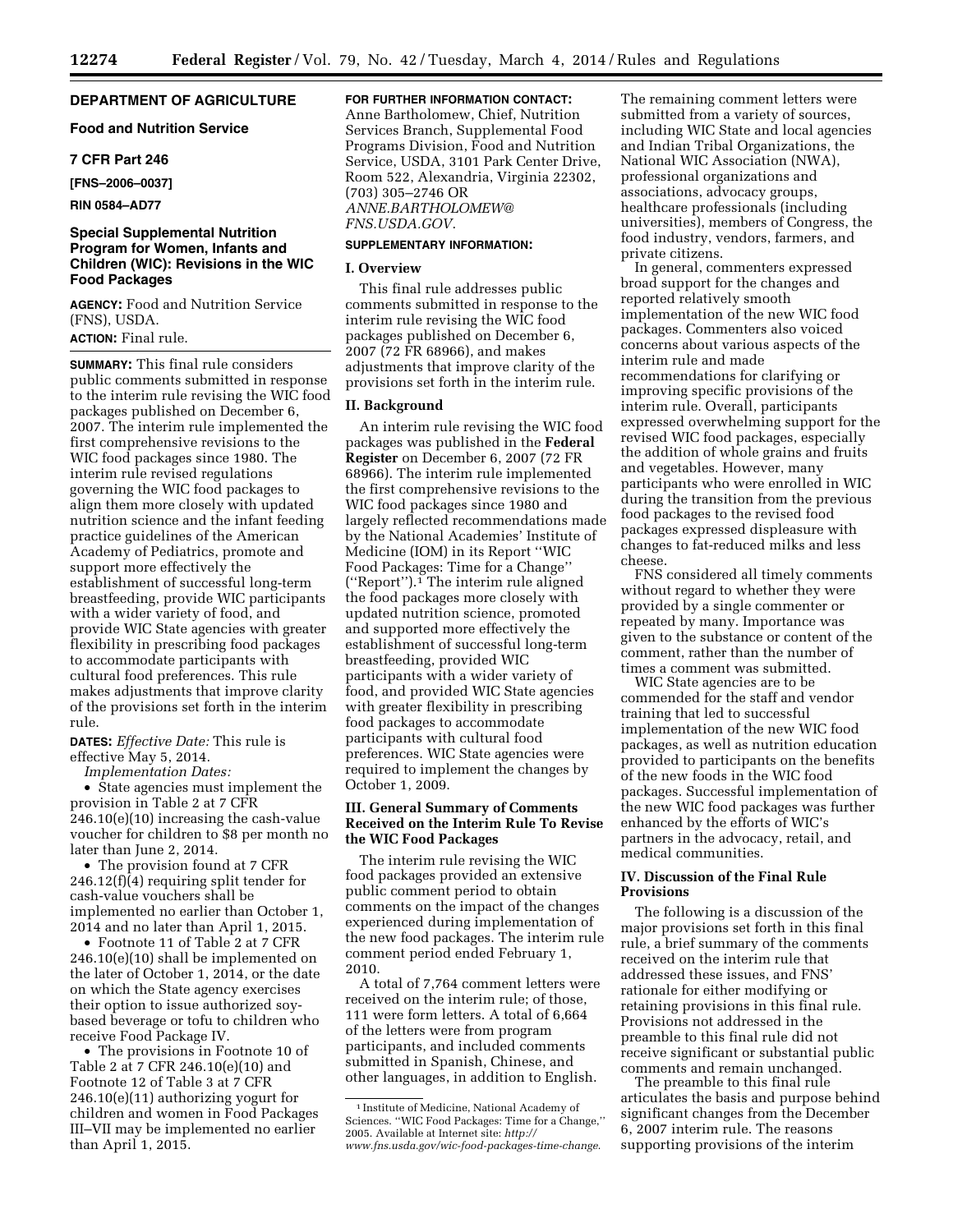regulations were carefully examined in light of the comments received to determine the continued applicability of the justifications. Unless otherwise stated, or unless inconsistent with this final rule or this preamble, the rationales contained in the preamble to the proposed and interim regulations should be regarded as the basis for this final rule. Therefore, a thorough understanding of the rationales for the interim regulations may require reference to the preamble of the August 7, 2006 proposed rule (71 FR 44784) and the December 6, 2007 interim rule (72 FR 68966).

#### *A. Definitions*

*The following definitions have been added or modified in the final rule*.

*Farmers' market.* As described in a subsequent section of this preamble, this final rule adds the definition of ''farmers' markets'' at 7 CFR 246.2.

*Full nutrition benefit*. As described in a subsequent section of this preamble, this final rule adds the definition of ''full nutrition benefit'' at 7 CFR 246.2.

*WIC-eligible medical foods*. Based on review and discussion with the Food and Drug Administration (FDA), this final rule changes the name of the food category ''WIC-eligible medical food'' to ''WIC-eligible nutritionals,'' but does not substantively change this food category. This nomenclature modification better describes the group of special WIC-eligible nutritional products the WIC Program provides to participants with qualifying conditions, and alleviates confusion associated with the use of the term ''medical food,'' which is defined by regulations governing FDA and differs from the WIC use of this term. The FNS definition for ''WIC-eligible medical food'' and the FDA definition for ''medical food'' are both comprehensive and detailed. Although the definition of ''WIC-eligible medical food'' closely aligns with the FDA definition for ''medical food,'' there are slight differences, such that some, but not all ''WIC-eligible medical foods'' meet FDA's definition of ''medical food.'' In an effort to alleviate confusion, and distinguish between the two product categories and definitions, FNS is modifying the name of the food category from ''WIC-eligible medical food'' to ''WIC-eligible nutritionals.'' Other than the name change, the definition for this food category put forth in the interim rule remains unchanged in this final rule.

#### *B. General Provisions That Affect All WIC Food Packages*

#### 1. Nutrition Tailoring

Prior to the interim rule, FNS policy allowed both categorical and individual nutrition tailoring of WIC food packages. Categorical nutrition tailoring is the process of modifying the WIC food packages for participant groups or subgroups with similar supplemental nutrition needs, based on scientific nutrition rationale, public health concerns, cultural eating patterns, and State established policies. The interim rule prohibits categorical nutrition tailoring, but continues to allow individual nutrition tailoring based on the Competent Professional Authority's (CPA) assessment of a participant's supplemental nutrition needs.

A total of 33 commenters (of these, 8 were form letters) opposed the provision that prohibits categorical tailoring, stating that State agencies need the flexibility to propose modifications to food packages that respond to rapid changes in food industry, science, dietary recommendations, demographics, and other factors. Commenters asked that State agencies be able to request approval for categorical tailoring to meet nutritional needs and preferences.

As stated in the preamble to the interim rule, the IOM conducted a full, independent and rigorous scientific review of the nutritional needs of WIC participants prior to recommending the quantities and types of WIC foods to address those needs in its Report. In addition, Section 232 of Public Law 111–296 amended Section 17(f)(11)(C) of the Child Nutrition Act of 1966, as amended (42 U.S.C. 1786), by requiring the Secretary to conduct, as often as necessary, but not less than every 10 years, a scientific review of supplemental foods available under the program and to amend the foods, as needed, to reflect nutrition science, public health concerns, and cultural eating patterns. As such, future reviews of the WIC food packages by FNS will be conducted as needed and used to determine the need for modification of current WIC food packages. FNS believes that this is the appropriate process for changes to the WIC food packages and that State agencies will best be able to meet the nutritional needs of each WIC participant through nutrition assessment and *individual*  tailoring of the food package. Therefore, the provision to disallow State agency proposals to categorically tailor WIC food packages is retained in this final rule at 7 CFR 246.10(c).

#### 2. Cultural Food Package Proposals

The interim rule allows State agencies to submit to FNS a plan for substitution of food(s) to allow for different cultural eating patterns. The interim rule includes criteria for submitting plans for substitutions and the criteria FNS will use to evaluate such plans. A total of 26 commenters (8 form letters) asked FNS to change the criterion that ''any proposed substitute food must be nutritionally equivalent or superior to the food it is intended to replace'' to be less restrictive and easier to satisfy.

The increased variety and choice in the supplemental foods in the interim rule, as recommended by the IOM, provide State agencies expanded flexibility in prescribing culturally appropriate packages for diverse groups. Further, the interim rule allows State agencies flexibility to meet unanticipated cultural needs of participants by submitting plans for substitutions. The criteria are not meant to preclude justifiable cultural substitution proposals submitted by WIC State agencies, but are intended to ensure that WIC food substitutions maintain the nutritional integrity of the WIC foods they replace. FNS will continue to make determinations on proposed plans for cultural substitutions based on existing evaluation criteria as appropriate. Therefore, the criteria for submitting State agency plans for substitutions for different cultural eating patterns and the criteria FNS will use to evaluate such plans are retained at 7 CFR 246.10(i).

The interim rule increased the variety and number of substitutions available for several WIC foods. This final rule further increases the number of substitutions and options available, i.e., yogurt, canned jack mackerel, and whole wheat macaroni (pasta) products. These additions are within the context of the IOM recommendations. FNS believes that these changes already provide substantial flexibility for prescribing food packages and that further modifications of the current WIC food packages are best determined through future scientific reviews of the WIC food packages. FNS will, therefore, not accept WIC State agency plans for substitutions of WIC foods for reasons other than to accommodate cultural eating patterns as provided for in 7 CFR 246.10(i).

3. Medical Documentation and Supervision Requirements

a. Milk and Milk Alternatives

Under the interim rule, medical documentation by a health care professional licensed to write medical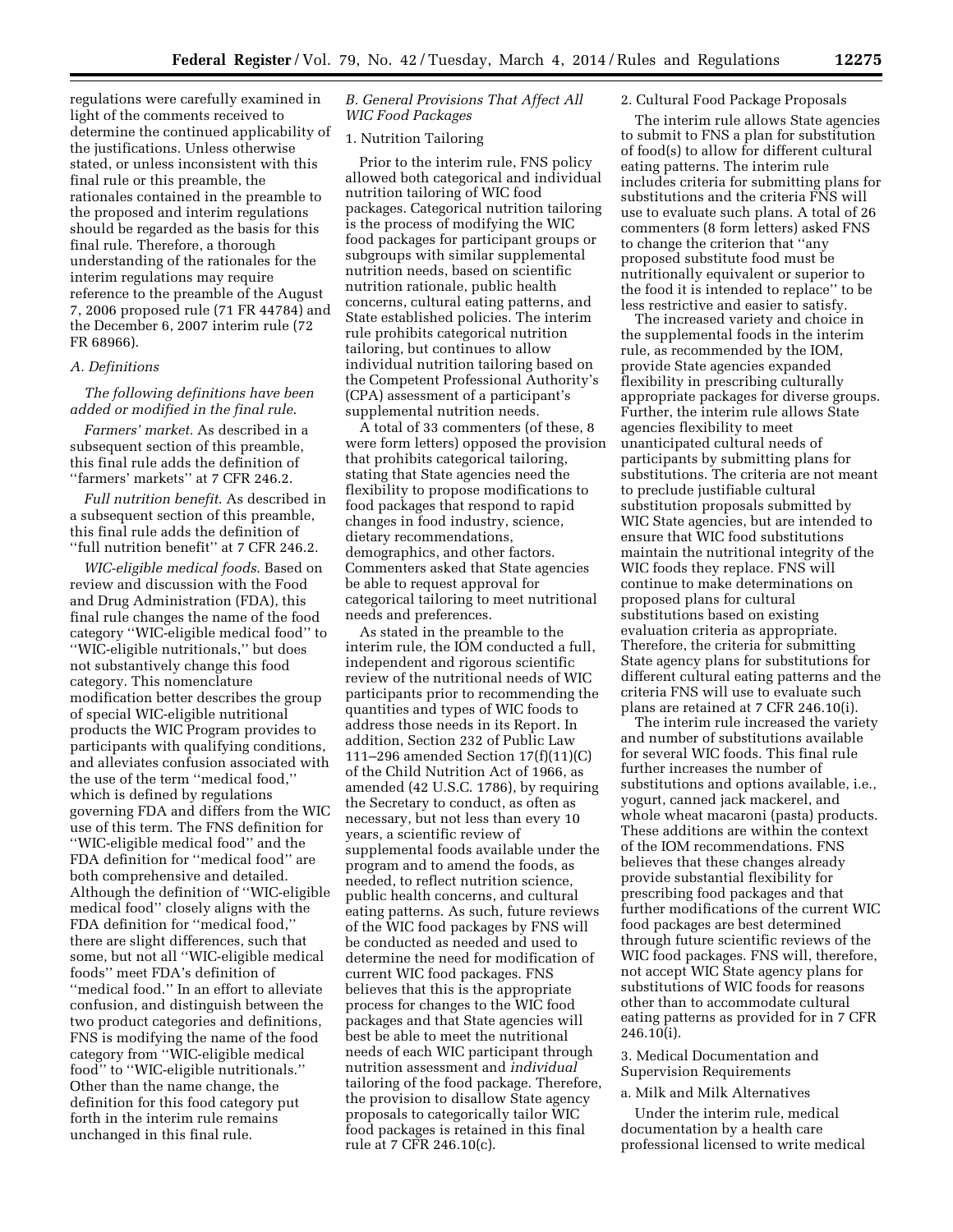prescriptions is required for the issuance of certain milk alternatives for children and women. A total of 180 comment letters (53 of these form letters) opposed this requirement, primarily the documentation for children to receive soy-based beverage. Commenters stated that the provision is unnecessary, costly and burdensome for participants and physicians, creates barriers to services, and undermines FNS' efforts to provide foods that meet the cultural needs of participants. The NWA and the American Dietetic Association (now known as the Academy of Nutrition and Dietetics) stressed that WIC dietitians and nutritionists are trained health professionals capable of doing a complete nutrition assessment, selecting WIC foods, and providing appropriate education to participants and caregivers, in consultation with the health care provider when warranted.

Based on the experiences cited by WIC State and local agencies related to medical documentation throughout implementation of the new food packages, FNS will no longer require a health care professional licensed to write medical prescriptions to provide documentation for children to receive soy-based beverage and tofu as milk substitutes. Also, FNS will no longer require documentation from a health care professional licensed to write medical prescriptions for women to receive tofu in excess of the maximum substitution allowance. Instead, consistent with IOM recommendations for documentation from a ''WIC recognized medical authority,'' FNS will allow the CPA to determine and document the need for tofu and soybased beverage as substitutes for milk for children, as established by State agency policy. Such determination must be based on individual nutritional assessment, as required under the interim rule and retained in this final rule at 7 CFR 246.10(b)(2)(ii)(C), and consultation with the participant's health care provider, as appropriate. Such determination can be made for situations that include, but are not limited to, milk allergy, lactose intolerance, and vegan diets. As previously discussed, the interim rule revised regulations governing the WIC food packages to, among other things, accommodate participants with cultural food preferences. Since cultural practices may affect nutrient intake, FNS will allow soy for cultural practices that prevent participants from including in their diets cow's milk and lactose-free or lactose-reduced fortified dairy

products in amounts that meet their nutritional needs.

FNS will allow the CPA, as established by State agency policy, to determine the need for tofu in quantities that exceed the maximum substitution rates. Such determination can be made for situations that include, but are not limited to, milk allergy, lactose intolerance, and vegan diets.

FNS believes that allowing the CPA to make determinations for milk substitutes is consistent with IOM recommendations for documentation from a ''WIC recognized medical authority.'' Although FNS is no longer requiring documentation from a health care professional licensed to write medical prescriptions, it is incumbent upon WIC State agencies to ensure that participants and caregivers receive education that stresses the importance of milk over milk substitutes, and that appropriate policies and procedures are in place for appropriate issuance of milk substitutes. Parents and caregivers should be made aware that children's diets may be nutritionally inadequate when milk is replaced by other foods, and provided appropriate nutrition education. The value of milk for WIC participants, particularly in the development of bone mass for children, should be emphasized. Lactose-free or lactose-reduced fortified dairy products should be offered before non-dairy milk alternatives to those participants with lactose intolerance that cannot drink milk. Also, if milk is replaced by milk alternatives that are not vitamin D fortified, vitamin D intakes may be inadequate. Thus, replacements for milk are to be approached with caution even if they are rich in calcium.

Therefore, Table 2 of 7 CFR 246.10(e)(10) of this final rule requires that issuance of tofu and soy-based beverage as substitutes for milk for children be based on an individual nutritional assessment by the CPA, in consultation with the participant's health care provider as appropriate. Table 2 of 7 CFR 246.10(e)(10) allows the CPA, as established by State agency policy, to determine the need for women to receive tofu in excess of the maximum substitution allowance.

#### b. Technical Requirements for Medical Documentation

Under the interim rule, technical requirements for medical documentation were established. A total of 51 comments opposed the provision requiring health care providers to prescribe the supplemental foods and quantities appropriate for a participant's qualifying condition in Food Package III (for participants with qualifying

conditions). Commenters believe that medical documentation, especially for authorization of supplemental foods in Food Package III, is burdensome to State agencies, participants and the medical community. Commenters stated that this provision has little value since the foods could otherwise be purchased by the participants at grocery stores. Commenters also stated that the WIC nutritionist or registered dietitian is capable of determining appropriate amounts and types of supplemental foods to issue to participants based on a nutrition assessment of the participant.

Due to the nature of the health conditions of participants who are issued supplemental foods in Food Package III, close medical supervision is essential for each participant's dietary management. FNS considers it appropriate that the responsibility for this close medical supervision remain with the participant's health care provider. Medical documentation requirements for specific supplemental foods that do not usually require a prescription were established to ensure that the participant's healthcare professional has determined that the supplemental foods are not medically contraindicated by the participant's condition. Therefore, FNS retains the technical requirements for medical documentation for supplemental foods in Food Package III as written in the interim rule. However, FNS recognizes that WIC registered dietitians and/or qualified nutritionists play an important role in the continuum of care of medically fragile WIC participants. Therefore, FNS would support State agency policy that allows health care providers to refer to the WIC registered dietitian and/or qualified nutritionist for identifying appropriate supplemental foods (excluding WIC formula) and their prescribed amounts, as well as the length of time the supplemental foods are required by the participant. This arrangement would be supported only in situations where the health care provider has indicated on the medical documentation form that the provider acknowledges referral to the WIC registered dietitian and/or qualified nutritionist for such determinations. This gives the health care provider medical oversight while allowing the WIC registered dietitian and/or qualified nutritionist to determine the appropriate issuance of WIC foods to participants with qualifying conditions in Food Package III.

#### 4. Sodium Content of WIC Foods

In its Report, the IOM found that intakes of sodium were excessive in the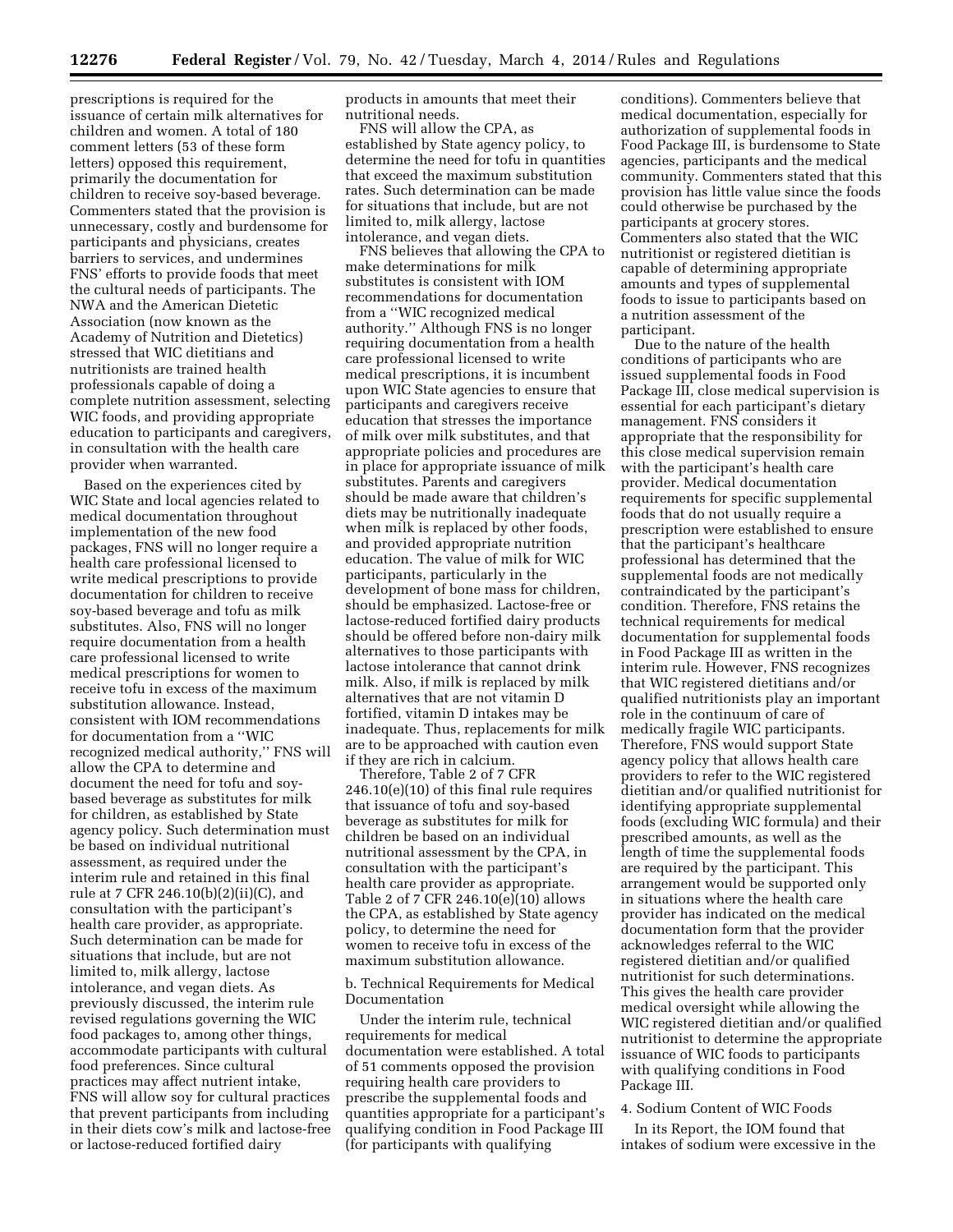diets of WIC participants. The IOM reported that more than 90 percent of WIC children 2 through 4 years and of pregnant, lactating, and nonbreastfeeding postpartum women had usual sodium intakes above the Tolerable Upper Intake Level (UL). More than 60 percent of WIC children age 1 year had usual sodium intakes above the UL. As such, the IOM recommended, and the interim rule reflected, reductions in the overall sodium level of WIC food packages. The majority of WIC foods under the interim rule may not contain added salt (sodium).

However, options for some WIC foods, i.e., cheese, vegetable juice, canned vegetables, canned beans, peanut butter, and canned fish include both regular and lower sodium varieties. In an effort to support participants in reducing sodium intake, FNS provided technical assistance to State agencies encouraging them to offer only lower sodium varieties of these foods when these options exist.

FNS encourages WIC State agencies that offer canned vegetables to allow only lower sodium canned vegetables and lower-sodium versions of other WIC-eligible foods, i.e., breads, as they become more widely available in the marketplace. FNS encourages food manufacturers to reduce excess sodium in processed foods and to make a wider variety of these foods available to help WIC achieve its goal to safeguard the health of children and women.

#### 5. Organic Foods

The interim rule authorizes organic forms of foods that meet minimum nutrition requirements described in Table 4 of 7 CFR 246.10(e)(12). However, WIC State agencies are responsible for determining the specific brands and types of foods to authorize on their State WIC food lists. Some State agencies allow organic foods on their foods lists, but this will vary by State. The decision may be influenced by a number of factors such as cost, product distribution within a State, and WIC participant acceptance.

FNS received 52 comments asking that State agencies be required to offer organic foods in the WIC food packages. Many of these comments were from one State where the WIC State agency had recently removed organic milk from its list of authorized WIC foods. This final rule continues to provide State agencies the option to offer organic forms of WICeligible foods through the regular WIC food instrument, e.g., milk, eggs, peanut butter, and encourages State agencies to make available authorized foods that are acceptable and will be consumed by participants, including organic varieties. This final rule clarifies in Table 4 of 7 CFR 246.10(e)(12) that State agencies are required to allow organic forms of fruits and vegetables purchased with the cashvalue voucher.

#### *C. Supplemental Foods and Food Packages*

**Note:** The order of some of the topics in this section is modified from the interim rule for the purposes of discussion.

#### 1. Fruits and Vegetables in Food Packages III Through VII

a. Dollar Amount of Cash-Value Voucher

In order to maintain cost neutrality, the interim rule published December 2007 (72 FR 68966) only provided fully breastfeeding women with the IOM recommended amount of \$10.00 per month fruit and vegetable cash-value vouchers; all other women participants were provided \$8.00 per month, and children were provided \$6.00. An amendment to the interim rule was published in the **Federal Register** on December 31, 2009 (74 FR 69243) to provide all WIC women participants with \$10.00 per month fruit and vegetable cash-value vouchers, consistent with IOM's recommendations.

A total of 448 commenters (76 form letters) asked FNS to increase the fruit and vegetable cash-value voucher to the IOM recommended level from \$6 to \$8 for children. The Department has responded to commenters' requests under this final rule by increasing the cash-value voucher for children to \$8 per month. This increase will allow State agencies to further efforts to increase fruit and vegetable consumption by children.

A total of 162 commenters (36 form letters) asked FNS to further increase the fruit and vegetable voucher for fully breastfeeding women from \$10 to \$12 to provide incentive for women to choose to fully breastfeed, and to meet the intent of the IOM to provide an enhancement to the food packages for fully breastfeeding women. While FNS understands the benefit of increasing the value of the food package for fully breastfeeding women, it is not possible under this rulemaking to go beyond the dollar value for the cash-value voucher for the fully breastfeeding package due to cost. Therefore, the cash-value voucher remains at \$10 for all women, including fully breastfeeding women, in this final rule. The base year for calculation of the value of the fruit and vegetable voucher and the base value to be used are updated in 7 CFR 246.16(j)(2).

b. Clarification of Authorized Fruits and Vegetables

To improve the consumption of fresh fruits and vegetables and to appeal to participants of different cultural backgrounds, the interim rule authorized a wide variety of choices within the authorized fruit and vegetable options. The interim rule reflects the IOM recommendation to provide a cash-value fruit and vegetable benefit to participants with few restrictions. The following is a discussion of clarifications and revisions to the interim rule pertaining to authorized fruits and vegetables. Technical corrections in this final rule clarify that both fresh fruits and fresh vegetables must be authorized by State agencies. This final rule further clarifies that 21 CFR 101.95 defines the term ''fresh'' when referring to eligible fresh fruits and vegetables.

Technical corrections in this final rule clarify that the cash-value voucher may be redeemed for any eligible fruit and vegetable (refer to Table 4 of 7 CFR 246.10(e)(12) and its footnotes). Except as authorized by this final rule, State agencies may not selectively choose which fruits and vegetables are available to participants. For example, if a State agency chooses to offer dried fruits, it must authorize all WIC-eligible dried fruits, i.e., those without added sugars, fats, oils, or sodium, and may not allow only a single variety of dried fruits. This final rule clarifies that State agencies may, however, invoke their administrative option at 7 CFR 246.10(b)(1)(i) to establish criteria in addition to the minimum Federal requirements in Table 4 of 7 CFR 246.10(e)(12), which could include restricting packaging (such as plastic containers) and package sizes (such as single serving) of processed fruits and vegetables available for purchase with the cash-value voucher. In addition, State agencies may identify specific types of certain processed WIC-eligible fruits and vegetables (e.g., salsas, tomato sauces, stewed and diced tomatoes) on their food lists if they believe there is cause for significant vendor and participant confusion in identifying specific items within those categories that are WIC-eligible.

A technical correction has been made in Table 4 of 7 CFR 246.10(e)(12) to clarify that the following products are not allowed: Dried white potatoes, mixed vegetables containing white potatoes, noodles, nuts or sauce packets, and decorative flowers and blossoms. Canned tomato sauce and tomato paste without added sugar, fats, oils are authorized. Salsa and spaghetti sauce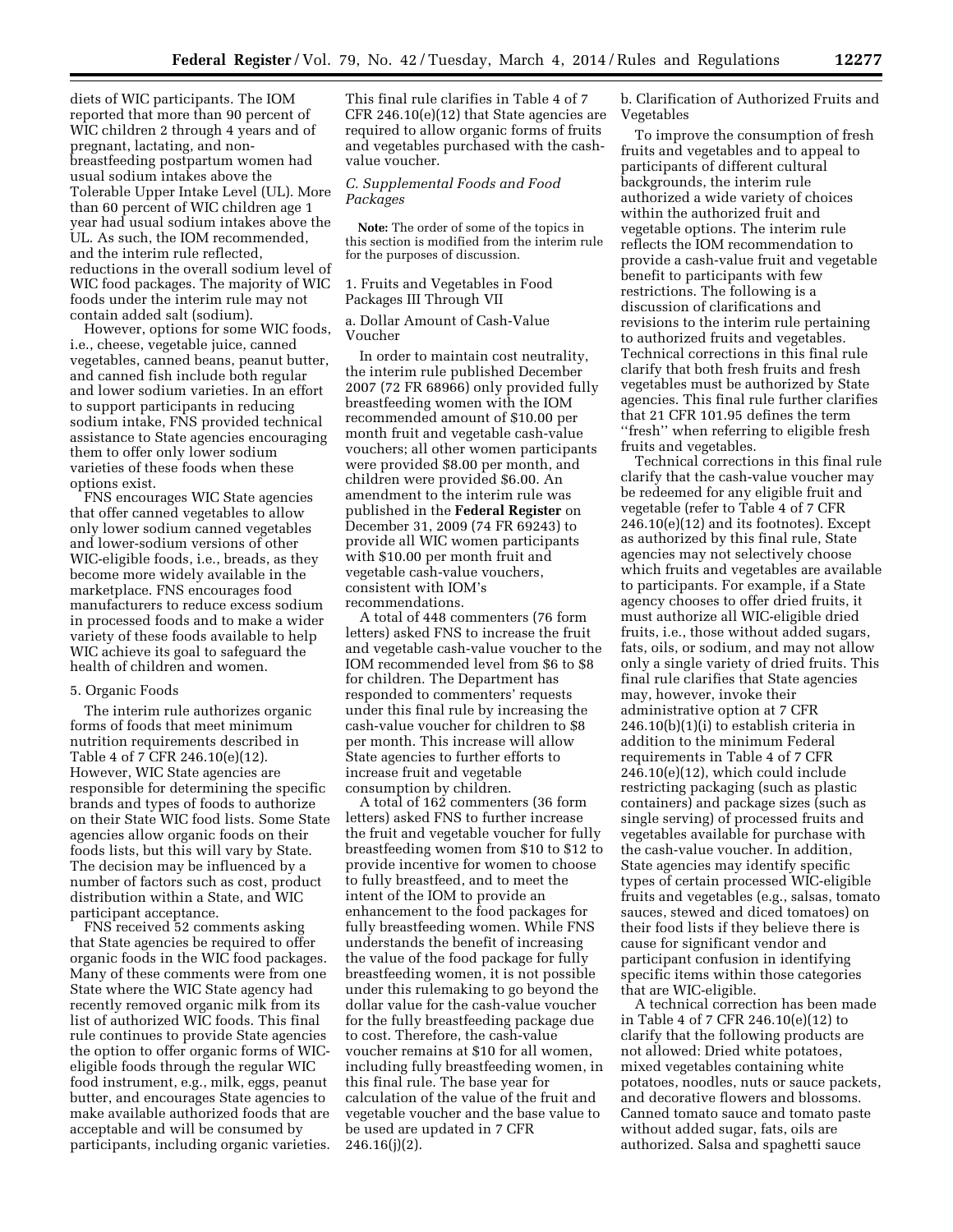without added sugar, fats, and oils are also authorized.

This final rule clarifies that the fruit or vegetable must be listed as the first ingredient in WIC-eligible processed fruits and vegetables. In addition, it clarifies that frozen fruits may not contain added fats, oils, salt (i.e., sodium) or added sugars.

For the reasons described in section IV.B.4 of this preamble, Table 4 of 7 CFR 246.10(e)(12) will be revised to allow State agencies the option to offer only lower sodium canned vegetables for purchase with the cash-value voucher.

#### c. White Potatoes

The interim rule excludes the purchase of white potatoes with the cash-value voucher. A total of 266 (of these, 213 were form letters) opposed the restriction of white potatoes. Commenters stated that white potatoes should be included in the WIC food packages because they are versatile, economical, contain key nutrients, and are preferred by participants. Thirty-two commenters (20 form letters) stated that the exclusion of white potatoes is difficult to administer.

The restriction of white potatoes, as recommended by the IOM, is based on data indicating that consumption of starchy vegetables meets or exceeds recommended amounts, and food intake data showing that white potatoes are the most widely used vegetable. Including white potatoes in the WIC food packages would not contribute towards meeting the nutritional needs of the WIC population and would not support the goal of expanding the types and varieties of fruits and vegetables available to program participants, as recommended by the IOM. Therefore, the provision to exclude white potatoes from the WIC food packages is retained in this final rule. The Department recognizes that white potatoes can be a healthful part of one's diet. However, WIC food packages are carefully designed to address the supplemental nutritional needs of a specific population. Although white potatoes are not offered in the WIC food package, nutrition education provided to WIC participants will continue to include white potatoes as a healthy source of nutrients and an important part of a healthful diet.

d. Dried Fruit and Dried Vegetables for Children

As recommended by the IOM, the interim rule disallows dried fruits and vegetables to be purchased with the cash-value voucher for children because of the risk of choking. FNS received a

small number of comments asking that dried fruits be allowed for children, citing a lack of evidence that they pose choking hazards for all children. Recommendations made by IOM for the Child and Adult Care Food Program allow dried fruits for children as long as they do not pose a choking hazard.2 Therefore, at the State agency's option, this final rule authorizes dried fruits and dried vegetables to be purchased with the cash-value voucher for children. Nutrition education regarding choking hazards, developmental readiness, proper food preparation, and oral health care should be provided to caregivers of young children.

e. Standards of Identity for Canned Fruits and Canned Vegetables

Two technical corrections have been in made in Table 4 of 7 CFR 246.10(e)(12) related to the standards of identity for canned fruits and canned vegetables. This final rule corrects the specifications for WIC-eligible canned fruits to reflect that only those WICeligible canned fruits that have a standard of identity, as listed at 21 CFR Part 145, must conform to the FDA standard of identity. Similarly, this final rule corrects the specifications for WICeligible canned vegetables to reflect that only those WIC-eligible canned vegetables that have a standard of identity, as listed at 21 CFR Part 155, must conform to the FDA standard of identity. The provision that WIC-eligible canned vegetables contain no added sugars, fats, and oils remains unchanged. This final rule clarifies that home-canned and home-preserved fruits and vegetables are not authorized.

f. Implementation of Fruit and Vegetable **Options** 

(1) Paying the difference with the cash-value voucher. The interim rule authorized State agencies the option to allow participants to pay the difference if the fruit and vegetable purchase exceeds the value of the cash-value voucher, a transaction known as ''split tender.'' A total of 116 commenters (59 form letters) asked FNS to require all State agencies to allow split tender transactions to ensure that participants are able to maximize use of their cashvalue voucher. Because it may be difficult for participants to accurately estimate the exact purchase price of the fruit and vegetable selections, particularly when fresh, canned, dried,

or frozen items are combined in one purchase or when items are purchased in bulk, FNS agrees that all participants should be allowed to pay the difference when the purchase of allowable fruits and vegetables exceeds the value of the fruit/vegetable cash-value voucher. Therefore, this final rule adds a provision at 7 CFR 246.12(f)(4) to require State agencies to allow split tender transactions with the cash-value voucher.

(2) Minimum vendor stocking requirements. A technical oversight in the interim rule has been corrected at 7 CFR 246.12(g)(3)(i) by clarifying that authorized vendors must stock at least two *different* fruits and two *different*  vegetables.

(3) Authorizing farmers' markets. The interim rule gave State agencies the option to allow farmers at farmers' markets to accept cash-value vouchers. FNS received 29 comments (mostly form letters) recommending that farmers' market organizations, rather than the individual farmer, be authorized to accept cash-value vouchers, as is permitted under the WIC Farmers' Market Nutrition Program (FMNP). Sixty-nine commenters (mostly form letters) additionally recommended that the WIC Program regulations be more closely aligned with the FMNP. Commenters stated that consistency between the two programs would make FMNP participation easier both for WIC participants and authorized farmers. Many of the comments suggested that State agencies be allowed to authorize farmers' markets in addition to the current provision (7 CFR 246.12(v)) that allows State agencies the flexibility to authorize farmers at farmers' markets or roadside stands. FNS finds merit in such a provision; this also would provide more consistency between WIC and FMNP.

Seventy-eight comments went on to suggest that the authorization of farmers' markets should be a Federal requirement, rather than a State agency option. FNS believes that State agencies are in the best position to determine what works for their individual benefit delivery systems, taking into consideration such factors as participant access, the availability of farmers, and the administrative burdens of monitoring and authorization. Therefore, the final rule amends 7 CFR 246.12 to allow WIC State agencies to authorize farmers or farmers' markets to accept WIC cash-value vouchers, but such authorization will remain as a State agency option. As a result of the addition of farmers' markets, conforming amendments have been

<sup>2</sup> Institute of Medicine, National Academy of Sciences. ''Child and Adult Care Food Program: Aligning Dietary Guidance for All,'' 2010. Available at Internet site: *[http://www.fns.usda.gov/child-and](http://www.fns.usda.gov/child-and-adult-care-food-program-aligning-dietary-guidance-all)[adult-care-food-program-aligning-dietary-guidance](http://www.fns.usda.gov/child-and-adult-care-food-program-aligning-dietary-guidance-all)all*.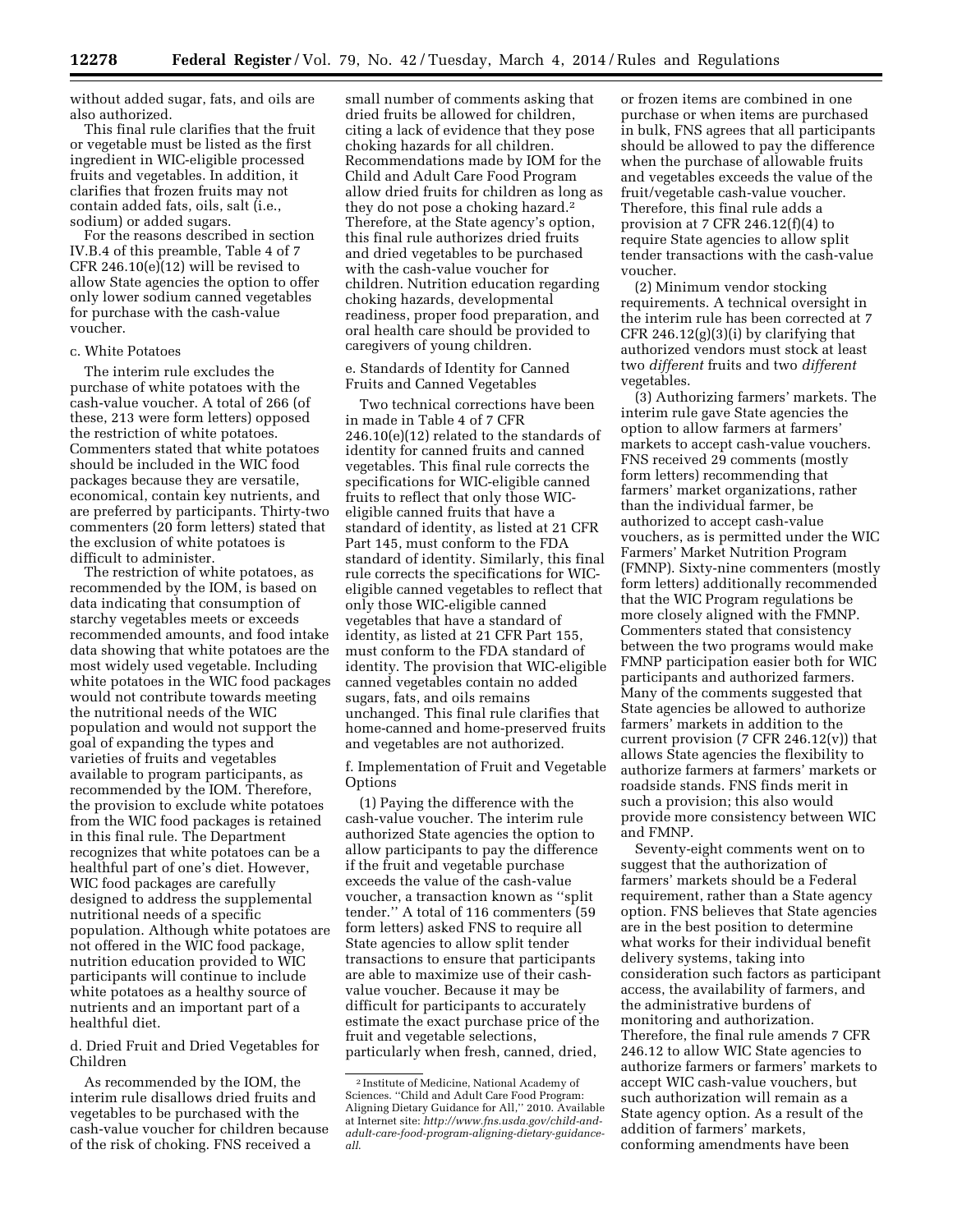made in 7 CFR 246.2, 246.4, 246.18, and 246.23.

A number of comments were received recommending that the Federal WIC regulations be modified to be consistent with the fruits and vegetables eligible for purchase under the FMNP. FNS makes every effort to ensure that both programs are aligned in most areas, to the extent possible. However, each program has different statutory objectives. Thus, FNS is convinced that it is critical for each program to maintain its separate identity. As stated previously, FNS found merit in allowing farmers' markets to redeem WIC cashvalue vouchers, an example of aligning both programs. FNS finds no need to make any further operational changes in this area through this final rule. A technical amendment is added to 7 CFR 246.4(a)(14) to correct a cross-reference to 7 CFR 246.12 that addresses the State agency options regarding vendor sanctions.

2. Mature Legumes (Dry Beans, Peas and Lentils) and Peanut Butter

a. Clarification of Allowable Mature Legumes

Technical corrections have been made to the list of authorized mature legumes in Table 4 of 7 CFR 246.10(e)(12). Refried beans, without added sugars, fats, oils, vegetables or meat, have been added to the examples of allowable legumes in Table 4 of 7 CFR 246.10(e)(12). The specification in Table 4 also clarifies that mature legumes issued via the WIC food instrument may not contain added vegetables or fruits.

b. Issuance of Mature Legumes (Dry Beans and Peas)

The interim rule includes mature dry beans, peas, or lentils in dry-packaged or canned forms as a WIC food category. Items in this food category are issued via the regular WIC food instrument. FNS provided technical assistance to State agencies on the interim rule clarifying that beans and peas that do not qualify under this category may be purchased only with the cash-value voucher. A total of 23 commenters (8 of which were form letters) asked FNS to allow all mature varieties and forms of dry beans and peas to be purchased with both the cash-value voucher and the WIC food instrument to eliminate confusion on the part of participants and vendors.

The nutritional profile of mature dry legumes is different than that for immature varieties and FNS believes it is important to maintain this distinction. Mature legumes are excellent sources of plant protein, and

also provide other nutrients such as iron and zinc. Mature dry beans and peas are similar to meats, poultry, and fish in their contribution of these nutrients. In WIC, they are offered as a separate food category from the fruit and vegetable category. Therefore, mature legumes in dry-packaged and canned forms, without added vegetables, fruits, meat, sugars, fats, or oils, are the only dry beans and peas authorized to be issued via the WIC food instrument.

c. Disallowed Ingredients in Peanut Butter

A technical oversight has been corrected in Table 4 of 7 CFR 246.10(e)(12) to disallow peanut butter with added marshmallows, honey, jelly, chocolate/or similar ingredients.

#### 3. Fruit and Vegetable Juice

Technical corrections have been made in Table 4 of 7 CFR 246.10(e)(12) related to the standard of identities for canned fruit and vegetable juices. This final rule corrects the specifications for WICeligible canned fruit juice and vegetable juice to reflect that only those WICeligible juices that have a standard of identity, as listed at 21 CFR Part 146 and 21 CFR Part 156, must conform to these FDA standards of identity.

#### 4. Milk and Milk Alternatives

a. Whole milk for participants greater than 2 years of age. Under the interim rule, and as recommended by the IOM, whole milk is not authorized for children greater than 2 years of age and women in Food Packages IV–VII. Under the interim rule, whole milk may be issued to medically fragile children older than 2 years of age and women only in Food Package III for participants with qualifying conditions. A total of 216 commenters, primarily local agency WIC staff, asked FNS to allow the CPA to prescribe whole milk for participants in any food package if necessary for participants who have medical or nutritional reasons for requiring additional calories.

FNS believes that WIC staff can assist participants in Food Packages IV–VII in meeting their nutritional needs through fat-reduced milks and other foods. Whole milk adds unnecessary saturated fat and cholesterol to the diets of participants. Nutrition education and individual tailoring of the food package within authorized parameters remain the most effective tools for WIC staff to use to help participants make appropriate choices based on their specific needs. Therefore, the provision to authorize whole milk for children greater than 2 years of age and women only in Food Package III is retained in

this final rule in Table 3 of 7 CFR 246.10(e)(11).

b. Fat-Reduced Milks for Children 12 Months to 2 Years of Age in Food Package III and IV

Under the interim rule, children 12 months to 2 years of age may only be issued whole milk. A total of 332 commenters (34 form letters) want flexibility in this provision, citing American Academy of Pediatrics (AAP) policy,3 recommending fat-reduced milks for children over the age of 1 for whom overweight or obesity is a concern.

In light of current AAP policy, FNS will allow, at State agency option, fatreduced milks to be issued to 1-year-old children (12 months to 2 years of age) for whom overweight or obesity is a concern. Under Food Package IV, FNS will allow the CPA to make a determination for the need for fatreduced milks for young children based on an individual nutritional assessment and consultation with the child's health care provider if necessary, as established by State agency policy. FNS will provide technical assistance for issuing fat-reduced milks to children 12 months to 2 years of age in Food Package IV. Due to the medically fragile qualifying conditions of children 12 months to 2 years of age, FNS will continue to require medical documentation for issuance of WICeligible formula and foods, including fat-reduced milks, under Food Package III.

c. Fat Content of Milk for Children Over 2 Years of Age and Women

Under the interim rule, children  $\geq 24$ months of age and women may be issued a variety of milk types (i.e., nonfat, lowfat (1%) and reduced fat (2%) milk). Seven commenters recommended the issuance of only nonfat or lowfat (1%) milk to children ≥ 24 months of age and women to be consistent with the Dietary Guidelines for Americans. FNS notes that State agencies already have policies to ensure that CPAs issue the appropriate milk to participants based on the assessed nutritional needs of individual participants. Since 1995 the Dietary Guidelines for Americans have recommended consumption of nonfat and lowfat milk and milk products. In technical assistance provided to State agencies on the interim rule, FNS supported and encouraged State agencies to issue only nonfat and lowfat

<sup>3</sup>*American Academy of Pediatrics. Policy Statement* Lipid Screening and Cardiovascular Health in Childhood, *Pediatrics Vol. 122 No. 1 July 2008, pp. 198–208.*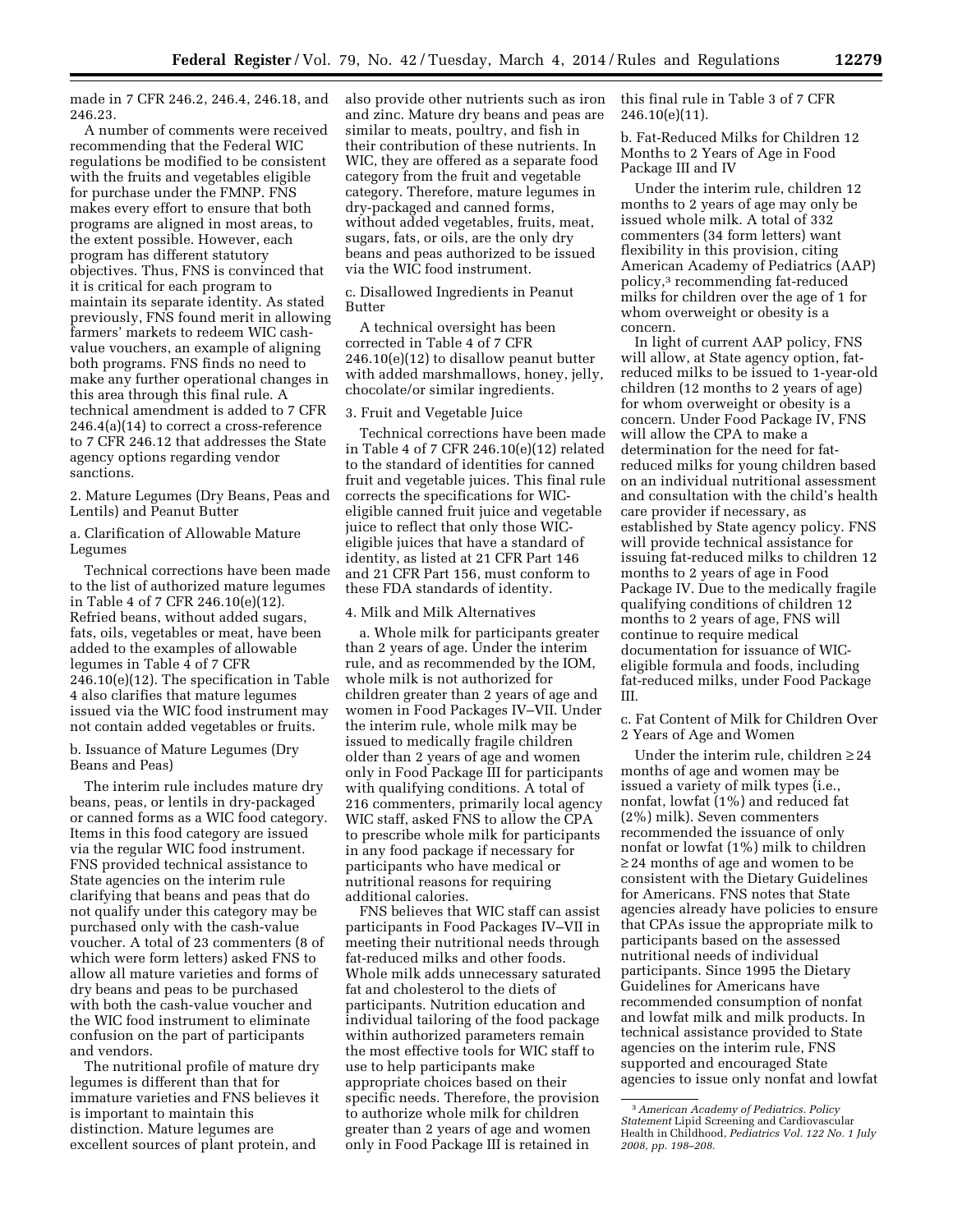milk to children and women unless otherwise indicated by nutrition assessment. As such, FNS finds merit in adding a provision that nonfat and lowfat  $(1\%)$  milks are the standard issuance for children ≥ 24 months of age and women in Food Packages IV–VII. Reduced fat (2%) milk is authorized only for participants with certain conditions, including but not limited to, underweight and maternal weight loss during pregnancy. The need for reduced fat (2%) milk for children  $\geq$  24 months of age (Food Package IV) and women (Food Packages V, VI, VII) will be determined as part of the careful nutrition assessment completed by the CPA, as established by State agency policy.

#### d. Fortification of Whole Milk

This final rule clarifies the minimum nutrient requirements for all milks listed in Table 4 of 7 CFR 246.10(e)(12). The table restates the milk specifications to make it clearer that vitamin A fortification is not required for whole milk.

#### e. Provision of Maximum Monthly Allowance of Milk

Under the interim rule, the maximum monthly allowance of milk must be provided to participants, as the WIC benefit to participants is the full authorized amount. The interim rule allows a substitution rate of 1 pound of cheese for 3 quarts of milk, leaving a quart of milk or milk substitute that must be provided to participants issued this option to fulfill the maximum allowance in the food package.

A total of 17 commenters (6 of these form letters) asked FNS to drop the ''dangling quart'' or allow State agencies to round the quantity of milk up when substituting cheese for milk because of limited availability and higher costs of milk in quart size containers. A total of 20 commenters (6 of these form letters) asked FNS to allow State agencies to issue 12 ounce cans of evaporated milk, which are the largest size available in the marketplace and which reconstitute to 24 fluid ounces, as the ''dangling quart.''

The IOM cited milk as an important source of calcium and vitamin D for WIC participants, and this food category should not be shortchanged. Therefore, the ''dangling quart'' may not be ignored. This final rule will continue to require that State agencies provide the maximum allowance of milk to participants if cheese is substituted for milk in order for participants to obtain their full milk benefit.

State agencies continue to have the option to make available other

authorized milk substitutes to fulfill the maximum allowance. Because milk in quart sizes has become more widely available as States have implemented the interim rule, and this final rule allows the option of providing a quart of yogurt for children and women (as described in a subsequent section of this preamble), and allows issuance of a 12 ounce can of evaporated milk to substitute for the ''dangling quart,'' State agency concerns about difficulty providing the full milk benefit to participants who substitute cheese for milk should be alleviated. State agencies also have the option to prescribe half gallon containers of milk every other month for participants in lieu of the ''dangling quart.''

#### f. Cheese in Excess of Maximum Substitution Rates

Under the interim rule, cheese may be substituted for milk. The IOM set a substitution rate for cheese for milk, but put a cap on the amount that can be substituted to control total and saturated fat content of the food packages. Under the interim rule, FNS allowed, with medical documentation, additional amounts of cheese to be issued beyond the substitution rate to provide State agencies with flexibility to accommodate participants with lactose intolerance. This accommodation was made because, at the time, milk alternatives for participants with lactose intolerance were more limited. Few soybased beverages that met FNS' nutritional standards were available, and the interim rule did not authorize yogurt, which had been recommended by IOM as a milk substitute. Since that time, more soy-based beverages that meet the nutritional standards established by FNS are available in the marketplace, and this final rule authorizes yogurt for children and women. As a result, State agencies have increased flexibility, in addition to offering lower lactose milks, to accommodate lactose intolerance with substitutes other than cheese, as recommended by the IOM. Therefore, this final rule will no longer allow cheese to be issued beyond established substitution rates, even with medical documentation, which is consistent with the recommendation of the IOM.

#### g. Yogurt

The IOM recommended adding yogurt to the WIC food packages as a partial milk substitute for children and women. However, under the interim rule, FNS determined that the addition of yogurt to the WIC food packages was cost prohibitive. The interim rule solicited comments from State agencies about the

extent to which WIC participants would benefit from the addition of yogurt, and whether that addition could be achieved in a cost-effective manner.

A total of 304 comment letters (63 of these form letters) encouraged FNS to allow yogurt as a milk substitute, emphasizing that yogurt provides priority nutrients and is convenient, popular, and culturally acceptable to WIC participants. Commenters also cited a pilot study, conducted by the California WIC Program in conjunction with the National Dairy Council, which demonstrated the feasibility of providing yogurt in WIC food packages.4 The pilot study results cited participant acceptance and ease of implementation.

FNS agrees that yogurt is a desirable milk alternative for participants who might not otherwise drink sufficient amounts of fluid milk due to lactose intolerance or other reasons. Therefore, this final rule authorizes yogurt as a substitute for milk for children and women in Food Packages III–VII, at the State agency's option.

#### (1) Maximum Monthly Allowance of Yogurt

At State agency option, 1 quart of yogurt may be substituted for 1 quart of milk for women and children in Food Packages III–VII. No more than 1 quart of yogurt is authorized per participant.

#### (2) Authorized Yogurts

As recommended by the IOM, yogurt must conform to the standard of identity for yogurt as listed in Table 4 of 7 CFR  $246.10(e)(12)$  and may be plain or flavored with ≤ 40 grams of total sugar per 1 cup of yogurt. Only lowfat and nonfat yogurts are authorized for children over 2 years of age and women. Whole fat yogurt is authorized only for children less than two years of age. State agencies have the option to determine the container sizes of yogurt to authorize on their food lists.

#### h. Tofu

Under the interim rule, calcium-set tofu prepared only with calcium salts, (e.g., calcium sulfate), and without added fats, sugars, oils, or sodium, is authorized. A technical correction has been made in this final rule to clarify that tofu must be calcium-set, i.e., contain calcium salts, but may also contain other coagulants, i.e., magnesium chloride. This additional flexibility allows State agencies to meet the needs of WIC's culturally diverse participants. Tofu with only calcium

<sup>4</sup>Fung, EB, et al. Randomized, controlled trial to examine the impact of providing yogurt to women enrolled in WIC. J Nutr Educ Behav. 2010 May– Jun;42(3 Suppl):S22–9.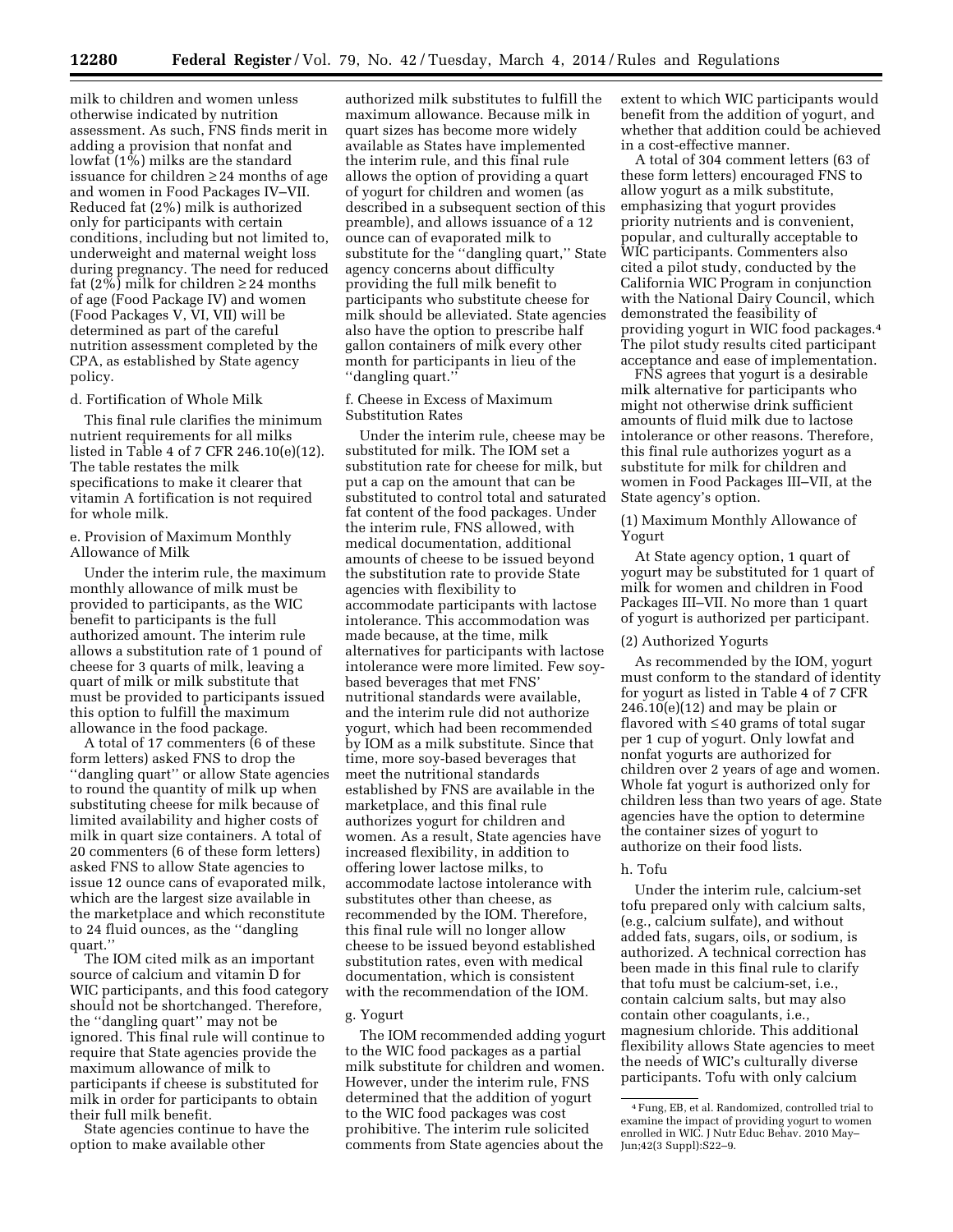sulfate may not be readily available in the marketplace. Major tofu manufactures with national distribution make tofu with calcium sulfate alone or in addition to magnesium chloride as a coagulant. Magnesium chloride is not a flavoring or preservative, and should not be confused with sodium chloride, which is not permitted. The calcium content of various types of tofu, even those set only with calcium salts, varies. In choosing the brands and types of calcium-set tofu to include on food lists, State agencies should read the nutrition labels and choose tofu with the highest amount of calcium.

#### 5. Breastfeeding Provisions

Under the interim rule, food packages for infants and women are designed to strengthen WIC's breastfeeding promotion and support efforts and provide additional incentives to assist mothers in making the decisions to initiate and continue to breastfeed. The provisions disallow routine issuance of infant formula to partially breastfeeding infants in the first month after birth to help mothers establish milk production and the breastfeeding relationship. Overall, commenters expressed support for the breastfeeding provisions, with 7 State agencies stating they have already seen increases in breastfeeding rates attributable to the interim rule provisions. State agencies stressed that adequate training of WIC staff and the provision of appropriate counseling and support to mothers is critical to the success of the new food packages for the breastfeeding mothers and their infants.

#### a. Exclusive Breastfeeding

This final rule clarifies the intent of the WIC Program that all women be supported to exclusively breastfeed their infants and to choose the fully breastfeeding food package without infant formula at 7 CFR 246.10(e). Breastfeeding women who do not exclusively breastfeed are to be supported to continue breastfeeding to the maximum extent possible through minimum supplementation with infant formula.

b. Clarification of Partially Breastfeeding Terminology

Commenters asked FNS to address terminology used to describe the mother-infant pair who ''partially'' breastfeed (both breastfeed and formula feed). Confusion exists because partially breastfeeding is used to describe a combination of any amounts of breastfeeding and formula feeding. However, under the interim rule, for the purposes of food package issuance, the partially breastfeeding food package is

defined by a maximum quantity of formula that assumes the mother is substantially breastfeeding her infant. Confusion also exists because WIC's definition of a breastfeeding woman is the practice of feeding a mother's breast milk to her infant on the average of at least once a day. This definition determines the categorical eligibility of a participant as a breastfeeding woman, and did not change under the interim rule revising the WIC food packages. All women who meet this definition are counted as breastfeeding women for participation purposes, regardless of the food package they are issued or the amount of formula their infants receive.

Under the interim rule, three infant feeding variations are defined for the purposes of assigning food quantities and types in Food Packages I and II for infants: (1) Fully formula feeding, (2) fully breastfeeding (the infant does not receive formula from the WIC Program), and (3) partially breastfeeding (the infant is breastfed but also receives some infant formula from WIC up to the maximum allowance described for partially breastfed infants in Table 1 of 7 CFR 246.10(e)(9)). Breastfeeding assessment and the mother's plans for breastfeeding serve as the basis for determining food package issuance. Breastfed infants who are assessed to need more formula than is allowed under the food package for partially breastfed infants are assigned to the fully formula feeding package.

FNS agrees that terminology used to describe food packages for the motherinfant pair that both breastfeed and formula feed, regardless of amount from either source, needs clarification. Therefore, this final rule attempts to minimize confusion about food package issuance by parenthetically adding the descriptor ''mostly'' breastfeeding to the partially breastfeeding food package designation established under the interim rule.

c. Issuance of Formula to Breastfed Infants

There has been some confusion about the issuance of one can of powder infant formula in the first month to breastfed infants. For breastfeeding women who do not receive the fully breastfeeding package, WIC staff are expected to individually tailor the amount of infant formula based on the assessed needs of the breastfeeding infant and provide the minimal amount of formula that meets but does not exceed the infant's nutritional needs. This is consistent with long-standing FNS policy that dates back to the 1980s. State agencies should develop policies for handling breastfeeding mothers' formula requests

that encourage substantial and continued breastfeeding. This is true whether the infant receives the fully formula feeding package (although the infant may be minimally breastfeeding) or the partially (mostly) breastfeeding food package. The full nutrition benefit should not be used as the standard for issuance unless the mother is not breastfeeding the infant at all.

The interim rule strengthened the WIC food packages to better enhance breastfeeding promotion and support. Food packages for partially (mostly) breastfed infants and women were created that provide additional foods for mothers as incentives, to better meet nutritional needs, and to provide less infant formula to partially breastfed infants than to infants who receive the fully formula fed package.

The food packages for partially (mostly) breastfed mothers and infants are designed to provide for the supplemental nutrition needs of the breastfeeding pair, provide minimal formula supplementation to help mothers maintain milk production, and provide incentives for continued breastfeeding by way of a larger variety and quantity of food than the full formula/postpartum packages. FNS emphasizes that the benefits of the partially breastfed food packages are lost if the breastfeeding mother-infant pair is issued the full formula/postpartum packages. Appropriate support and counseling should be provided to mothers to minimize the number of breastfeeding infants receiving the full formula packages.

This final rule clarifies at 7 CFR  $246.10(b)(2)(ii)(C)$  that food package quantities are to be issued based on assessment of each participant's individual breastfeeding and nutritional needs.

#### d. Issuance of Formula to Breastfed Infants in the First Month After Birth

This final rule clarifies that the issuance of any formula to breastfed infants in the first month after birth is a State agency option. If a State agency chooses this option, it may issue one can of powder infant formula in the container size that provides closest to 104 reconstituted fluid ounces to partially breastfed infants on a case-bycase basis. Breastfed infants who are provided this option are considered partially (mostly) breastfed. Breastfed infants should not receive more than the one can option in order to maintain the mother's milk production. State agencies should not create food packages that standardize issuance of formula to partially (mostly) breastfed infants in the first month after birth.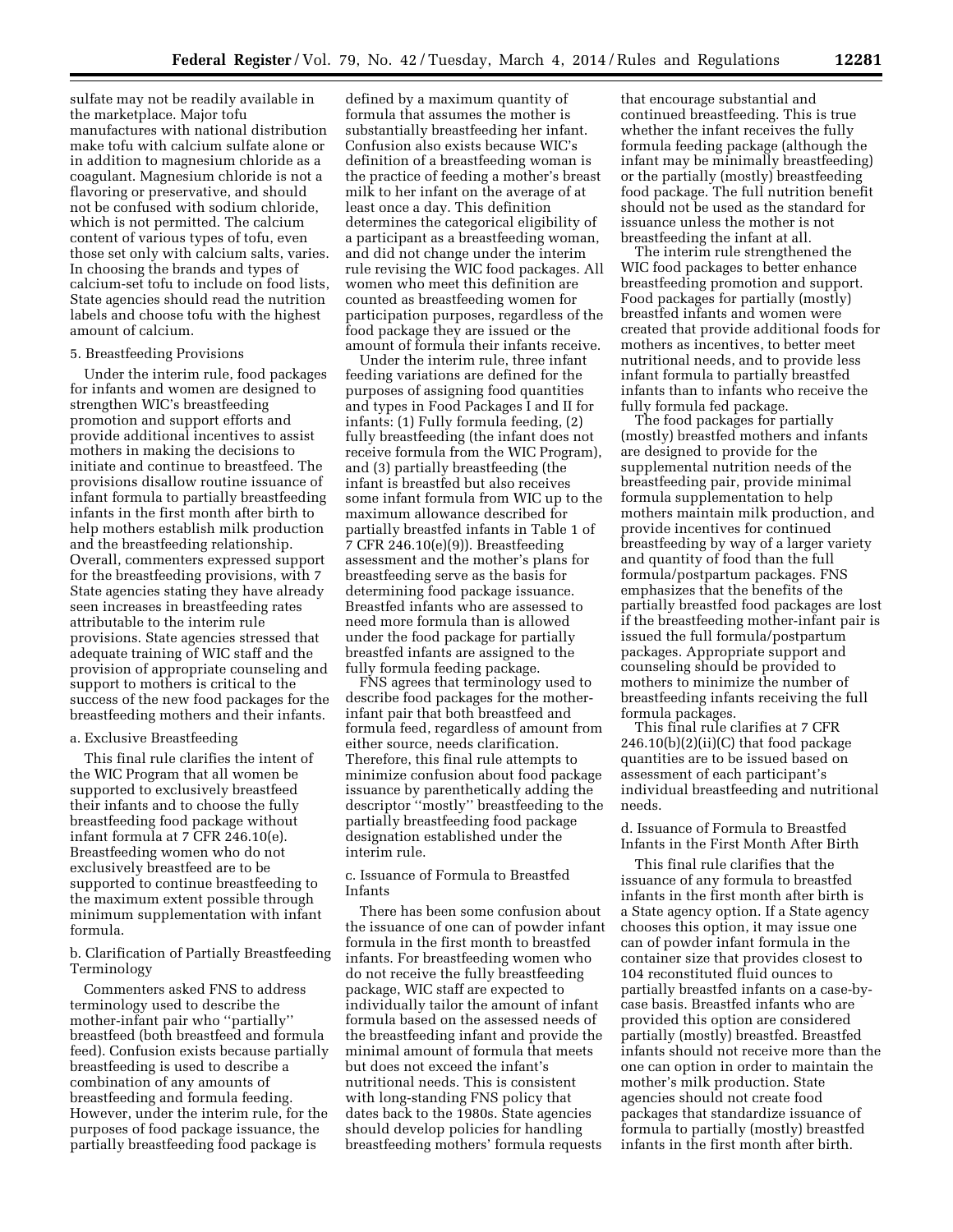e. Food Package VII for Fully Breastfeeding Women

Under the interim rule, Food Package VII is issued to three categories of WIC participants—fully breastfeeding women whose infants do not receive formula from the WIC Program; women pregnant with two or more fetuses, and women fully or partially (mostly) breastfeeding multiple infants. This final rule clarifies that Food Package VII is issued to partially (mostly) breastfeeding mothers who are breastfeeding multiples *from the same pregnancy.* 

A total of 12 commenters (4 form letters) asked that partially breastfeeding women who are also pregnant be allowed to receive the more enhanced Food Package VII. FNS agrees with commenters that pregnant women who are also partially (mostly) breastfeeding singleton infants would benefit from the increased quantity and variety of foods in this food package. Therefore, this final rule authorizes pregnant women who are also partially (mostly) breastfeeding to receive Food Package VII.

Under the interim rule, women fully breastfeeding multiples receive 1.5 times the maximum allowance of foods authorized in Food Package VII to meet their nutritional needs. A total of 36 commenters (8 form letters) asked FNS to revise the food package quantities for women fully breastfeeding multiples to reflect a consistent amount each month and to specify amounts in quantities available in marketplace. In technical assistance provided to State agencies on the interim rule, FNS provided flexibility to allow States to choose how they will issue these quantities. Some States have elected to issue foods in this food package in amounts averaged over a 2-month timeframe to eliminate concern about providing quantities available in the marketplace. Others issue double the ''regular'' fully breastfeeding package one month and then issue the ''regular'' fully breastfeeding package the next month. FNS will allow State agencies to retain the flexibility to determine how best to issue food packages quantities for women fully breastfeeding multiples and therefore will not change the provision to specify a set amount that must be provided each month.

#### f. Human Milk Fortifier (HMF)

Fifteen commenters (4 form letters) asked that partially (mostly) breastfeeding women whose infants receive human milk fortifier (HMF) be considered fully breastfeeding.

Issuance of HMF as a WIC formula is allowed with medical documentation under the interim rule, as it was under previous WIC policy. A woman whose infant receives HMF is considered partially breastfeeding because her infant is receiving formula from WIC. HMF provides additional protein, minerals, and vitamins that, when added to breastmilk in the first postpartum month for premature infants, results in nutrient, mineral, and vitamin concentrations similar to those of the formulas developed for feeding preterm infants. HMF is given in the hospital, but most often is discontinued prior to discharge. There is a limit on how long HMF is necessary and the need and length of time an infant should remain on HMF should be determined and monitored by the health care provider.

Since HMF is to be used for only a very short time, the woman can be transitioned back to the fully breastfeeding package as soon as the infant is no longer receiving HMF from WIC. The final rule will retain the provision that Food Package VII is issued only to women whose infants do not receive formula from WIC, including HMF.

#### 6. Whole Wheat Bread and Whole Grain **Options**

#### a. Authorized Breads

Under the interim rule, whole wheat breads, rolls and buns that meet the FDA standard of identity for whole wheat bread (21 CFR 136.180) are authorized. Some commenters asked FNS to allow baked products that do not meet the standard of identity for whole wheat bread, e.g., English muffins and bagels, if these products otherwise meet the whole wheat requirements. FNS has considered this request, but has determined that identifying the WICeligibility of whole wheat bread products that do not meet the standard of identity would be complex given the number of products in the marketplace. Therefore, the requirement that whole wheat breads meet the standard of identity for whole wheat bread is retained in this final rule in Table 4 of 7 CFR 246.10(e)(12).

b. Package Sizes of Whole Wheat/Whole Grain Bread

The interim rule established a maximum monthly allowance of two pounds of whole wheat bread or other whole grain options for children in Food Packages III and IV; and one pound of whole wheat bread or other whole grain options for women in Food Packages III, V and VII. Commenters

asked that FNS authorize bread in the more commonly available 20 ounce package size.

Although the availability of bread in package sizes to meet the WIC maximum monthly amount of bread authorized in WIC food packages was of initial concern as State agencies planned to implement the new food packages and supply in the marketplace may have been limited, bread manufacturers have increasingly produced WIC-eligible breads in 16 ounce package sizes to respond to the changes in the WIC Program. As such, all State agencies have breads in appropriate size packages on their WIC food lists. A greater number of WICeligible breads in 16 ounce package sizes continue to be introduced by manufacturers, which will further increase the bread options available to participants. Therefore, FNS believes that this situation has been addressed and the maximum allowance for whole wheat and whole grain bread is unchanged in this final rule.

#### c. Expansion of Whole Grain Options

Under the interim rule, whole grains (brown rice, bulgur, oats, and whole grain barley), as well as tortillas, are authorized as substitutions for whole wheat and whole grain bread. A total of 310 commenters (22 of these form letters) asked FNS to consider expanding the list of whole grain foods available to participants. Suggestions included whole grain pasta, whole wheat English Muffins, and whole wheat bagels.

To make available additional whole grain foods to participants, this final rule will add whole wheat pasta to the list of whole wheat/whole grain bread alternatives. Whole wheat macaroni (pasta) products that meet the FDA standard of identity (21 CFR 139.138) and have no added sugars, fats, oils, or salt (i.e., sodium) are WIC-eligible. Other shapes and sizes that otherwise meet the FDA standard of identity for whole wheat macaroni (pasta) products are also authorized (e.g. whole wheat rotini, whole wheat penne).

#### d. Technical Corrections

In technical assistance provided to State agencies on the interim rule, FNS clarified that State agencies must offer whole wheat and/or whole grain bread. State agencies have the option to also authorize the other whole grain options listed in Table 4 of 7 CFR 246.10(e)(12). This final rule clarifies this provision. Also, consistent with technical assistance provided to State agencies on the interim rule, FNS clarifies in Table 4 of 7 CFR 246.10(e)(12) of this final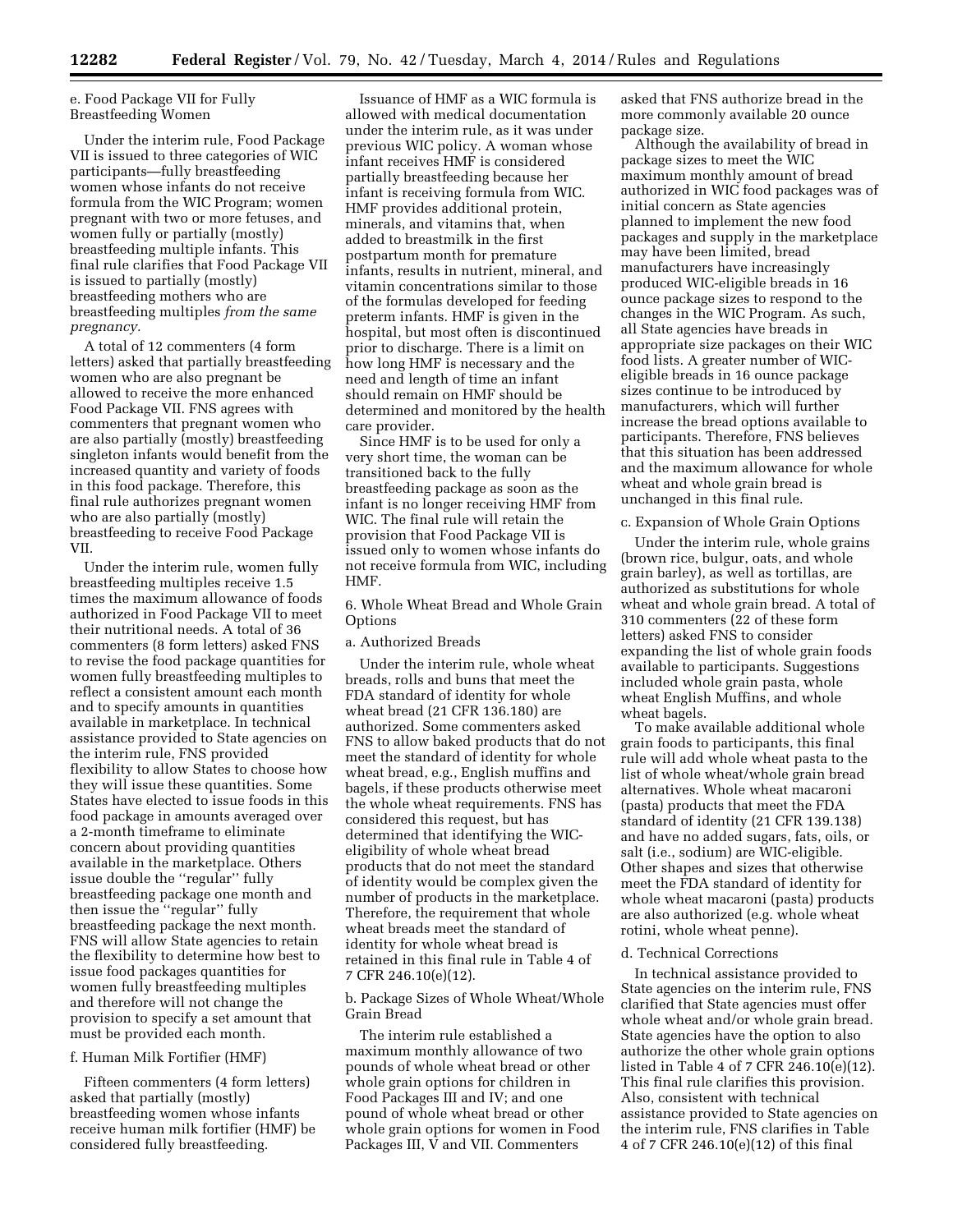rule that corn tortillas made from ground masa flour (corn flour) using traditional processing methods are WICeligible. FNS recognizes that a small loss of corn kernel occurs during the traditional processing of tortillas, and therefore, such tortillas are not considered whole grain. FNS encourages State agencies to authorize corn tortillas that have whole corn listed as their primary ingredient. However, if the market availability of such corn tortillas is limited, FNS will allow State agencies to authorize corn tortillas made from ground masa flour using traditional processing methods, due to the high participant acceptance of corn tortillas, especially among Hispanic cultures. A technical clarification has been made in Table 4 of 7 CFR 246.10(e)(12) to the minimum requirements and specifications for whole wheat tortillas to address the types of flour authorized. This final rule continues to require that whole grain breads and cereals meet FDA labeling requirements for making a health claim as a ''whole grain food with moderate fat content.'' However, for simplicity and clarity, the final rule removes the specifics of the labeling requirements from Table 4 of 7 CFR 246.10(e)(12) and instead refers readers and manufacturers directly to the FDA health claim notification for further reference at *[http://www.fda.gov/food/](http://www.fda.gov/food/ingredientspackaginglabeling/labelingnutrition/ucm073634.htm) [ingredientspackaginglabeling/](http://www.fda.gov/food/ingredientspackaginglabeling/labelingnutrition/ucm073634.htm) [labelingnutrition/ucm073634.htm](http://www.fda.gov/food/ingredientspackaginglabeling/labelingnutrition/ucm073634.htm)*.

A technical clarification has been made in Table 4 of 7 CFR 246.10(e)(12) to the minimum requirements and specification for whole wheat bread to address consistency with the standard of identity for whole wheat bread. For additional clarity and to aid State agencies and participants in identifying WIC-eligible whole grain bread products, a statement has been added to the requirements noting whole grain breads must conform to the FDA standard of identity for bread, buns and rolls.

#### 7. Breakfast Cereals

Under the interim rule, at least one half of all breakfast cereals on each State agency's authorized food list must meet the whole grain requirements as specified in Table 4 at 7 CFR 246.10(e)(12). This provision allows certain corn and rice-based cereals to be offered to participants who may have allergies to whole grain cereals. FNS is retaining this provision in this final rule, but encourages State agencies to issue whole grain cereals to participants to the maximum extent possible, reserving non-whole grain options for those participants with allergies or other

medical reasons where whole grains are contraindicated. Participants should receive nutrition education on the benefits of whole grain in the diets to reduce the risk of coronary heart disease and type-2 diabetes, help with body weight maintenance, and increase intake of dietary fiber.

A technical correction has been made in this final rule in Table 4 of 7 CFR  $246.10(e)(12)$  to clarify that there is no FDA standard of identity listed for breakfast cereals.

8. Infant Foods in Food Packages II and III

a. Fresh Bananas as Substitute for Jarred Infant Foods

Under the interim rule, State agencies have the option to offer fresh bananas as a substitute for up to 16 ounces of infant food fruit at a rate of one pound of bananas per eight ounces of infant food fruit via the regular WIC food instrument. To ensure participants receive the full food package benefit of this provision, and to simplify the transaction for vendors as well as participants, FNS will also allow State agencies the option to substitute fresh bananas at a rate of one banana per four ounces of jarred infant food fruit, up to a maximum of 16 ounces, in Food Packages II and III for infants 6 to 12 months of age. This is consistent with recommendations of the IOM.

b. Cash-Value Voucher in Lieu of Commercial Jarred Infant Foods

Under the interim rule, jarred infant foods (fruits, vegetables, and meat) are provided in Food Packages II and III for infants 6 months through 11 months of age. Although this provision overall has been well received, concerns initially made by commenters on the proposed rule persist regarding this provision. A total of 508 commenters on the interim rule asked FNS to include a State option to provide a cash-value voucher to older infants receiving Food Packages II and III in lieu of commercial jarred infant food fruits and vegetables. Commenters stated that foods for older infants should be developmentally appropriate as infants transition to toddler foods, and noted the lack of availability of jarred infant foods in appropriate textures for the older infant. Commenters also stated that the amount of jarred infant foods in the WIC food packages is excessive for some older infants who are progressing in their feeding skills and transitioning from infant foods to table foods consumed during family meals.

FNS remains committed to IOM's recommendation that commercial jarred infant foods be provided in the WIC

food packages to ensure that infants receive and consume fruits and vegetables in developmentally appropriate textures and in a variety of flavors. The IOM also intended that commercial jarred infant foods be provided to ensure that these items are consumed by infants and not other participants or family members. Food safety and nutrient content were also considerations. FNS recognizes these considerations and continues to provide commercial jarred infant foods in this final rule.

FNS acknowledges the preference for alternative options for infants and agrees that the lack of developmentally appropriate infant foods available in the marketplace may make it difficult for State agencies to provide a range of textures appropriate for infants at different stages of development. This void in the market is particularly noted among infant food products for older infants, and may compromise the appropriate progression of an infant's feeding skills. The FNS Infant Nutrition and Feeding Guide 5 indicates that at around nine months of age, most infants are developmentally ready to consume foods of increased texture and consistency. Such consistency should progress from pureed to ground to forkmashed and eventually to diced.

Therefore, in light of these considerations, under this final rule, FNS will allow infants 9 months through 11 months of age to receive a cash-value voucher for the purchase of fresh fruits and vegetables in lieu of a portion of the infant food fruits and vegetables provided in Food Packages II and III. For partially breastfed infants and fully formula fed infants, participants may opt to receive a \$4 cash-value voucher plus 64 ounces of infant food fruits and vegetables; fully breastfed infants may receive an \$8 cash-value voucher plus 128 ounces of infant food fruit and vegetables. The decision to issue cash-value vouchers in lieu of infant food fruits and vegetables is a State agency option. If a State agency chooses this option, it may not categorically issue cash-value vouchers to all infants of this age group. Instead, the cash-value voucher is to be provided to the participant only after a thorough assessment by the CPA, as established by State agency policy, and is optional for the participant, i.e., the mother may choose to receive either the maximum allowance of jarred foods or the combination of jarred foods and a fruit

<sup>5</sup>Food and Nutrition Service 2009. Infant Nutrition and Feeding: A Guide for Use in the WIC and CSF Programs. Available at Internet site: *[http://www.nal.usda.gov/wicworks/Topics/FG/](http://www.nal.usda.gov/wicworks/Topics/FG/CompleteIFG.pdf) [CompleteIFG.pdf.](http://www.nal.usda.gov/wicworks/Topics/FG/CompleteIFG.pdf)*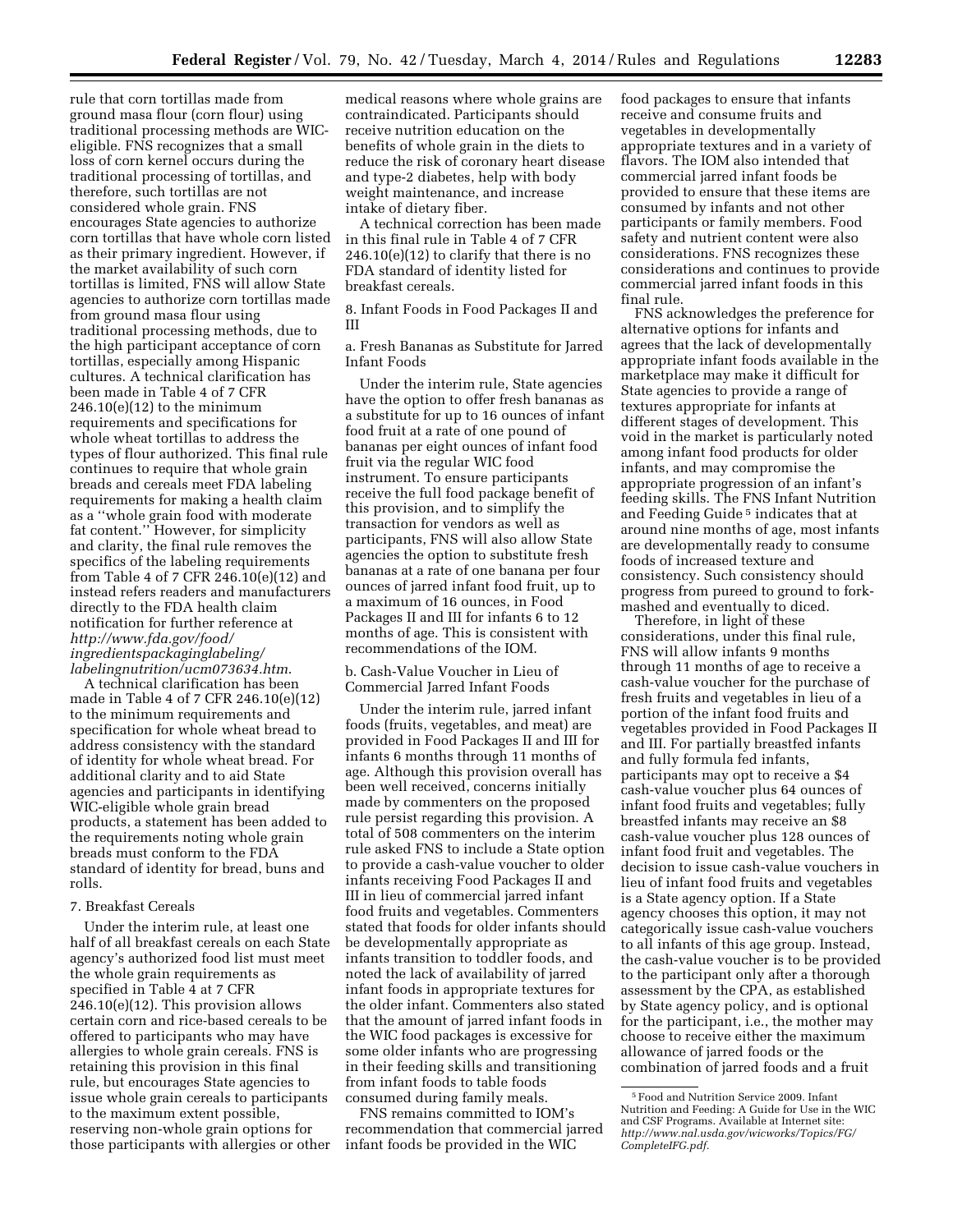and vegetable cash-value voucher for her infant. State agencies must ensure that appropriate nutrition education is provided to the caregiver addressing safe food preparation, storage techniques, and feeding practices to make certain participants are meeting their nutritional needs in a safe and effective manner.

States continue to have the option to offer, via the regular WIC food instrument, fresh bananas as a substitute for infant food fruit in Food Packages II and III for infants six to twelve months of age as described in section IV.C.8.a of this preamble.

This final rule clarifies that a fruit or vegetable must be listed as the primary (first) ingredient in WIC-eligible jarred infant foods. Further, this final rule clarifies that combinations of single ingredients of fruits and/or vegetables (e.g., peas and carrots, apples and squash) are allowed in Food Package II and III for infants 6 to 12 months of age.

#### c. White Potatoes in Jarred Infant Foods

White potatoes are excluded from purchase with the cash-value voucher in the WIC food packages. However, this final rule clarifies that jarred infant foods that meet the minimum requirements and specifications for an infant food product and include white potatoes as an ingredient, but not the primary ingredient, are allowed in Food Packages II and III for infants 6 to 12 months of age.

#### d. Infant Cereal

Under the interim rule, infant cereal is provided in Food Packages II and III for infants 6 months to 12 months of age. A total of 223 commenters (16 form letters) asked FNS to allow State agencies the option to offer ''adult'' breakfast cereals, as appropriate, to older infants to encourage developmental feeding skills and support the transition from infant foods to appropriate table and finger foods. Commenters stated that participants report not purchasing infant cereal because older infants prefer cereals they can eat with their fingers.

The IOM recommended the provision of iron-fortified infant cereal for infants 6 to 12 months of age as a quality source of iron and zinc, nutrients needed by infants for optimal growth and development. Providing infant cereal for infants 6 months through 11 months of age is consistent with pediatric nutrition guidelines. The FNS Infant Nutrition and Feeding Guide 6 states that ready-to-

eat, iron-fortified cereals designed for adults or older children are not recommended for infants because they: (1) often contain mixed grains; (2) tend to contain more sodium and sugar than infant cereals; and (3) typically contain less iron per infant-sized serving. Food safety is also of concern with the provision of adult cereals to infants as these products could cause choking if the infant is not developmentally ready to consume foods of this texture. For these reasons, the provision of ironfortified infant cereal for infants 6 months of age through 12 months of age in Food Packages II and III remains unchanged in this final rule.

#### 9. Canned Fish

The IOM recommended that a variety of canned fish that do not pose a mercury hazard be offered in Food Package VII. In addition to canned light tuna, canned salmon, and canned sardines, the interim rule authorized canned mackerel in Food Package VII for fully breastfeeding women. However, the two species of mackerel specified in the interim rule—N. Atlantic and Chub (Pacific)—are not readily available in canned form in the United States. FNS received 21 comments asking that canned Jack mackerel also be authorized in Food Package VII, citing its lower levels of mercury and acceptance by WIC participants.

To allow more variety and choice among canned fish options, this final rule authorizes Jack mackerel as a canned fish option in Food Package VII. King mackerel is not authorized in any form. FNS encourages State agencies to offer all authorized canned fish options, i.e., tuna, salmon, sardines, and Jack mackerel, to ensure variety and choice for participants. This final rule also clarifies that canned fish with added sauces and flavorings, e.g., tomato sauce, mustard, lemon, are authorized at the State agency's option.

10. Food Package III for Children and Women With Qualifying Conditions

a. Infant Foods In Lieu of the Cash-Value Voucher

Under the interim rule, children and women with qualifying conditions who require the use of a WIC formula (i.e., infant formula, exempt infant formula or WIC-eligible nutritional (formerly WICeligible medical food)) receive Food Package III. Among the supplemental foods provided to participants in this food package is a cash-value voucher to purchase fruits and vegetables. A total

of 33 commenters requested the substitution of commercial jarred infant food fruit and vegetables in lieu of the cash-value voucher for participants over the age of one who have a qualifying medical condition, such as prematurity, developmental delays, and dysphasia (swallowing disorders). Commenters pointed out that these individuals would benefit from the use of this ready-to-feed form of pureed fruits and vegetables over the purchase of fresh fruits and vegetables.

Food Package III is reserved for medically fragile participants who have specific dietary needs that are dictated by their medical condition. FNS is committed to providing these individuals with WIC Formula (i.e., infant formula, exempt infant formula and WIC-eligible nutritionals) and supplemental foods that best meet their special dietary needs. Thus, FNS finds merit in the argument that some participants with certain qualifying conditions may require a pureed form of fruits and vegetables to meet their nutritional needs, and would benefit from the convenience of purchasing jarred infant food fruits and vegetables. As such, this final rule allows State agencies the flexibility to provide children and women in Food Package III the option of receiving commercial jarred infant food fruits and vegetables in lieu of the cash-value voucher. The quantity of commercial jarred infant food fruits and vegetables is based on the substitution ratio of 128 ounces of infant food fruits and vegetables for the \$8 cash-value voucher for children and 160 ounces of infant food fruits and vegetables for the \$10 cash-value voucher for women. The need for commercial jarred infant food fruits and vegetables in lieu of the cash-value voucher will be determined by medical documentation that meets the criteria established in 7 CFR 246.10(d). Some participants may prefer to purchase fruits and vegetables via the cash-value voucher and process/puree the fruits and vegetables themselves; this remains an option and is encouraged for those who would benefit from this method of modifying the consistency and texture of foods to improve nutritional intake.

Some commenters asked FNS to allow children in Food Package IV the option to receive commercial jarred infant foods in lieu of the cash-value voucher. However, FNS believes it appropriate that caregivers of children who do not have qualifying conditions making them eligible for Food Package III, and who need modifications in food consistency, receive nutrition education on choosing and preparing foods that meet the child's needs, e.g., pureeing fruits and

<sup>6</sup>Food and Nutrition Service 2009. Infant Nutrition and Feeding: A Guide for Use in the WIC and CSF Programs. Available at Internet site:

*[http://www.nal.usda.gov/wicworks/Topics/FG/](http://www.nal.usda.gov/wicworks/Topics/FG/CompleteIFG.pdf) [CompleteIFG.pdf](http://www.nal.usda.gov/wicworks/Topics/FG/CompleteIFG.pdf)*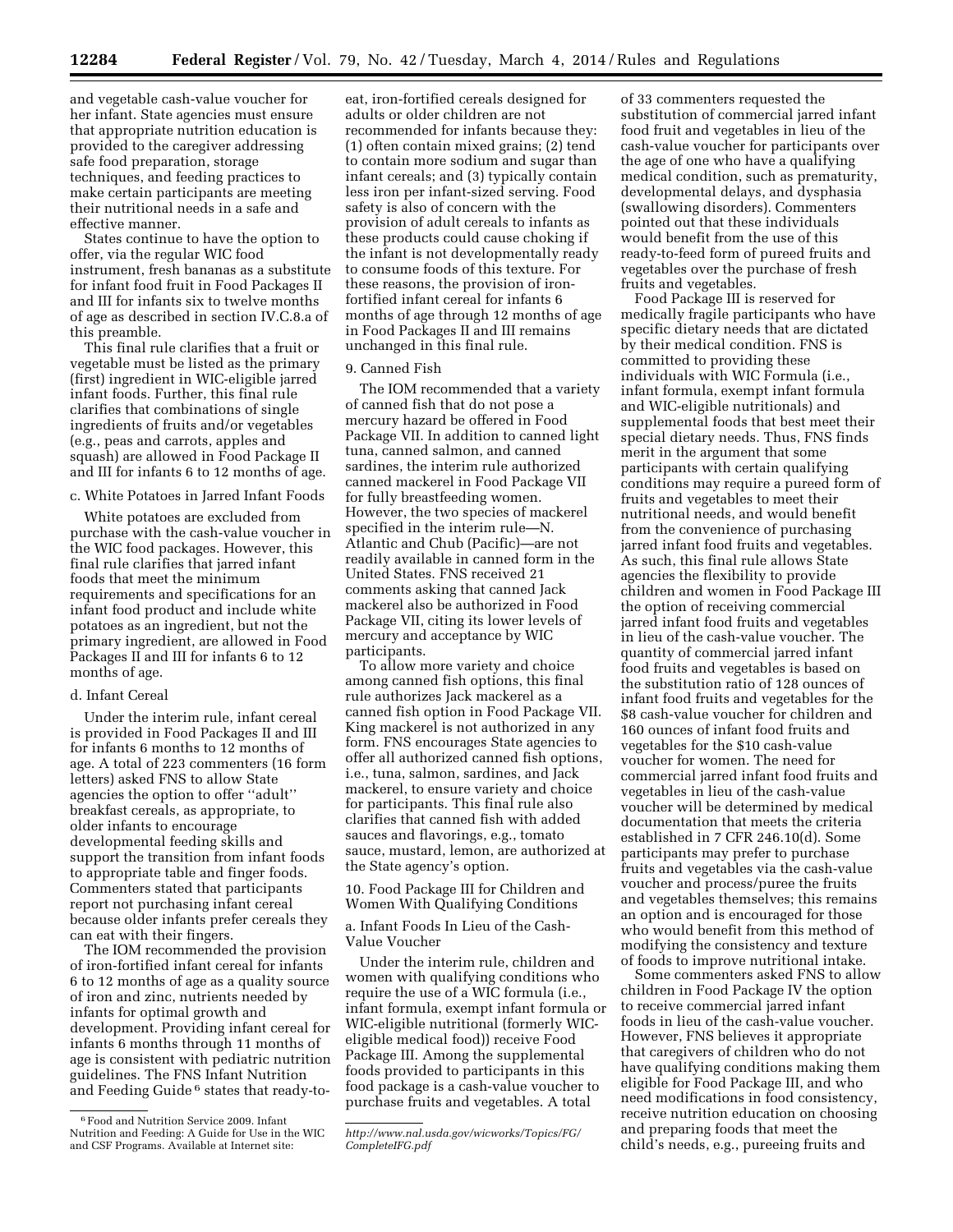vegetables and/or choosing those with soft texture/consistency.

b. Allowance of Infant Formula in Food Package III for Infants

Food package III is reserved for participants who have one or more qualifying conditions that require an exempt infant formula or WIC-eligible nutritional (formerly WIC-eligible medical food) to supplement their nutrition needs, as determined by the participant's health care professional. Infants who have a qualifying condition and are successfully managed with an infant formula are issued Food Package I or II, as deemed appropriate for their age and feeding method.

Under the interim rule, infants who require a combination of infant formula and a WIC-eligible nutritional or exempt infant formula are not able to receive both products through a WIC food package. In addition, these infants at 6 months of age may not be developmentally ready to consume solid foods due to their medical condition and would benefit from an increased amount of formula in place of infant foods at that timeframe. FNS received 74 comments requesting that infants who are not developmentally ready to consume solid foods be allowed increased infant formula amounts in lieu of infant foods in Food Package II.

FNS agrees that there are a small percentage of infants who have a qualifying condition, such as prematurity, whose nutritional needs may be successfully managed with infant formula alone or a combination of infant formula and WIC-eligible nutritionals. These infants are considered medically fragile and would benefit from the close medical supervision provided under Food Package III. These infants may not be ready to consume infant foods at 6 months of age, as would otherwise generally healthy term infants, and they may benefit from receiving additional formula in lieu of infant foods at that time. Therefore, this final rule expands the type of formula authorized to infants with qualifying conditions in Food Package III to include infant formula. The issuance of infant formula in Food Package III would be strictly reserved for those infants who are medically fragile. Infants who do not have a qualifying condition and are otherwise generally healthy infants will continue to receive Food Packages I and II, as appropriate. In Food Package III, infants greater than 6 months of age may receive additional infant formula, exempt infant formula or WIC-eligible nutritionals (formerly WIC-eligible medical food) in lieu of infant foods at

the same maximum monthly allowance as infants ages 4 through 5 months of age of the same feeding option. As with exempt infant formula and WIC-eligible nutritionals, infants receiving infant formula in Food Package III will need medical documentation that meets the criteria established in 7 CFR 246.10(d).

11. Liquid Concentrate Infant Formula Amounts and Full Nutrition Benefit

Table 1 in 7 CFR 246.10(e)(9) of the interim rule established the full nutrition benefit and the maximum monthly allowances of each physical form of infant formula, for each food package category and infant feeding variation. The interim rule also described the full nutrition benefit as the reconstituted fluid ounce amounts for liquid concentrate infant formula (based on a 13 ounce can) which formed the basis of substitution rates for other physical forms of infant formula (i.e., powder and ready-to-feed infant formula). Providing the full nutrition benefit amounts ensure that participants receive a comparable nutritional benefit no matter which physical form of infant formula they receive.

For decades, infant formula manufacturers consistently provided liquid concentrate and ready-to-feed infant formula in container sizes or packaging that evenly divide into the maximum monthly allowance, while powder infant formulas traditionally vary in package size across manufacturers. FNS has become aware of a shift in the marketplace, such that liquid concentrate and ready-to-feed infant formula container sizes (i.e., 13 and 32-fluid ounces) are no longer standard for all major infant formula manufacturers. Because the maximum monthly allowance amounts of liquid infant formula under the interim rule are evenly divisible by a 13 ounce standard for liquid concentrate (reconstituted) and a 32 ounce standard of ready-to-feed infant formula, there is little flexibility to accommodate changes in the package size while still providing the full nutrition benefit and not exceeding the maximum monthly allowance amount.

This final rule provides the technical correction of revised maximum monthly allowance amounts for liquid concentrate and ready-to-feed infant formula. The revision of maximum monthly allowance amounts for liquid infant formula (i.e., liquid concentrate and ready-to-feed) is consistent with the legislative authority granted to the Secretary of Agriculture in Section 733 of Public Law 111–80 and reiterated in Section 712 of Public Law 112–55, the Consolidated and Further Continuing

Appropriations Act, 2012 that authorizes State Agencies to exceed the current maximum amount of liquid infant formula to ensure the full nutrition benefit be provided to participants. This will maintain competition in the infant formula market and address recent changes in package size availability of liquid concentrate and ready-to-feed infant formula.

Liquid concentrate infant formula will now have a separate maximum monthly allowance amount different from the full nutrition benefit to accommodate market changes in packaging. This provision does not change the full nutrition benefit amounts as established in the interim rule. The full nutrition benefit will now be defined as the minimum amount of reconstituted liquid concentrate infant formula as specified in Table 1 of 7 CFR 246.10(e)(9) of this rule for each food package category and infant feeding option (e.g., Food Package IA fully formula fed, IA–FF).

Infant formula issuance, whether using monthly issuance or rounding methodology, should be based on providing the amount of infant formula that most closely provides the full nutrition benefit to all infant participants as deemed appropriate based on breastfeeding assessment and infant food package and feeding method. At a minimum, State agencies must provide the full nutrition benefit to all non-breastfed infants. For breastfed infants, even those receiving the fully formula fed package, infant formula amounts should be tailored based on the assessed needs of the breastfed infant and provide the minimal amounts of formula that meets but does not exceed the infant's nutritional needs. This final rule adds the definition of full nutrition benefit at 7 CFR 246.2.

12. Infant Formula Requirements Technical Correction

A technical correction has been made to infant formula requirements in 7 CFR 246. 246.10 $(e)(1)(iii)$  to clarify the qualifying conditions for the types of supplemental foods (i.e., noncontract brand infant formula and any contract brand infant formula that does not meet the requirements in Table 4 of 7 CFR  $246.10(e)(12)$ ) that may be issued in this food package only with medical documentation.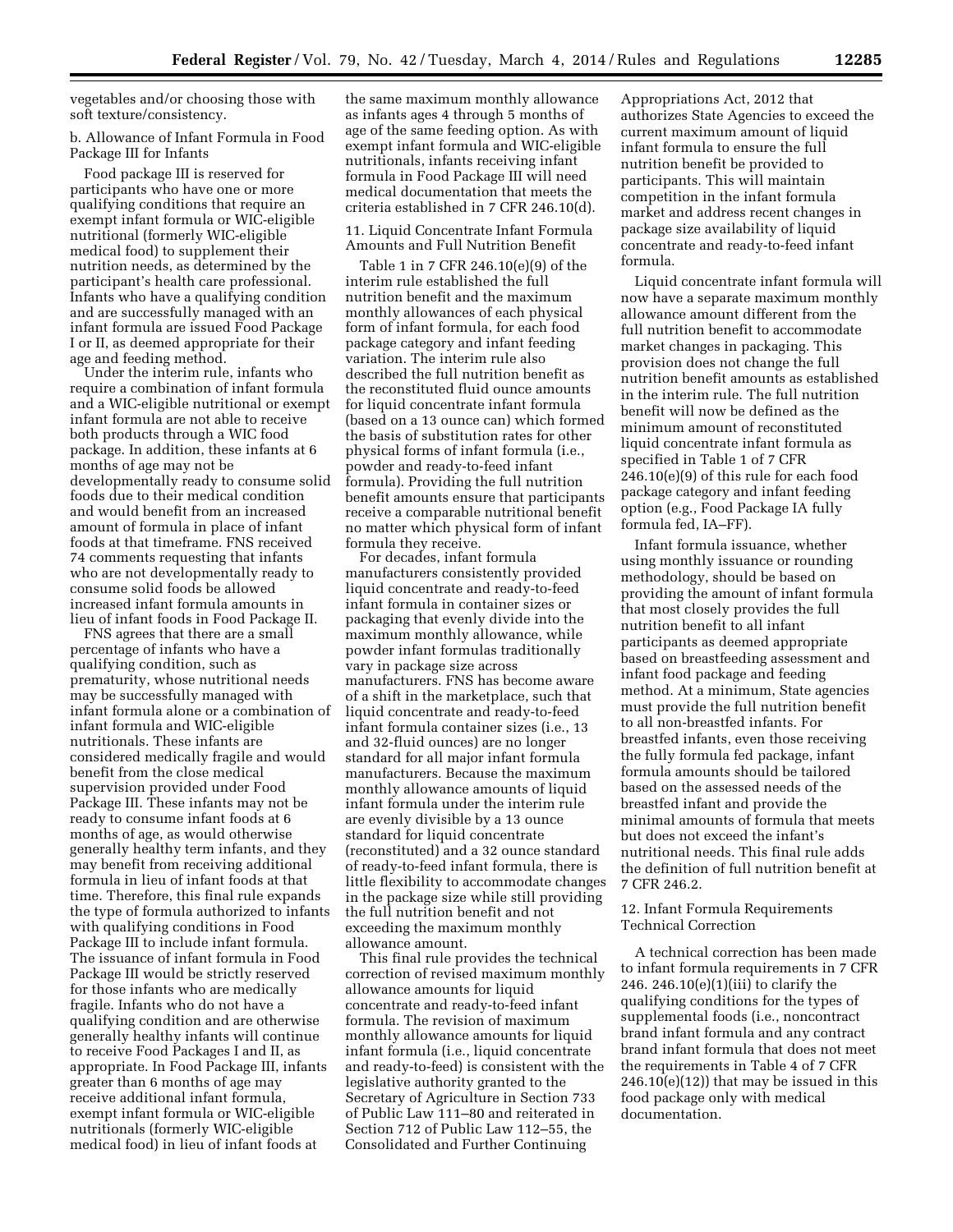#### **Procedural Matters**

#### *Executive Order 12866 and Executive Order 13563*

Executive Orders 12866 and 13563 direct agencies to assess all costs and benefits of available regulatory alternatives and, if regulation is necessary, to select regulatory approaches that maximize net benefits (including potential economic, environmental, public health and safety effects, distributive impacts, and equity). Executive Order 13563 emphasizes the importance of quantifying both costs and benefits, of reducing costs, of harmonizing rules, and of promoting flexibility.

This final rule has been designated a ''significant regulatory action,'' under section 3(f) of Executive Order 12866. Accordingly, the rule has been reviewed by the Office of Management and Budget.

#### *Regulatory Impact Analysis Summary*

As required for all rules that have been designated as Significant by the Office of Management and Budget, a Regulatory Impact Analysis (RIA) was developed for this final rule. The RIA for this rule was published as part of docket number FNS–2006–0037 on *[www.regulations.gov](http://www.regulations.gov)*. A summary of the analysis follows:

*Need for Action.* This final rule considers public comments submitted

in response to the interim rule revising the WIC food packages published in December 2007 (72 FR 68966). The interim rule implemented the first comprehensive revisions to the WIC food packages since 1980. The interim rule revised regulations governing the WIC food packages to align them more closely with updated nutrition science and the infant feeding practice guidelines of the American Academy of Pediatrics, promote and support more effectively the establishment of successful long-term breastfeeding, provide WIC participants with a wider variety of food, and provide WIC State agencies with greater flexibility in prescribing food packages to accommodate participants with cultural food preferences.

This final rule addresses public comments received on the interim rule and makes adjustments that improve clarity of the provisions set forth in the interim rule.

*Benefits.* The revised food packages were developed to better reflect current nutrition science and dietary recommendations, promote and support more effectively the establishment of successful long-term breastfeeding, provide WIC participants with a wider variety of food than do current food packages, and provide WIC State agencies with greater flexibility in prescribing food packages to accommodate participants with cultural

food preferences. The final rule makes additional administrative and food package changes that will allow local WIC agencies to better meet the nutritional needs and dietary preferences of program participants.

*Costs.* FNS estimates that the cost of all mandatory and optional provisions in this final rule will total \$1.17 billion over 5 years assuming State implementation beginning May 1, 2014 (for all provisions except the split tender and soy-based beverage for children provisions, which have effective dates of October 1, 2014) and yogurt for women and children with an effective date of April 1, 2015. If the optional provisions are adopted by fewer than all State agencies, then the cost of the rule will be lower. The cost of the mandatory provisions across all State agencies, plus the cost of the optional provisions by State agencies that serve half of WIC participants, is estimated to be \$999 million over 5 years.

*Accounting statement.* The following accounting statement gives the estimated discounted, annualized costs of the rule assuming full State agency implementation of the rule's mandatory and optional provisions. The figures are computed from the nominal 5-year estimates developed in the full RIA. The accounting statement contains figures computed with 7 percent and 3 percent discount rates.

|                 | Estimate | Year dollar | Discount rate<br>(percent) | Period covered |
|-----------------|----------|-------------|----------------------------|----------------|
| <b>Benefits</b> |          |             |                            |                |

*Qualitative:* The final rule modifies several provisions of the interim rule based on comments from State and local agencies, interest groups, participants, and others. These modifications better fulfill the intent of the interim rule and the IOM recommendations that are the basis for the WIC food package changes. The rule would increase the quantity of fruits and vegetables contained in the food packages for children to the level recommended by the IOM. The rule also gives States and local agencies more flexibility to meet the medical needs and cultural preferences of WIC participants. Recent research on WIC participants indicates that changes in the WIC food package have resulted in increases in consumption of healthful foods recommended by IOM (see RIA text). The effect of the rule, therefore is a benefit to participants and not simply a transfer of Federal funds replacing costs that WIC participants would have incurred in the absence of this rule. Because we do not quantify the value of the benefits in the impact analysis, and therefore cannot separate them from the estimated Federal transfer to WIC participants, we show our entire dollar impact under transfers. No longer requiring medical documentation for children to receive soy-based beverage and tofu as milk substitutes will save participants some time, although we believe the overall impact on that their time will be minimal and the savings will be nominal. There may also be a benefit in that some WIC participants may not have been taking the soy-based beverage and tofu substitution because getting medical documentation was presenting a barrier. Providing a mechanism to access soy-based beverage and tofu by working with a WIC Competent Professional Authority will help to remove that barrier and may result in nutrition benefits for this group of participants.

#### **Transfers**

| Annualized Monetized | ----  | 2014 | 14-2018 |
|----------------------|-------|------|---------|
| (\$millions/year)    | 230.5 | 2014 |         |

*Quantified:* The rule contains a mix of mandatory provisions and State options. For purposes of this impact analysis we estimate the value of both the mandatory and optional provisions assuming full implementation by all WIC State Agencies. The figures shown here are estimates of the value of full implementation of mandatory and optional provisions assuming no offsetting savings. The figures shown here which are limited to the food benefit, are transfers from the Federal government to WIC participants.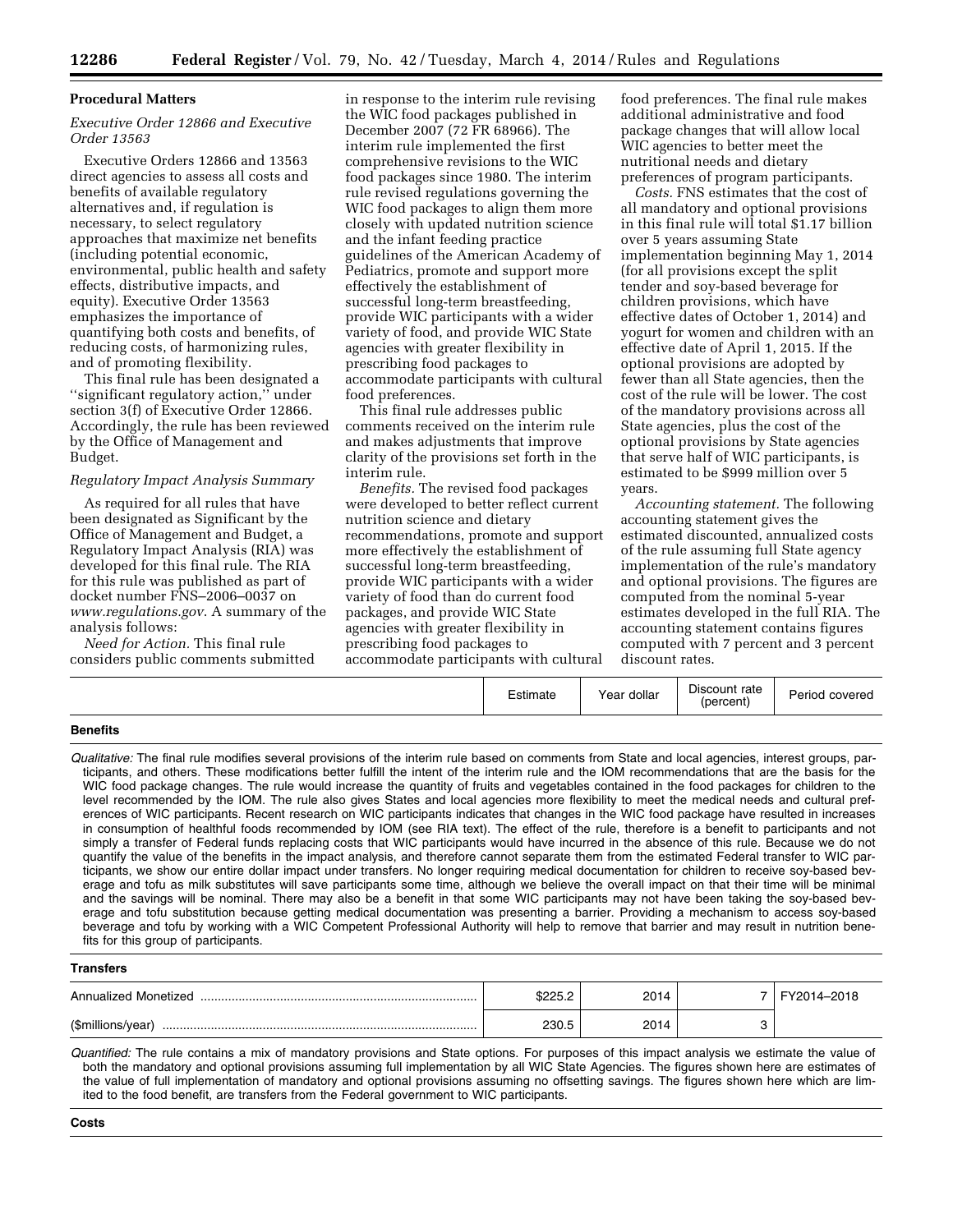|  |  | ◢ |
|--|--|---|
|  |  |   |

|                                                                                                                                                                                                                                                                                                                                                                                                                                                                                                                                                                                                                                                                                                                                                                                                                                                                                                                                                                                                                                                                                                                                                                                            | Estimate | Year dollar | Discount rate<br>(percent) | Period covered |
|--------------------------------------------------------------------------------------------------------------------------------------------------------------------------------------------------------------------------------------------------------------------------------------------------------------------------------------------------------------------------------------------------------------------------------------------------------------------------------------------------------------------------------------------------------------------------------------------------------------------------------------------------------------------------------------------------------------------------------------------------------------------------------------------------------------------------------------------------------------------------------------------------------------------------------------------------------------------------------------------------------------------------------------------------------------------------------------------------------------------------------------------------------------------------------------------|----------|-------------|----------------------------|----------------|
| Qualitative: Local and State WIC agencies will incur some administrative costs, other than reporting and recordkeeping, to implement the final<br>rule. However, we are unable to quantify the potential increases in administrative burden due to the final provisions. These include the costs<br>of training WIC clinic and administrative staff and the periodic review and updating of WIC-approved food lists. The State option to authorize<br>farmers' markets to accept WIC cash-value vouchers may introduce administrative costs, however in general, we anticipate that State Agen-<br>cies and local WIC providers will be able to absorb the burden associated with implementing this rule with current NSA funds. State and local<br>agencies have substantial flexibility in how they spend their NSA funds and may need to reprioritize or postpone some initiatives to undertake<br>the implementation activities, as well as adapt to certain ongoing administrative requirements associated with the final rule. FNS will continue<br>to provide technical assistance to State and local agencies to assist them in implementing the new provisions of the final rule. |          |             |                            |                |

#### *Regulatory Flexibility Act*

This final rule has been reviewed with regard to the requirements of the Regulatory Flexibility Act (RFA) of 1980, (5 U.S.C. 601–612). Pursuant to that review, FNS Administrator Audrey Rowe certified that this rule would not have a significant impact on a substantial number of small entities. State and local agencies and WIC participants will be most affected by the rule and WIC authorized vendors and the food industry may be indirectly affected.

Although not required by the RFA, FNS prepared a Regulatory Flexibility Analysis describing the impact of this interim rule on small entities that reflects comments that were received on the Regulatory Flexibility Analysis that was included in the WIC Food Package interim rule published at 72 FR 68982, December 6, 2007.

#### *Need for and Objectives of the Final Rule*

The interim rule, published in the **Federal Register** on December 6, 2007 (72 FR 68966), revised the WIC food packages. The revisions align the WIC food packages with the Dietary Guidelines for Americans and infant feeding practice guidelines of the American Academy of Pediatrics. The interim rule revisions largely reflect recommendations made by the Institute of Medicine (IOM) of the National Academies in its report, ''WIC Food Packages: Time for a Change,'' with certain cost containment and administrative modifications found necessary by the Department to ensure cost neutrality. The interim rule allowed FNS to obtain feedback on the major changes as recommended by IOM, as well as the implementation of procedures, while allowing implementation to move forward. State agencies, including Indian Tribal Organizations, were required to implement the changes by October 1, 2009, and new food packages are now being provided to WIC participants in all States. The interim rule comment period ended February 1, 2010. Public

comments received on the interim rule are reflected in the final rule.

The interim rule required substantial changes by State and local agencies. Overall, implementation proceeded smoothly and all States have successfully implemented the changes. This final rule makes a much more limited number of modifications than those contained in the interim rule and requires less significant changes in response to the public comments received. Therefore, the expected effects are minimal for FNS and other Federal Agencies. FNS will continue to provide technical assistance to State and local agencies to assist them in fully implementing the changes. This rule will require State and local agencies to make further modifications to their procedures that are far less substantial than the changes required under the Interim rule. Foreign countries will not be affected.

#### *Description and Estimate of Number of Small Entities to Which the Final Rule Would Apply*

This final rule applies to WIC State agencies with respect to their selection of foods to be included on their food lists. As a result, vendors will be indirectly affected. The rule may have an indirect economic affect on certain small businesses because they may have to carry a larger variety of certain foods to be eligible for authorization as a WIC vendor. Currently, approximately 46,000 stores are authorized to accept WIC food instruments, some of which are small businesses. With the high degree of State flexibility allowable under this final rule, small vendors will be impacted differently in each State depending upon how that State chooses to meet the new requirements. Since neither FNS nor the State agencies regulate food producers under the WIC Program, it is not known how many small entities within that industry may be indirectly affected by the final rule.

A 2011 evaluation conducted by Altarum Institute 7 sought to understand

the impact that the WIC food package changes had on small stores. The study demonstrated that most small WIC stores were able to maintain their authorization with the WIC Program during the period the food package changes were implemented. Small stores appear to have added healthy foods to their inventory in response to the WIC food package changes. The report concludes that adequate vendor preparation likely factored into the overall success of implementation, and cites the need for ongoing engagement of these and other WIC stakeholders.

#### *Description of Projected Reporting, Recordkeeping, and Other Compliance Requirements*

Modifications included in the final rule to eliminate certain medical documentation requirements imposed by the interim rule will decrease the Information Collection Burden associated with this rule.

#### *Steps Taken To Minimize Significant Economic Impact on Small Entities, and Significant Alternatives Considered*

FNS considered significant alternatives in developing the interim rule including those that may reduce the indirect impact on small business. These considerations included (among others) the establishment of differing compliance or reporting requirements or timetables that take into account the resources available to small entities; the clarification, consolidation, or simplification of compliance and reporting requirements under the rule for small entities; the use of performance, rather than design, standards; and an exemption from coverage of the rule, or any part thereof, for small entities.

In general, the alternatives of exempting small entities from the requirements in the interim rule or altering the requirements for small entities were rejected. The WIC food packages provide supplemental foods designed to address the nutritional needs of low-income pregnant, breastfeeding, non-breastfeeding postpartum women, infants and

<sup>7</sup>Altarum Institute 2011. Impact of the Revised WIC Food Package on Small WIC Vendors: Insight from a Four State Evaluation.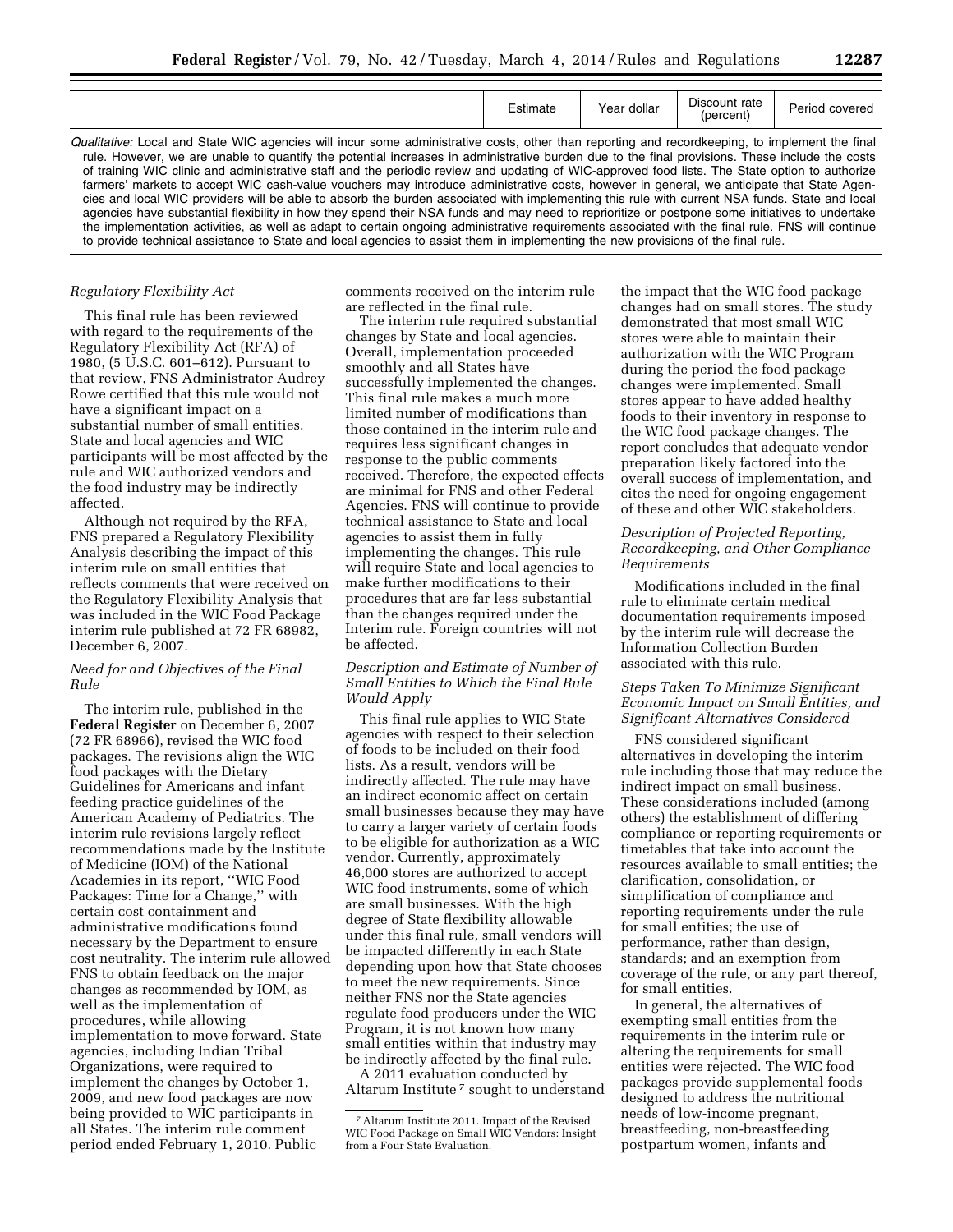children up to age 5 who are at nutritional risk. Exempting small entities from providing the specific foods intended to address the nutritional needs of participants or altering the requirements for small entities would undermine the purpose of the WIC Program and endanger the health status of participants. Therefore, this final rule retains those requirements.

FNS did, however, modify the new food provisions in an effort to mitigate the impact on small entities. As in the past, State agencies must establish minimum requirements for the variety and quantity of foods that a vendor must stock in order to receive WIC Program authorization. The interim rule added new food items, such as fruits and vegetables and whole grain breads, which may require some WIC vendors, particularly smaller stores, to expand the types and quantities of food items stocked in order to maintain their WIC authorization. In addition, vendors also have to make available more than one food type from each WIC food category, except for the categories of peanut butter and eggs, which may be a change for some vendors. To mitigate the impact of the fruit and vegetable requirement, the interim rule allowed canned, frozen and dried fruits and vegetables to be substituted for fresh produce. These provisions are all retained in this final rule.

The interim rule authorized State agencies the option to allow participants to pay the difference if the fruit and vegetable purchase exceeds the value of the cash-value voucher, a transaction known as ''split tender.'' In response to public comments received on the interim rule, this final rule requires State agencies to allow split tender transactions with the cash-value voucher.

#### *Unfunded Mandates Reform Act*

Title II of the Unfunded Mandates Reform Act of 1995 (UMRA), Public Law 104–4, establishes requirements for Federal agencies to assess the effects of their regulatory actions on State, local and tribal governments and the private sector. Under section 202 of the UMRA, the Department generally must prepare a written statement, including a cost benefit analysis, for proposed and final rules with ''Federal mandates'' that may result in expenditures by State, local or tribal governments, in the aggregate, or the private sector, of \$100 million or more in any one year. When such a statement is needed for a rule, Section 205 of the UMRA generally requires the Department to identify and consider a reasonable number of regulatory

alternatives and adopt the most cost effective or least burdensome alternative that achieves the objectives of the rule.

This final rule contains no Federal mandates (under the regulatory provisions of Title II of the UMRA) for State, local and tribal governments or the private sector of \$100 million or more in any one year. Thus, the rule is not subject to the requirements of sections 202 and 205 of the UMRA.

#### *Executive Order 12372*

The WIC Program is listed in the Catalog of Federal Domestic Assistance Programs under 10.557. For the reasons set forth in the final rule in 7 CFR part 3015, subpart V, and related Notice (48 FR 29115, June 24, 1983), this program is included in the scope of Executive Order 12372 which requires intergovernmental consultation with State and local officials.

#### *Federalism Summary Impact Statement*

Executive Order 13132 requires Federal agencies to consider the impact of their regulatory actions on State and local governments. Where such actions have federalism implications, agencies are directed to provide a statement for inclusion in the preamble to the regulations describing the agency's considerations in terms of the three categories called for under Section (6)(b)(2)(B) of Executive Order 13121.

#### *Prior Consultation With State Officials*

Since publication of the interim rule revising the WIC food packages, FNS has obtained input from WIC State and local agency staff about the provisions and implementation of the changes. Examples of the different forums and methods FNS has used to solicit WIC State and local agency staff input on the WIC food packages include the following:

• Hosting annual meetings of the National Advisory Council on Maternal, Infant and Fetal Nutrition that includes WIC staff as members of the Council; the Council develops recommendations for FNS on how to improve operations of WIC, including aspects related to the authorized foods and food packages;

• Consulting and collaborating with the National WIC Association (NWA) on a wide variety of WIC issues, including those related to the WIC food packages. NWA is a non-profit organization that was founded in 1983 by State and local agencies that administer the WIC Program. NWA's paid membership includes 72 of the 90 WIC State agencies, 813 local agencies, 7 State WIC Associations, and 27 sustaining members (i.e., for-profit and non-profit businesses or organizations).

Functioning as a coalition of WIC agencies, NWA is dedicated to maximizing WIC resources through effective management practices. NWA also serves in a leadership role for WIC agencies by developing position papers on issues of concern to the WIC community; and

• Regular meetings and consultation with State health officials and other WIC stakeholders, including the medical community, advocacy groups, and retailers.

#### *Nature of Concerns and the Need To Issue This Rule*

This final rule considers public comments submitted in response to the interim rule revising the WIC food packages published in December 2007 (72 FR 68966). The interim rule implemented the first comprehensive revisions to the WIC food packages since 1980. This final rule addresses public comments received on the interim rule and makes adjustments that improve clarity of the provisions set forth in the interim rule.

#### *Extent to Which We Meet Those Concerns*

FNS has considered the impact of final rule on State and local agencies. FNS believes that the rule is responsive to the expressed concerns and requests of commenters representing State and local concerns.

#### *Executive Order 12988*

This final rule has been reviewed under Executive Order 12988, Civil Justice Reform. This final rule is not intended to have preemptive effect with respect to any State or local laws, regulations or policies which conflict with its provisions or which would otherwise impede its full and timely implementation. This rule is not intended to have retroactive effect unless so specified in the DATES section of the final rule. Prior to any judicial challenge to the provisions of the final rule, all applicable administrative procedures must be exhausted.

#### *Civil Rights Impact Analysis*

The intent of this final rulemaking is not to limit participation or to have an adverse effect on current participants. FNS does not expect any protected populations to be adversely affected by the implementation of the requirements in this rule. State agencies must ensure participant access to supplemental foods. The foods available to WIC participants as a result of this final rule are intended to broaden the appeal of the WIC food packages for all groups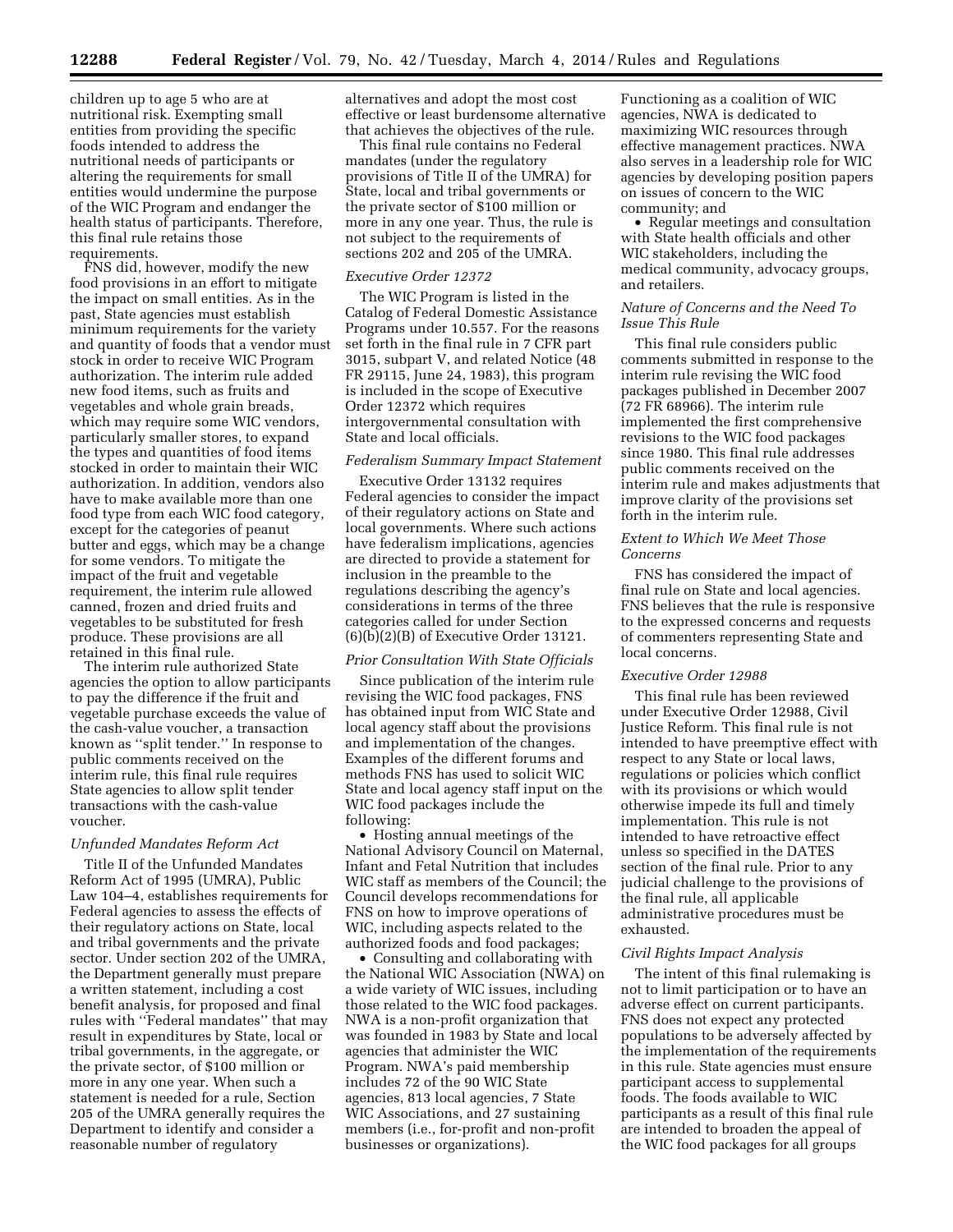and encourage participation in WIC. This final rule revises certain provisions to better address the needs of participants with certain medical conditions, and provides State agencies increased flexibility in prescribing culturally appropriate packages for diverse groups. FNS does not anticipate this rulemaking will result in any adverse civil rights impacts.

#### *Executive Order 13175*

Executive Order 13175 requires Federal agencies to consult and coordinate with tribes on a governmentto-government basis on policies that have tribal implications, including regulations, legislative comments or proposed legislation, and other policy statements or actions that have substantial direct effects on one or more Indian tribes, on the relationship between the Federal Government and Indian tribes, or on the distribution of power and responsibilities between the Federal Government and Indian tribes. In late 2010 and early 2011, USDA engaged in a series of consultative sessions to obtain input by Tribal officials or their designees concerning the impact of this rule on the tribe or Indian Tribal governments, or whether this rule may preempt Tribal law. USDA did not receive any input during these sessions that this rule preempts any Tribal law. Input received relative to this rule included overall satisfaction with the new WIC foods, especially the fruits and vegetables and whole grains, and changes related to supporting breastfeeding mothers. Some tribes reported that WIC participants who were enrolled in WIC during the transition from the previous food packages to the revised food packages expressed displeasure with issuance of lower fat milks and less cheese. The input from Indian tribes during these sessions was consistent with the general comments received for the interim rule, and have been addressed in this final rule. Reports from these consultations will be made part of the USDA annual reporting on Tribal Consultation and Collaboration. USDA will respond in a timely and meaningful manner to all Tribal government requests for consultation concerning this rule and will provide additional venues, such as webinars and teleconferences, to periodically host collaborative conversations with Tribal officials or their designees concerning ways to improve this rule in Indian country.

#### *Paperwork Reduction Act of 1995*

The Paperwork Reduction Act of 1995 (44 U.S.C. Chap. 35; see 5 CFR 1320) requires that the Office of Management

and Budget (OMB) approve all collections of information by a Federal agency before they can be implemented. Respondents are not required to respond to any collection of information unless it displays a current valid OMB control number. This final rule changes the information collection burden previously approved under OMB 0584– 0545. Implementation of the data collection requirements resulting from this final rule is contingent upon OMB approval under the Paperwork Reduction Act of 1995.

The proposed food package rule was published in the **Federal Register** [71 FR 44784] with a 60-day notice on August 7, 2006, which provided the public an opportunity to submit comments on the information collection burden resulting from the proposed rule. FNS received no public comments in response to this solicitation. On November 1, 2006, OMB filed comment in accordance with 5 CFR 1320.11(c), requiring FNS to review public comments in response to the proposed rule and address any such comments in the preamble of the final rule.

The interim food package rule was published in the **Federal Register** [72 FR 68966] on December 6, 2007, and included an estimated annual information collection burden of 14,919 burden hours, which was approved as OMB Number 0584–0545. These information collection burden hours were merged into the information collection, WIC Program Reporting and Recordkeeping Requirements, OMB Number 0584–0043, changing the total approved burden hours for OMB Number 0584–0043 from 3,595,075 to 3,609,994. Information collection OMB Number 0584–0545 was then discontinued. Information collection OMB Number 0584–0043 was renewed as of December 27, 2012, changing the total approved burden hours from 3,609,994 to 4,024,697.

In this final rule, FNS will no longer require a health care professional licensed to write medical prescriptions to provide documentation for children to receive soy-based beverage and tofu as milk substitutes. Also, FNS will no longer require documentation from a health care professional licensed to write medical prescriptions for women to receive tofu in excess of the maximum substitution allowance. As a result of this final rulemaking, the overall information collection burden associated with OMB Number 0584– 0043 is estimated to have decreased by 4,200 burden hours annually due to program changes in this rulemaking. The total estimated burden hours for

OMB Number 0584–0043 will decrease from 4,024,697 to 4,020,497.

The breakdown of the changes is described below:

OMB Number 0584–0043; WIC Program Reporting and Recordkeeping Requirements; expiration date December 31, 2015.

*Type of Request:* Revision of a currently approved collection.

*Abstract:* Federal regulations at 7 CFR  $246.10(d)(1)(vi)$  and (viii) require medical documentation for the issuance of soy-based beverage and tofu for children, and tofu above the maximum substitution amount for women. Federal regulations at 7 CFR 246.10 $(d)(1)(v)$ require medical documentation for the issuance of supplemental foods to participants who receive Food Package III (for participants with qualifying conditions).

Under the interim rule, medical documentation by a health care professional licensed to write medical prescriptions is required for the issuance of certain milk alternatives for children and women. A total of 180 comment letters (53 of these form letters) opposed this requirement, primarily the documentation for children to receive soy-based beverage. Commenters stated that the provision is unnecessary, costly and burdensome for participants and physicians, creates barriers to services, and undermines FNS' efforts to provide foods that meet the cultural needs of participants. The NWA and the American Dietetic Association (now known as the Academy of Nutrition and Dietetics) stressed that WIC dietitians and nutritionists are health professionals trained and capable of doing a complete nutrition assessment, selecting WIC foods, and providing appropriate education to participants and caregivers, in consultation with the health care provider when warranted.

Based on the experiences cited by WIC State and local agencies related to medical documentation throughout implementation of the new food packages, FNS will no longer require a health care professional licensed to write medical prescriptions to provide documentation for children to receive soy-based beverage and tofu as milk substitutes. Also, FNS will no longer require documentation from a health care professional licensed to write medical prescriptions for women to receive tofu in excess of the maximum substitution allowance.

#### *Estimate of Burden*

This final rule amends the supplemental foods that require medical documentation as described in 7 CFR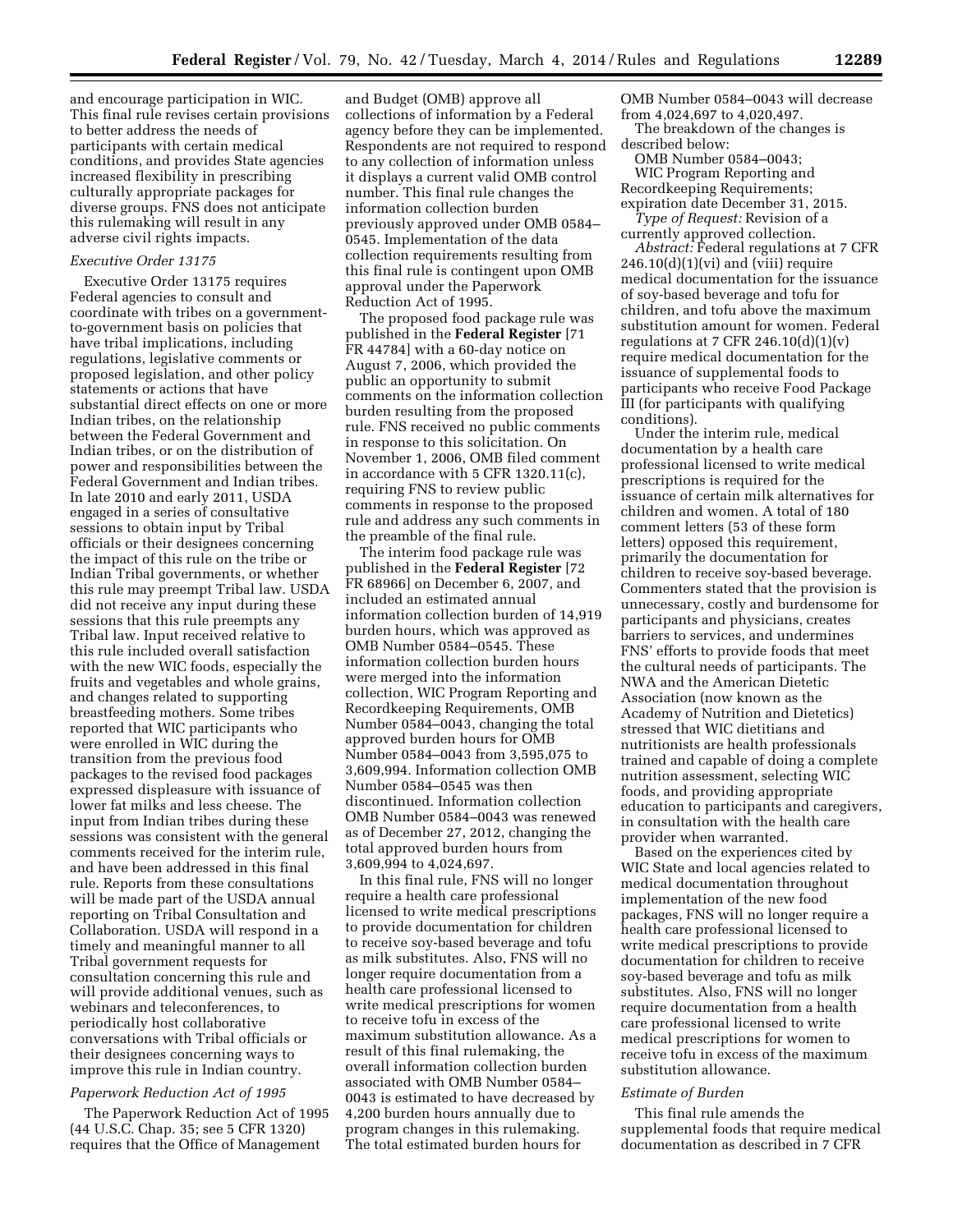246.10(d)(1) However, medical documentation continues to be required for issuance of supplemental foods in Food Package III. After revising to reflect the changes made by this final rule, the total annual reporting and recordkeeping burden estimated for medical documentation is decreased by 4,200 hours.

FNS estimates that approximately 1 percent of participants (89,606) will be issued supplemental foods under Food Package III. FNS estimates that it will take three minutes (0.05 hours) for the documentation required to issue the authorized foods, thus resulting in an estimated reporting burden for participants of 8,961 hours (89,606 total participants  $\times$  0.05 person hours  $\times$  2 certification periods per year). This results in a decrease in the approved reporting burden under OMB 0584– 0043 for participants providing medical documentation for supplemental foods from 13,160 burden hours to 8,961 burden hours (a decrease of 4,200 burden hours).

FNS will submit an Information Collection Request clearance package to OMB based on the provisions of this final rule. These amended information collection requirements will not become effective until approved by OMB. When OMB has approved these information collection requirements, FNS will publish separate action in the **Federal Register** announcing OMB approval.

#### *E-Government Act Compliance*

The Food and Nutrition Service is committed to complying with the E-Government Act, 2002, to promote the use of the Internet and other information technologies to provide increased opportunities for citizen access to Government information and services, and for other purposes.

#### **List of Subjects in 7 CFR Part 246**

Administrative practice and procedure, Civil rights, Food assistance programs, Grant programs-health, Grant programs-social programs, Indians, Infants and children, Maternal and child health, Nutrition, Penalties, Reporting and recordkeeping requirements, Women.

■ For reasons set forth in the preamble, 7 CFR Part 246 is amended as follows:

#### **PART 246—SPECIAL SUPPLEMENTAL NUTRTION PROGRAM FOR WOMEN, INFANTS AND CHILDREN**

■ 1. The authority citation for 7 CFR part 246 continues to read as follows:

**Authority:** 42 U.S.C. 1786.

■ 2. In § 246.2:

■ a. Add a definition for "Farmers" market'' in alphabetical order; ■ b. Add a definition for "Full nutrition benefit'' in alphabetical order; ■ c. Remove the definition heading ''WIC-eligible medical foods'' and add in its place ''WIC-eligible nutritionals for participants with qualifying conditions (hereafter referred to as ''WIC-eligible nutritionals)''; and

■ d. Remove the term "WIC-eligible medical foods'' and add in its place the term ''WIC-eligible nutritionals'' wherever it appears.

■ The revisions and additions read as follows:

#### **§ 246.2 Definitions.**

\* \* \* \* \*

*Farmers' market* means an association of local farmers who assemble at a defined location for the purpose of selling their produce directly to consumers. \* \* \* \* \*

*Full nutrition benefit* means the minimum amount of reconstituted fluid ounces of liquid concentrate infant formula as specified in Table 1 of § 246.10(e)(9) for each food package category and infant feeding variation (e.g., Food Package IA fully formula fed,  $IA-FF$ ).

\* \* \* \* \*

■ 3. In § 246.4:

■ a. Amend paragraph (a)(11)(iii) by removing " $\hat{S}$ 246.10(b)(1)" and adding in its place " $\S$  246.10(b)(2)(i)".

■ b. Revise paragraph (a)(14)(iii);  $\blacksquare$  c. Redesignate paragraphs (a)(14)(v) through (xvii) as paragraphs (vi) through (xviii) and add a new paragraph  $(a)(14)(v)$ :

■ d. Amend newly designated paragraph (a)(14)(vi) by removing  $``\$  246.12(k)(1)(i)" and adding in its place " $\S 246.12(l)(1)(i)$ ";

■ e. Revise newly designated paragraph  $(a)(14)(xii);$  and

■ f. Amend paragraph (a)(18) by removing the words ''and food vendors'' and adding in their place the phrase '', food vendors, farmers and farmers' markets''.

The revisions and additions read as follows:

#### **§ 246.4 State plan.**

 $(a) * * * *$ 

 $(14) * * * *$ 

(iii) *A sample vendor, farmer and/or farmers' market, if applicable, agreement.* The sample vendor agreement must include the sanction schedule, the process for notification of violations in accordance with § 246.12(l)(3), and the State agency's policies and procedures on incentive items in accordance with

§ 246.12(g)(3)(iv), which may be incorporated as attachments or, if the sanction schedule, the process for notification of violations, or policies on incentive items are in the State agency's regulations, through citations to the regulations. State agencies that intend to delegate signing of vendor, farmer and/ or farmers' market agreements to local agencies must describe the State agency supervision and instruction that will be provided to ensure the uniformity and quality of local agency activities;

\* \* \* \* \* (v) *Farmer monitoring.* The system for monitoring farmers and/or farmers' markets within its jurisdiction, if applicable, for compliance with program requirements; \* \* \* \* \*

(xii) *Vendor, farmer and/or farmers' market training.* The procedures the State agency will use to train vendors (in accordance with § 246.12(i)), farmers and/or farmers' markets (in accordance with  $\S 246.12(v)$ ). State agencies that intend to delegate any aspect of training to a local agency, contractor, vendor or farmer representative must describe the supervision and instructions that will be provided by the State agency to ensure the uniformity and quality of vendor, farmer and/or farmers' market training;

\* \* \* \* \* ■ 4. In § 246.10:

■ a. Remove the term "WIC-eligible medical food'' and add in its place the term ''WIC-eligible nutritional'' wherever it appears; and remove the term ''WIC-eligible medical foods'' and replace it with ''WIC-eligible nutritionals'' wherever it appears;

 $\blacksquare$  b. Revise paragraph (b)(1)(i);

 $\blacksquare$  c. Amend paragraph (b)(2)(ii)(C) by removing the words ''age and'' before ''nutritional'' and adding the words

''and breastfeeding'' after ''nutritional''; ■ d. Amend paragraph (d)(1)(ii) by removing the phrase ''a child'' and adding in its place the phrase ''an infant, child,'';

■ e. Remove paragraphs (d)(1)(vi)

through  $(d)(1)(viii)$ ;

■ f. Redesignate paragraph  $(d)(1)(ix)$  as  $(d)(1)(vi);$ 

■ g. Revise the heading of paragraph  $(d)(2);$ 

■ h. Amend paragraph (d)(2)(ii) by adding a space between ''formula'' and ''and'';

- $\blacksquare$  i. Revise paragraph  $(d)(3)(i);$
- j. Revise paragraph (d)(4)(ii)(D);

■ k. Revise paragraphs (e) introductory text through (e)(1)(iii);

- l. Revise paragraph  $(e)(1)(v)$ ;
- $\blacksquare$  m. Revise paragraph (e)(2)(ii);
- $\blacksquare$  n. Revise paragraph (e)(2)(iv);
- $\blacksquare$  o. Revise paragraph (e)(3)(v);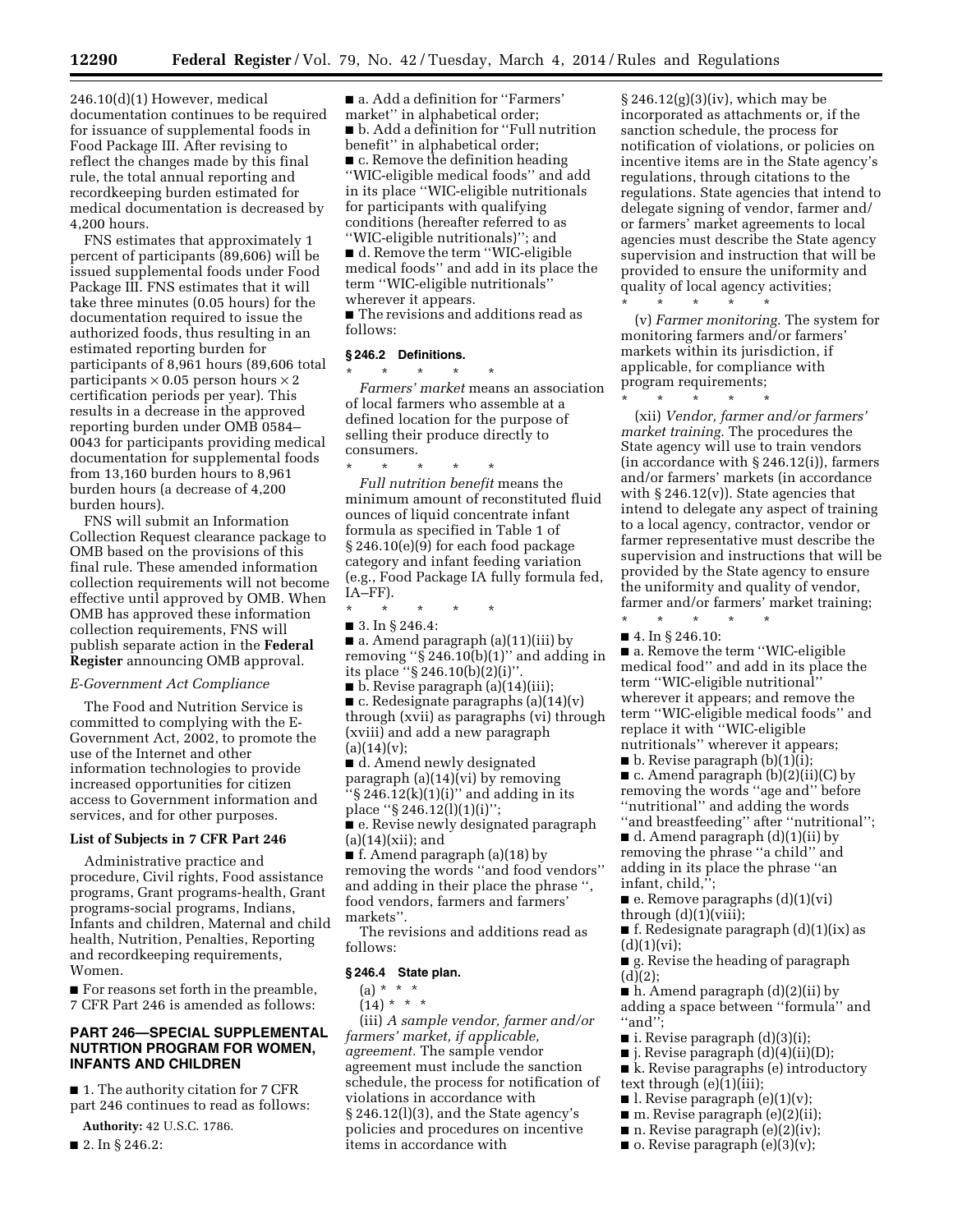$\blacksquare$  p. Revise paragraphs (e)(4)(ii) through (e)(7)(ii); and

■ q. Revise paragraphs (e)(9) through (e)(12).

The revisions and additions read as follows:

#### **§ 246.10 Supplemental foods.**

- $\star$   $\star$   $\star$
- (b) \* \* \*
- $(1)^{\ast}$  \* \*

(i) Establish criteria in addition to the minimum Federal requirements in Table 4 of paragraph (e)(12) of this section for the supplemental foods in their States, except that the State agency may not selectively choose which eligible fruits and vegetables are available to participants. These State agency criteria could address, but not be limited to, other nutritional standards, competitive cost, State-wide availability, and participant appeal. For eligible fruits and vegetables, State agencies may restrict packaging, e.g., plastic containers, and package sizes, such as single serving, of processed fruits and vegetables available for purchase with the cash-value voucher. In addition, State agencies may identify certain processed WIC-eligible fruits and vegetables on food lists where the potential exists for vendor or participant confusion in determining authorized WIC-eligible items.

- \* \* \* \* \*
- (d) \* \* \*

(2) *Medical documentation for other supplemental foods.* \* \* \*  $(3) * * * *$ 

(i) Made a medical determination that the participant has a qualifying condition as described in paragraphs (e)(1) through (e)(7) of this section that dictates the use of the supplemental foods, as described in paragraph (d)(1) of this section; and

- \* \* \* \* \*
	- (4) \* \* \* \*
	- $(ii) * * * *$

(D) The qualifying condition(s) for issuance of the authorized supplemental food(s) requiring medical documentation, as described in paragraphs (e)(1) through (e)(7) of this section; and

\* \* \* \* \* (e) *Food packages.* There are seven food packages available under the Program that may be provided to participants. The authorized supplemental foods must be prescribed from food packages according to the category and nutritional needs of the participants. Breastfeeding assessment and the mother's plans for breastfeeding serve as the basis for determining food package issuance for all breastfeeding

women. The intent of the WIC Program is that all breastfeeding women be supported to exclusively breastfeed their infants and to choose the fully breastfeeding food package without infant formula. Breastfeeding mothers whose infants receive formula from WIC are to be supported to breastfeed to the maximum extent possible with minimal supplementation with infant formula. Formula amounts issued to breastfed infants are to be tailored to meet but not exceed the infant's nutritional needs. The seven food packages are as follows:

(1) *Food Package I—Infants birth through 5 months.*—(i) *Participant category served.* This food package is designed for issuance to infant participants from birth through age 5 months who do not have a condition qualifying them to receive Food Package III. The following infant feeding variations are defined for the purposes of assigning food quantities and types in Food Packages I: Fully breastfeeding (the infant doesn't receive formula from the WIC Program); partially (mostly) breastfeeding (the infant is breastfed but also receives infant formula from WIC up to the maximum allowance described for partially (mostly) breastfed infants in Table 1 of paragraph (e)(9) of this section; and fully formula fed (the infant is not breastfed or is breastfed minimally (the infant receives infant formula from WIC in quantities that exceed those allowed for partially (mostly) breastfed infants).

(ii) *Infant feeding age categories.*—(A) *Birth to one month.* Two infant food packages are available during the first month after birth—fully breastfeeding and fully formula-feeding. State agencies also have the option to make available a third food package containing not more than one can of powder infant formula in the container size that provides closest to 104 reconstituted fluid ounces to breastfed infants on a case-by-case basis. The infant receiving this food package is considered partially breastfeeding. State agencies choosing to make available a partially breastfeeding package in the first month may not standardize issuance of this food package. Infant formula may not be routinely provided during the first month after birth to breastfed infants in order to support the successful establishment of breastfeeding.

(B) *One through 5 months.* Three infant food packages are available from 1 months through 5 months—fully breastfeeding, partially (mostly) breastfeeding, or fully formula-fed.

(iii) *Infant formula requirements.* This food package provides iron-fortified infant formula that is not an exempt

infant formula and that meets the requirements in Table 4 of paragraph (e)(12) of this section. The issuance of any contract brand or noncontract brand infant formula that contains less than 10 milligrams of iron per liter (at least 1.5 milligrams iron per 100 kilocalories) at standard dilution is prohibited. Except as specified in paragraph (d) of this section, local agencies must issue as the first choice of issuance the primary contract infant formula, as defined in § 246.2, with all other infant formulas issued as an alternative to the primary contract infant formula. Noncontract brand infant formula and any contract brand infant formula that does not meet the requirements in Table 4 of paragraph (e)(12) of this section may be issued in this food package only with medical documentation of the qualifying condition. A health care professional licensed by the State to write prescriptions must make a medical determination and provide medical documentation that indicates the need for the infant formula. For situations that do not require the use of an exempt infant formula, such determinations include, but are not limited to, documented formula intolerance, food allergy or inappropriate growth pattern. Medical documentation must meet the requirements described in paragraph (d) of this section.

\* \* \* \* \* (v) *Authorized category of supplemental foods.* Infant formula is the only category of supplemental foods authorized in this food package. Exempt infant formulas and WIC-eligible nutritionals are authorized only in Food Package III. The maximum monthly allowances, allowed options and substitution rates of supplemental foods for infants in Food Packages I are stated in Table 1 of paragraph (e)(9) of this section.

(2) \* \* \* (ii) *Infant food packages.* Three food packages for infants 6 through 11 months are available — fully breastfeeding, partially (mostly) breastfeeding, or fully formula fed.

\* \* \* \* \*

(iv) *Authorized categories of supplemental foods.* Infant formula, infant cereal, and infant foods are the categories of supplemental foods authorized in this food package. The maximum monthly allowances, allowed options and substitution rates of supplemental foods for infants in Food Packages II are stated in Table 1 of paragraph (e)(9) of this section.

<sup>\* \* \* \* \*</sup>  (3) \* \* \*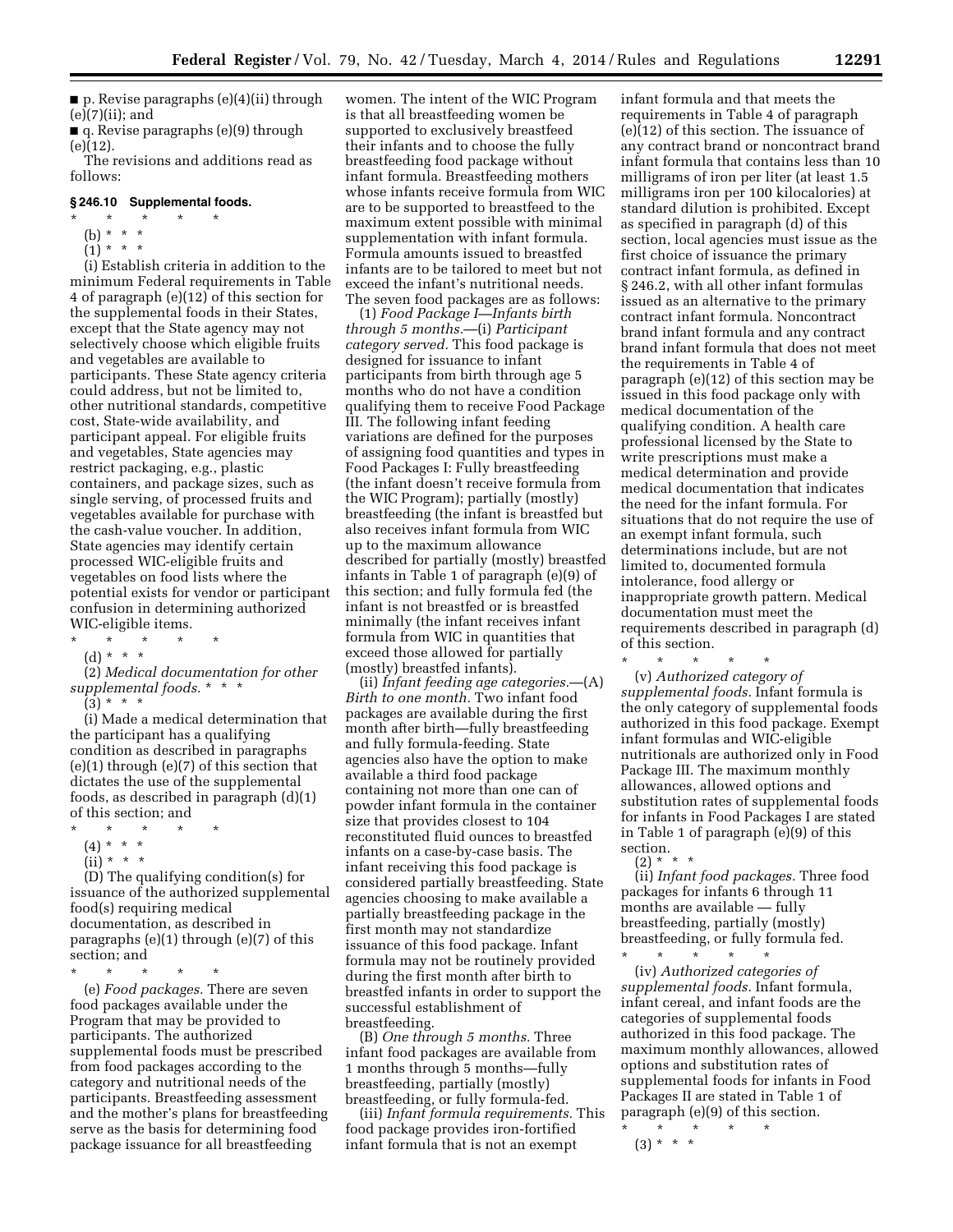(v) *Authorized categories of supplemental foods.* The supplemental foods authorized in this food package require medical documentation for issuance and include WIC formula (infant formula, exempt infant formula, and WIC-eligible nutritionals), infant cereal, infant foods, milk, cheese, eggs, canned fish, fresh fruits and vegetables, breakfast cereal, whole wheat/whole grain bread, juice, legumes and/or peanut butter. The maximum monthly allowances, allowed options and substitution rates of supplemental foods for infants in Food Package III are stated in Table 1 of paragraph (e)(9) of this section. The maximum monthly allowances, allowed options, and substitution rates of supplemental foods for children and women in Food Package III are stated in Table 3 of paragraph (e)(11) of this section.

\* \* \* \* \* (4) \* \* \*

(ii) *Authorized categories of supplemental foods.* Milk, breakfast cereal, juice, fresh fruits and vegetables, whole wheat/whole grain bread, eggs, and legumes or peanut butter are the categories of supplemental foods authorized in this food package. The maximum monthly allowances, allowed options and substitution rates of supplemental foods for children in Food Package IV are stated in Table 2 of paragraph (e)(10) of this section.

(5) *Food Package V—Pregnant and partially (mostly) breastfeeding women.—*(i) *Participant category served.*  This food package is designed for issuance to women participants with singleton pregnancies who do not have a condition qualifying them to receive Food Package III. This food package is also designed for issuance to partially (mostly) breastfeeding women participants, up to 1 year postpartum, who do not have a condition qualifying

them to receive Food Package III and whose partially (mostly) breastfed infants receive formula from the WIC program in amounts that do not exceed the maximum allowances described in Table 1 of paragraph (e)(9) of this section. Women participants partially (mostly) breastfeeding more than one infant from the same pregnancy, pregnant women fully or partially breastfeeding singleton infants, and women participants pregnant with two or more fetuses, are eligible to receive Food Package VII as described in paragraph (e)(7) of this section.

(ii) *Authorized categories of supplemental foods.* Milk, breakfast cereal, juice, fresh fruits and vegetables, whole wheat/whole grain bread, eggs, legumes and peanut butter are the categories of supplemental foods authorized in this food package. The maximum monthly allowances, allowed options and substitution rates of supplemental foods for women in Food Package V are stated in Table 2 of paragraph (e)(10) of this section.

(6) *Food Package VI—Postpartum women.*—(i) *Participant category served.*  This food package is designed for issuance to women up to 6 months postpartum who are not breastfeeding their infants, and to breastfeeding women up to 6 months postpartum whose participating infant receives more than the maximum amount of formula allowed for partially (mostly) breastfed infants as described in Table 1 of paragraph (e)(9) of this section, and who do not have a condition qualifying them to receive Food Package III.

(ii) *Authorized categories of supplemental foods.* Milk, breakfast cereal, juice, fresh fruits and vegetables, eggs, and legumes or peanut butter are the categories of supplemental foods authorized in this food package. The maximum monthly allowances, allowed

options and substitution rates of supplemental foods for women in Food Package VI are stated in Table 2 of paragraph (e)(10) of this section.

(7) *Food Package VII—Fully breastfeeding.*—(i) *Participant category served.* This food package is designed for issuance to breastfeeding women up to 1 year postpartum whose infants do not receive infant formula from WIC (these breastfeeding women are assumed to be exclusively breastfeeding their infants), and who do not have a condition qualifying them to receive Food Package III. This food package is also designed for issuance to women participants pregnant with two or more fetuses, women participants partially (mostly) breastfeeding multiple infants from the same pregnancy, and pregnant women who are also partially (mostly) breastfeeding singleton infants, and who do not have a condition qualifying them to receive Food Package III. Women participants fully breastfeeding multiple infants from the same pregnancy receive 1.5 times the supplemental foods provided in Food Package VII.

(ii) *Authorized categories of supplemental foods.* Milk, cheese, breakfast cereal, juice, fresh fruits and vegetables, whole wheat/whole grain bread, eggs, legumes, peanut butter, and canned fish are the categories of supplemental foods authorized in this food package. The maximum monthly allowances, allowed options and substitution rates of supplemental foods for women in Food Package VII are stated in Table 2 of paragraph (e)(10) of this section.

\* \* \* \* \*

(9) Full nutrition benefit and maximum monthly allowances, options and substitution rates of supplemental foods for infants in Food Packages I, II and III are stated in Table 1 as follows:

TABLE 1—FULL NUTRITION BENEFIT (FNB) AND MAXIMUM MONTHLY ALLOWANCES (MMA) OF SUPPLEMENTAL FOODS FOR INFANTS IN FOOD PACKAGES I, II AND III

|                    | Fully formula fed (FF)                                                                                                                          |                                                                                                                                                  | Partially (mostly) breastfed (BF/FF)                                                                                                                                                     |                                                                                                                                                | Fully breastfed (BF)                             |                                                    |
|--------------------|-------------------------------------------------------------------------------------------------------------------------------------------------|--------------------------------------------------------------------------------------------------------------------------------------------------|------------------------------------------------------------------------------------------------------------------------------------------------------------------------------------------|------------------------------------------------------------------------------------------------------------------------------------------------|--------------------------------------------------|----------------------------------------------------|
| Foods <sup>1</sup> | Food Packages<br>$I$ –FF $8$<br>III-FF<br>A: 0 through 3<br>months<br>B: 4 through 5<br>months                                                  | Food Packages<br>$I = FF$ &<br>III-FF<br>6 through 11<br>months                                                                                  | Food Packages<br>I-BF/FF & III BF/FF<br>(A: 0 to 1 month <sup>23</sup> )<br>B: 1 through 3<br>months<br>$C: 4$ through 5<br>months                                                       | Food Packages<br>$II-BF/FF$ & $III$<br>BF/FF<br>6 through 11<br>months                                                                         | Food<br>Package<br>I-BF<br>0 through 5<br>months | Food<br>Package<br>II-BF<br>6 through 11<br>months |
| WIC Formula 45678  | A: FNB=806 fl oz.<br>$MMA=823$ fl oz.<br>reconstituted lig-<br>uid concentrate or<br>832 fl. oz. RTF or<br>870 fl oz reconsti-<br>tuted powder. | $FNB = 624$ fl oz,<br>$MMA=630$ fl oz.<br>reconstituted lig-<br>uid concentrate.<br>or 643 fl. oz RTF or<br>696 fl oz reconsti-<br>tuted powder. | A: 104 fl oz recon-<br>stituted powder.<br>B: FNB=364 fl oz,<br>$MMA=388$ fl oz.<br>reconstituted lig-<br>uid concentrate or<br>384 fl oz RTF or<br>435 fl oz reconsti-<br>tuted powder. | $FNB = 312$ fl oz,<br>$MMA=315$ fl oz.<br>reconstituted lig-<br>uid concentrate or<br>338 fl oz RTF or<br>384 fl oz reconsti-<br>tuted powder. |                                                  |                                                    |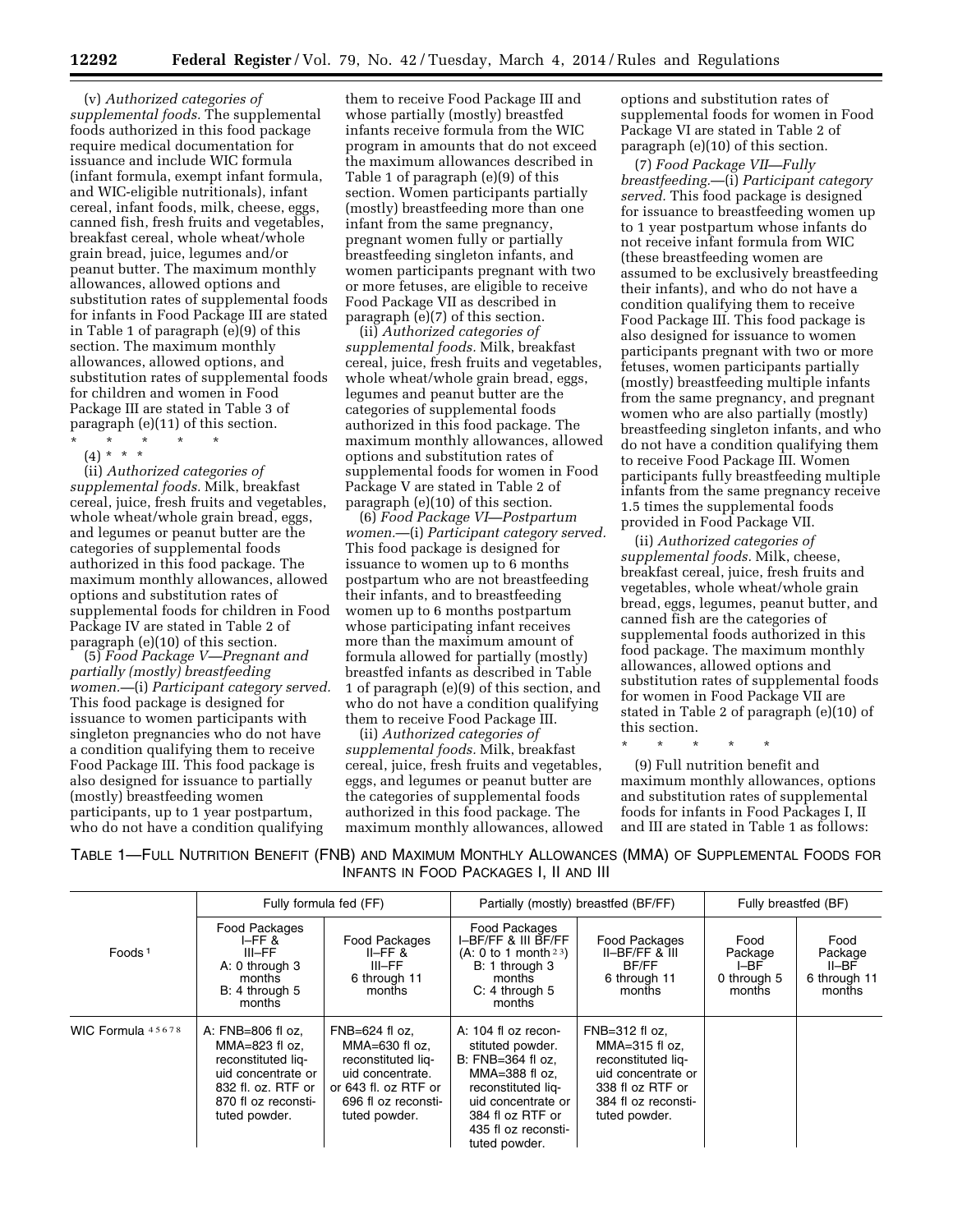#### TABLE 1—FULL NUTRITION BENEFIT (FNB) AND MAXIMUM MONTHLY ALLOWANCES (MMA) OF SUPPLEMENTAL FOODS FOR INFANTS IN FOOD PACKAGES I, II AND III—Continued

|                                                                                       |                                                                                                                                             | Fully formula fed (FF)                                           |                                                                                                                                                   | Partially (mostly) breastfed (BF/FF)                                         | Fully breastfed (BF)                               |                                                    |
|---------------------------------------------------------------------------------------|---------------------------------------------------------------------------------------------------------------------------------------------|------------------------------------------------------------------|---------------------------------------------------------------------------------------------------------------------------------------------------|------------------------------------------------------------------------------|----------------------------------------------------|----------------------------------------------------|
| Foods <sup>1</sup>                                                                    | Food Packages<br>$I$ –FF $8$<br>$III - FF$<br>A: 0 through 3<br>months<br>B: 4 through 5<br>months                                          | Food Packages<br>$II-FF$ &<br>$III-FF$<br>6 through 11<br>months | Food Packages<br>I-BF/FF & III BF/FF<br>(A: 0 to 1 month <sup>23</sup> )<br>B: 1 through 3<br>months<br>$C: 4$ through $5$<br>months              | Food Packages<br>$II-BF/FF$ & $II$<br><b>BF/FF</b><br>6 through 11<br>months | Food<br>Package<br>$I-BF$<br>0 through 5<br>months | Food<br>Package<br>II-BF<br>6 through 11<br>months |
|                                                                                       | B: FNB=884 fl oz,<br>MMA=896 fl oz,<br>reconstituted liq-<br>uid concentrate or<br>913 fl oz RTF or<br>960 fl oz reconsti-<br>tuted powder. |                                                                  | C: $FNB = 442$ fl oz,<br>$MMA=460$ fl oz,<br>reconstituted liq-<br>uid concentrate or<br>474 fl oz RTF or<br>522 fl oz reconsti-<br>tuted powder. |                                                                              |                                                    |                                                    |
| Infant Cereal <sup>911</sup><br>Infant food fruits and<br>vegetables<br>9 10 11 12 13 |                                                                                                                                             | 24 oz<br>$128.0z$                                                |                                                                                                                                                   | 24 oz                                                                        |                                                    | 24 oz.<br>256 oz.                                  |
| Infant food meat 9                                                                    |                                                                                                                                             |                                                                  |                                                                                                                                                   |                                                                              |                                                    | 77.5 oz.                                           |

Table 1 footnotes: (Abbreviations in order of appearance in table): FF = fully formula fed; BF/FF = partially (mostly) breastfed; BF = fully breastfed; BF = fully breastfed; RTF = Ready-to-feed; N/A = the supplemental food

1Table 4 of paragraph (e)(12) of this section describes the minimum requirements and specifications for the supplemental foods. The competent professional authority (CPA) is authorized to determine nutritional risk and prescribe supplemental foods as established by State agency policy in Food Packages I and II. In Food Package III, the CPA, as established by State agency policy, is authorized to determine nutritional risk

and prescribe supplemental foods per medical documentation.<br><sup>2</sup> State agencies have the option to issue not more than one can of powder infant formula in the container size that provides closest to 104 re-<br>constituted flui

 $3$  Liquid concentrate and ready-to-feed (RTF) may be substituted at rates that provide comparable nutritive value.

4WIC formula means infant formula, exempt infant formula, or WIC-eligible nutritionals. Infant formula may be issued for infants in Food Packages I, II and III. Medical documentation is required for issuance of infant formula, exempt infant formula, WIC-eligible nutritionals, and other supplemental foods in Food Package III. Only infant formula may be issued for infants in Food Packages I and II.<br><sup>5</sup> The full nutrition benefit is defined as the minimum amount of reconstituted fluid ounces of liquid concentr

each infant food package category and feeding variation (e.g., Food Package IA-fully formula fed).<br>Fhe maximum monthly allowance is specified in reconstituted fluid ounces for liquid concentrate, RTF liquid, and powder for

mula and exempt infant formula. Reconstituted fluid ounce is the form prepared for consumption as directed on the container.<br>7 State agencies must provide at least the full nutrition benefit authorized to non-breastfed inf

the physical form of the product specified for each food package category. State agencies must issue whole containers that are all the same size of the same physical form. Infant formula amounts for breastfed infants, even those in the fully formula fed category should be individually tai-<br>lored to the amounts that meet their nutritional needs.

<sup>8</sup> State agencies may round up and disperse whole containers of infant formula over the food package timeframe to allow participants to re-

ceive the full nutrition benefit. State agencies must use the methodology described in accordance with paragraph (h)(1) of this section.<br><sup>9</sup> State agencies may round up and disperse whole containers of infant foods (infant

<sup>10</sup> At State agency option, for infants 6–12 months of age, fresh banana may replace up to 16 ounces of infant food fruit at a rate of 1 pound of bananas per 8 ounces of infant food fruit. State agencies may also substitute fresh bananas at a rate of 1 banana per 4 ounces of jarred infant<br>food fruit, up to a maximum of 16 ounces.

<sup>11</sup> In lieu of infant foods (cereal, fruit and vegetables), infants greater than 6 months of age in Food Package III may receive infant formula, exempt infant formula or WIC-eligible nutritionals at the same maximum monthly allowance as infants ages 4 through 5 months of age of the same

feeding option.<br><sup>12</sup>At State agency option, infants 9 months through 11 months in Food Packages II and III may receive a cash-value voucher to purchase fresh (only) fruits and vegetables in lieu of a portion of the infant food fruits and vegetables. Partially (mostly) breastfed infants and fully formula fed infants may receive a \$4 cash-value voucher plus 64 ounces of infant food fruits and vegetables; fully breastfeeding infants may receive a \$8<br>cash-value voucher plus 128 ounces of infant food fruit and vegetables.

 $13$  State agencies may not categorically issue cash-value vouchers for infants 9 months through 11 months. The cash-value voucher is to be provided to the participant only after an individual nutrition assessment, as established by State agency policy, and is optional for the participant, i.e., the mother may choose to receive either the maximum allowance of jarred foods or a combination of jarred foods and a fruit and vegetable cash-value voucher for her infant. State agencies must ensure that appropriate nutrition education is provided to the caregiver addressing safe food preparation, storage techniques, and feeding practices to make certain participants are meeting their nutritional needs in a safe and effective manner.

(10) *Maximum monthly allowances of supplemental foods in Food Packages IV through VII.* The maximum monthly

allowances, options and substitution rates of supplemental foods for children

and women in Food Package IV through VII are stated in Table 2 as follows: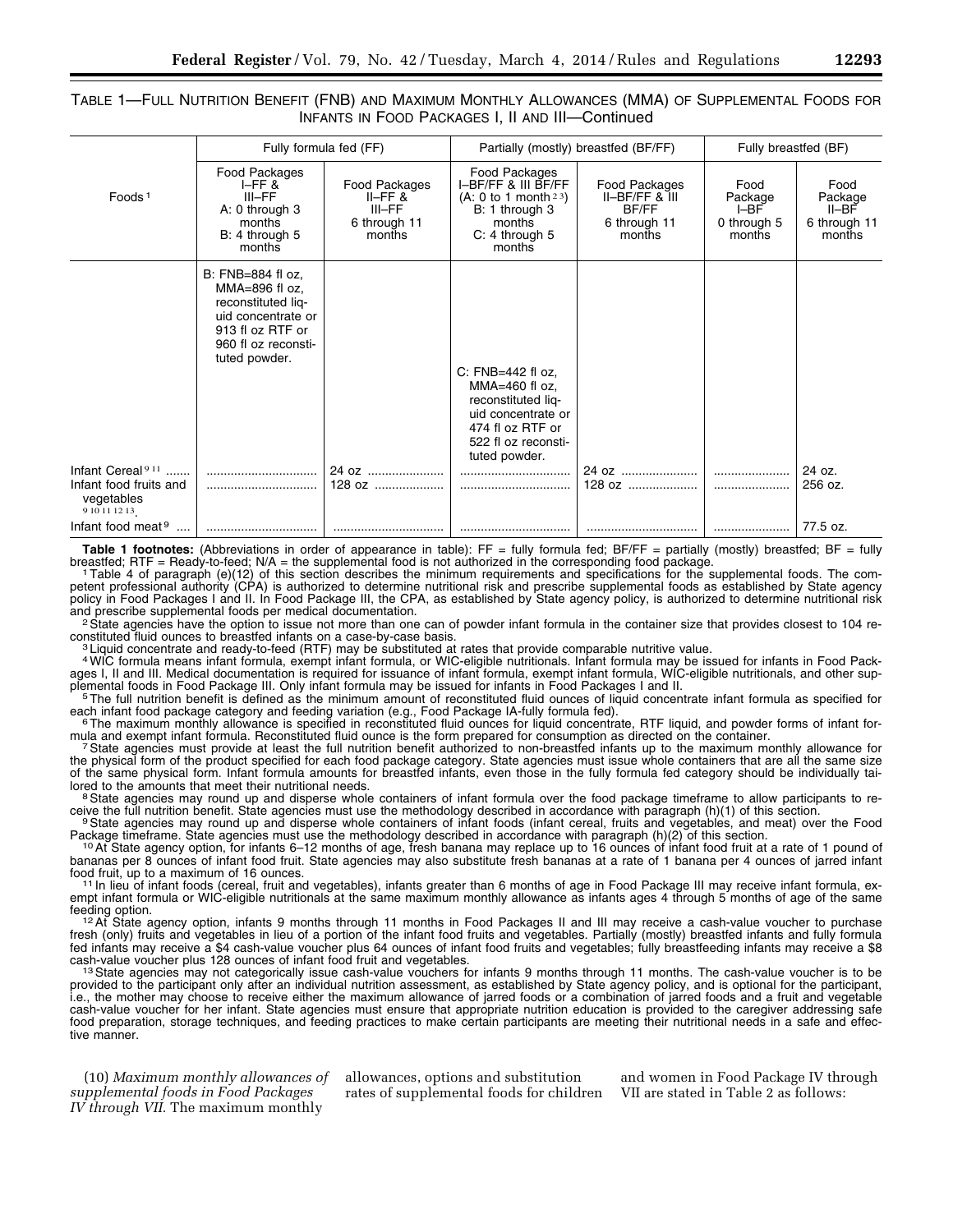TABLE 2—MAXIMUM MONTHLY ALLOWANCES OF SUPPLEMENTAL FOODS FOR CHILDREN AND WOMEN IN FOOD PACKAGES IV, V, VI AND VII

|                                                     | Children                              |                                                                                                            | Women                                                           |                                                                           |
|-----------------------------------------------------|---------------------------------------|------------------------------------------------------------------------------------------------------------|-----------------------------------------------------------------|---------------------------------------------------------------------------|
| Foods <sup>1</sup>                                  | Food Package IV: 1<br>through 4 years | Food Package V: Preg-<br>nant and Partially<br>(Mostly) Breastfeeding<br>(up to 1 year)<br>postpartum) $2$ | Food Package VI:<br>Postpartum (up to 6<br>months postpartum) 3 | Food Package VII: Fully<br>Breastfeeding (up to 1<br>year post-partum) 45 |
| Juice, single strength <sup>6</sup>                 | 128 fl oz                             | 144 fl oz                                                                                                  | 96 fl oz                                                        | 144 fl $oz$ .                                                             |
|                                                     | 16 qt <sup>7891011</sup>              | 22 qt <sup>7891012</sup>                                                                                   | 16 qt <sup>7891012</sup>                                        | 24 gt 789 10 12.                                                          |
| Breakfast cereal <sup>13</sup>                      | 36 oz                                 | 36 oz                                                                                                      |                                                                 | 36 oz.                                                                    |
|                                                     |                                       |                                                                                                            |                                                                 |                                                                           |
|                                                     | N/A                                   | N/A                                                                                                        | N/A                                                             | $1$ lb.                                                                   |
|                                                     | 1 dozen                               | 1 dozen                                                                                                    | 1 dozen                                                         | 2 dozen.                                                                  |
| Fresh fruits and vegetables 14 15                   | \$8.00 in cash-value<br>vouchers.     | \$10.00 in cash-value<br>vouchers.                                                                         | \$10.00 in cash-value<br>vouchers.                              | \$10.00 in cash-value<br>vouchers.                                        |
| Whole wheat or whole grain<br>bread 16.             |                                       | 1 lb                                                                                                       |                                                                 | 1 lb.                                                                     |
|                                                     | N/A                                   | N/A                                                                                                        | N/A                                                             | $30 oz$ .                                                                 |
| Legumes, dry <sup>17</sup> and/or Peanut<br>butter. |                                       |                                                                                                            |                                                                 |                                                                           |

Table 2 Footnotes: N/A = the supplemental food is not authorized in the corresponding food package.<br><sup>1</sup> Table 4 of paragraph (e)(12) of this section describes the minimum requirements and specifications for the supplementa petent professional authority (CPA) is authorized to determine nutritional risk and prescribe supplemental foods as established by State agency policy.<br><sup>2</sup>Food Package V is issued to two categories of WIC participants: Women participants with singleton pregnancies; breastfeeding women

whose partially (mostly) breastfed infants receive formula from the WIC Program in amounts that do not exceed the maximum formula allow-<br>ances, as appropriate for the age of the infant as described in Table 1 of paragraph

<sup>3</sup> Food Package VI is issued to two categories of WIC participants: Non-breastfeeding postpartum women and breastfeeding postpartum women whose infants receive more than the maximum infant formula allowances, as appropriate for the age of the infant as described in Table 1<br>of paragraph (e)(9) of this section.

<sup>4</sup> Food Package VII is issued to four categories of WIC participants: Fully breastfeeding women whose infants do not receive formula from the WIC Program; women pregnant with two or more fetuses; women partially (mostly) breastfeeding multiple infants from the same pregnancy; and pregnant women who are also fully or partially (mostly) breastfeeding singleton inf

 $5$  Women fully breastfeeding multiple infants from the same pregnancy are prescribed 1.5 times the maximum allowances.

6 Combinations of single-strength and concentrated juices may be issued provided that the total volume does not exceed the maximum month-

7 Whole milk is the standard milk for issuance to 1-year-old children (12 through 23 months). At State agency option, fat-reduced milks may be issued to 1-year-old children for whom overweight or obesity is a concern. The need for fat-reduced milks for 1-year-old children must be based on an individual nutritional assessment and consultation with the child's health care provider if necessary, as established by State agency policy. Lowfat (1%) or nonfat milks are the standard milk for issuance to children ≥ 24 months of age and women. Reduced fat (2%) milk is authorized only for participants with certain conditions, including but not limited to, underweight and maternal weight loss during pregnancy. The need for reduced fat (2%) milk for children ≥ 24 months of age (Food Package IV) and women (Food Packages V–VII) must be based on an individual nutri-

tional assessment as established by State agency policy.<br><sup>8</sup>Evaporated milk may be substituted at the rate of 16 fluid ounces of evaporated milk per 32 fluid ounces of fluid milk or a 1:2 fluid ounce substitution ratio. Dr

9 For children and women, cheese may be substituted for milk at the rate of 1 pound of cheese per 3 quarts of milk. For children and women in Food Packages IV–VI, no more than 1 pound of cheese may be substituted. For fully breastfeeding women in Food Package VII, no more than 2 pounds of cheese may be substituted for milk. State agencies do not have the option to issue additional amounts of cheese beyond these maximums even with medical documentation. (No more than a total of 4 quarts of milk may be substituted for a combination of cheese, yogurt or tofu for children and women in Food Packages IV–VI. No more than a total of 6 quarts of milk may be substituted for a combination of cheese, yogurt<br>or tofu for women in Food Package VII.)

<sup>10</sup> For children and women, yogurt may be substituted for fluid milk at the rate of 1 quart of yogurt per 1 quart of milk; a maximum of 1 quart of milk can be substituted. Additional amounts of yogurt are not authorized. Whole yogurt is the standard yogurt for issuance to 1-year-old children (12 through 23 months). At State agency option, lowfat or nonfat yogurt may be issued to 1-year-old children for whom overweight and obesity is a concern. The need for lowfat or nonfat yogurt for 1-year-old children must be based on an individual nutritional assessment and consultation with the child's health care provider if necessary, as established by State agency policy. Lowfat or nonfat yogurts are the only types of yogurt authorized for children ≥ 24 months of age and women. (No more than a total of 4 quarts of milk may be substituted for a combination of cheese,<br>yogurt or tofu for children and women in Food Packages IV–VI. No more than a to cheese, yogurt or tofu for women in Food Package VII.)<br>11 For children, issuance of tofu and soy-based beverage as substitutes for milk must be based on an individual nutritional assessment and

consultation with the participant's health care provider if necessary, as established by State agency policy. Such determination can be made for situations that include, but are not limited to, milk allergy, lactose intolerance, and vegan diets. Soy-based beverage may be substituted for milk for children on a quart for quart basis up to the total maximum allowance of milk. Tofu may be substituted for milk for children at the rate of 1 pound of tofu per 1 quart of milk. (No more than a total of 4 quarts of milk may be substituted for a combination of cheese, yogurt or tofu for children in Food Package IV.) Additional amounts of tofu may be substituted, up to the maximum allowance for fluid milk for lactose intolerance or<br>other reasons, as established by State agency policy.

other reasons, as established by State agency policy.<br><sup>12</sup>For women, soy-based beverage may be substituted for milk on a quart for quart basis up to the total maximum allowance of milk. Tofu may be substituted for milk at the rate of 1 pound of tofu per 1 quart of milk. (No more than a total of 4 quarts of milk may be substituted for a combination of cheese, yogurt or tofu for women in Food Packages V and VI. No more than a total of 6 quarts of milk may be substituted for a combination of cheese, yogurt or tofu for women in Food Package VII.). Additional amounts of tofu may be substituted, up to the maximum allowances for fluid milk, for lactose intolerance or other reasons, as established by State agency policy.<br><sup>13</sup>At least one-half of the total number of breakfast cereals on the State agency's authorized food list must have who

gredient and meet labeling requirements for making a health claim as a "whole grain food with moderate fat content" as defined in Table 4 of paragraph (e)(12) of this section.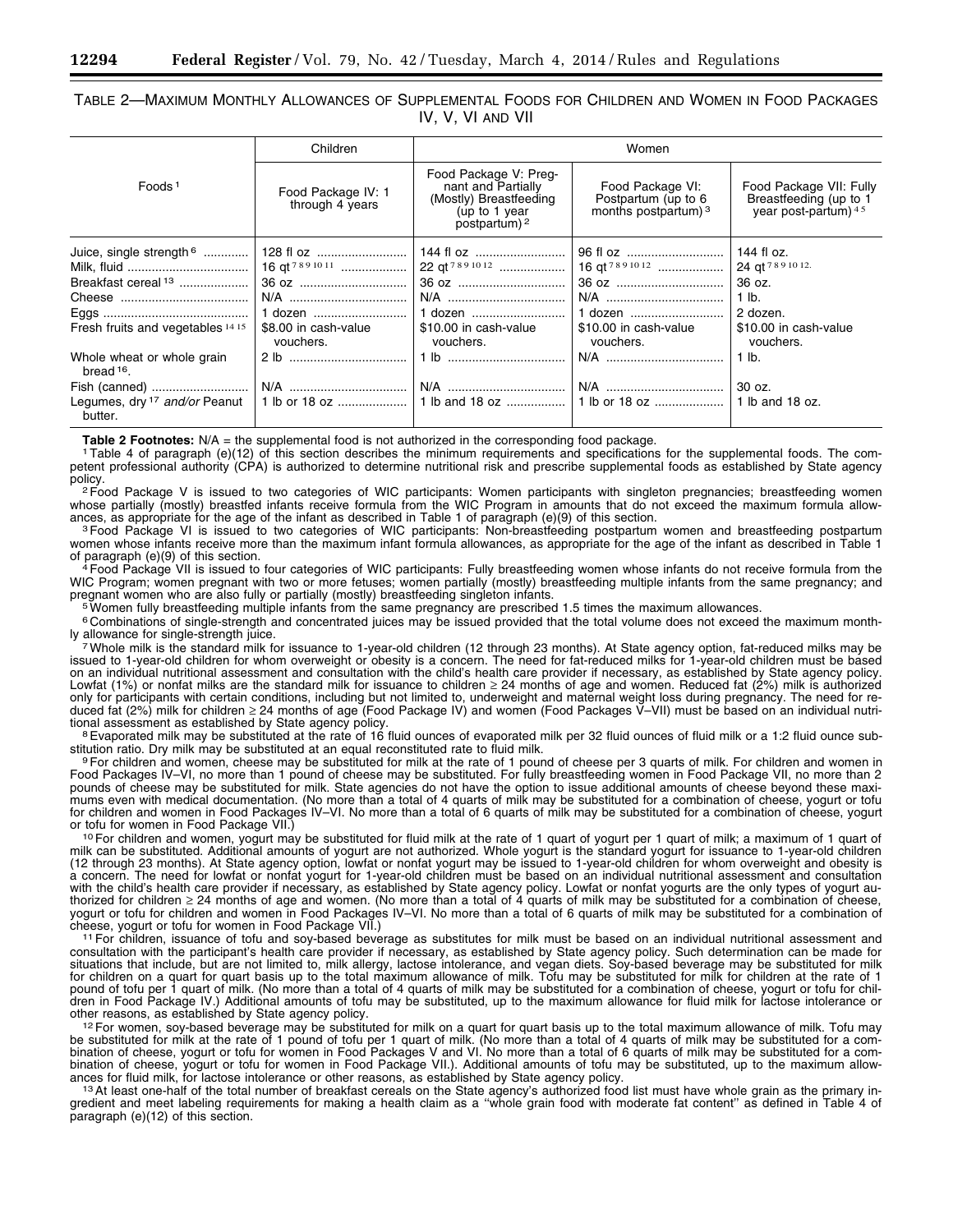14Both fresh fruits and fresh vegetables must be authorized by State agencies. Processed fruits and vegetables, i.e., canned (shelf-stable), frozen, and/or dried fruits and vegetables may also be authorized to offer a wider variety and choice for participants. State agencies may choose to authorize one or more of the following processed fruits and vegetables: canned fruit, canned vegetables, frozen fruit, frozen vegetables, dried fruit, and/or dried vegetables. The cash-value voucher may be redeemed for any eligible fruit and vegetable (refer to Table 4 of paragraph (e)(12) of this section and its footnotes). Except as authorized in paragraph (b)(1)(i) of this section, State agencies may not selectively choose which fruits and vegetables are available to participants. For example, if a State agency chooses to offer dried fruits, it must authorize all WIC-el-

igible dried fruits.<br><sup>15</sup>The monthly value of the fruit/vegetable cash-value vouchers will be adjusted annually for inflation as described in §246.16(j).<br><sup>16</sup>Whole wheat and/or whole grain bread must be authorized. State a

whole-grain barley, whole wheat macaroni products, or soft corn or whole wheat tortillas on an equal weight basis.<br><sup>17</sup> Canned legumes may be substituted for dry legumes at the rate of 64 oz. (e.g., four 16-oz cans) of can Food Packages V and VII, both beans and peanut butter must be provided. However, when individually tailoring Food Packages V or VII for nutritional reasons (e.g., food allergy, underweight, participant preference), State agencies have the option to authorize the following substitutions: 1 pound dry and 64 oz. canned beans/peas (and no peanut butter); or 2 pounds dry or 128 oz. canned beans/peas (and no peanut butter); or 36 oz. peanut butter (and no beans).

(11) *Maximum monthly allowances of supplemental foods for children and women with qualifying conditions in* 

*Food Package III.* The maximum monthly allowances, options and substitution rates of supplemental foods

for participants with qualifying conditions in Food Package III are stated in Table 3 as follows:

#### TABLE 3—MAXIMUM MONTHLY ALLOWANCES (MMA) OF SUPPLEMENTAL FOODS FOR CHILDREN AND WOMEN WITH QUALIFYING CONDITIONS IN FOOD PACKAGE III

|                                            |                                                                                 | Children                                                                          | Women                                        |                                                         |
|--------------------------------------------|---------------------------------------------------------------------------------|-----------------------------------------------------------------------------------|----------------------------------------------|---------------------------------------------------------|
| Foods <sup>1</sup>                         | 1 through 4 years                                                               | Pregnant and partially<br>breastfeeding (up to 1 year<br>postpartum) <sup>2</sup> | Postpartum (up to 6 months)<br>postpartum) 3 | Fully breastfeeding, (up to 1<br>year post-partum) $45$ |
| Juice, single strength $6$                 | 128 fl oz                                                                       |                                                                                   | 96 fl oz                                     | 144 fl oz.                                              |
| WIC Formula $78$                           | 455 fl oz liguid con-<br>centrate.                                              | 455 fl oz liquid concentrate                                                      | 455 fl oz liquid concentrate                 | 455 fl oz liquid concentrate.                           |
|                                            | 16 qt <sup>9</sup> <sup>10</sup> <sup>11</sup> <sup>12</sup> <sup>13</sup> ………… | 22 gt <sup>9 10 11 12 14</sup>                                                    | 16 qt <sup>9 10 11 12 14</sup>               | 24 gt 9 10 11 12 14.                                    |
| Breakfast cereal <sup>1516</sup>           | 36 oz                                                                           |                                                                                   |                                              | 36 oz.                                                  |
| Cheese                                     | N/A                                                                             |                                                                                   |                                              | $1$ lb.                                                 |
|                                            | 1 dozen                                                                         | 1 dozen                                                                           | 1 dozen                                      | 2 dozen.                                                |
| Fruits and vegetables 17 18 19             | \$8.00 in cash-value<br>vouchers.                                               | \$10.00 in cash-value vouch-<br>ers.                                              | \$10.00 in cash-value vouch-<br>ers.         | \$10.00 in cash-value vouch-<br>ers.                    |
| Whole wheat or whole grain<br>bread $20$ . | 2 b                                                                             |                                                                                   |                                              | $1$ lb.                                                 |
| Fish (canned)                              | N/A                                                                             |                                                                                   |                                              | $30 oz$ .                                               |
| Legumes, dry <sup>21</sup> and/or Pea-     | 1 lb                                                                            |                                                                                   |                                              | $1$ lb.                                                 |
| nut butter.                                |                                                                                 |                                                                                   |                                              | And.                                                    |
|                                            |                                                                                 |                                                                                   |                                              | 18 oz.                                                  |

Table 3 Footnotes: N/A=the supplemental food is not authorized in the corresponding food package.<br><sup>1</sup> Table 4 of paragraph (e)(12) of this section describes the minimum requirements and specifications for the supplemental petent professional authority (CPA), as established by State agency policy, is authorized to determine nutritional risk and prescribe supplemental<br>foods per medical documentation.

<sup>2</sup>This food package is issued to two categories of WIC participants: Women participants with singleton pregnancies and breastfeeding women whose partially (mostly) breastfed infants receive formula from the WIC Program in amounts that do not exceed the maximum formula allow-<br>ances as appropriate for the age of the infant as described in Table 1 of paragraph (

<sup>3</sup>This food package is issued to two categories of WIC participants: Non-breastfeeding postpartum women and breastfeeding postpartum women whose breastfed infants receive more than the maximum infant formula allowances as appropriate for the age of the infant as described<br>in Table 1 of paragraph (e)(9) of this section.

<sup>4</sup> This food package is issued to four categories of WIC participants: Fully breastfeeding women whose infants do not receive formula from the WIC Program; women pregnant with two or more fetuses; women partially (mostly) breastfeeding multiple infants from the same pregnancy, and<br>pregnant women who are also partially (mostly) breastfeeding singleton infants.

 $5$  Women fully breastfeeding multiple infants from the same pregnancy are prescribed 1.5 times the maximum allowances.

6 Combinations of single-strength and concentrated juices may be issued provided that the total volume does not exceed the maximum month-

<sup>7</sup> WIC formula means infant formula, exempt infant formula, or WIC-eligible nutritionals.

<sup>8</sup> Powder and ready-to-feed may be substituted at rates that provide comparable nutritive value.

9Whole milk is the standard milk for issuance to 1-year-old children (12 through 23 months). Fat-reduced milks may be issued to 1-year old children as determined appropriate by the health care provider per medical documentation. Lowfat (1%) or nonfat milks are the standard milks for issuance for children ≥ 24 months of age and women. Whole milk or reduced fat (2%) milk may be substituted for lowfat (1%) or nonfat milk for

children ≥ 24 months of age and women as determined appropriate by the health care provider per medical documentation.<br><sup>10</sup> Evaporated milk may be substituted at the rate of 16 fluid ounces of evaporated milk per 32 fluid

<sup>11</sup> For children and women, cheese may be substituted for milk at the rate of 1 pound of cheese per 3 quarts of milk. For children and women in the pregnant, partially breastfeeding and postpartum food packages, no more than 1 pound of cheese may be substituted. For women in the fully breastfeeding food package, no more than 2 pounds of cheese may be substituted for milk. State agencies do not have the option to issue additional amounts of cheese beyond these maximums even with medical documentation. (No more than a total of 4 quarts of milk may be substituted for a combination of cheese, yogurt or tofu for children and women in the pregnant, partially breastfeeding and postpartum food packages. No more than a total of 6 quarts of milk may be substituted for a combination of cheese, yogurt or tofu for women in the fully breastfeeding food package.)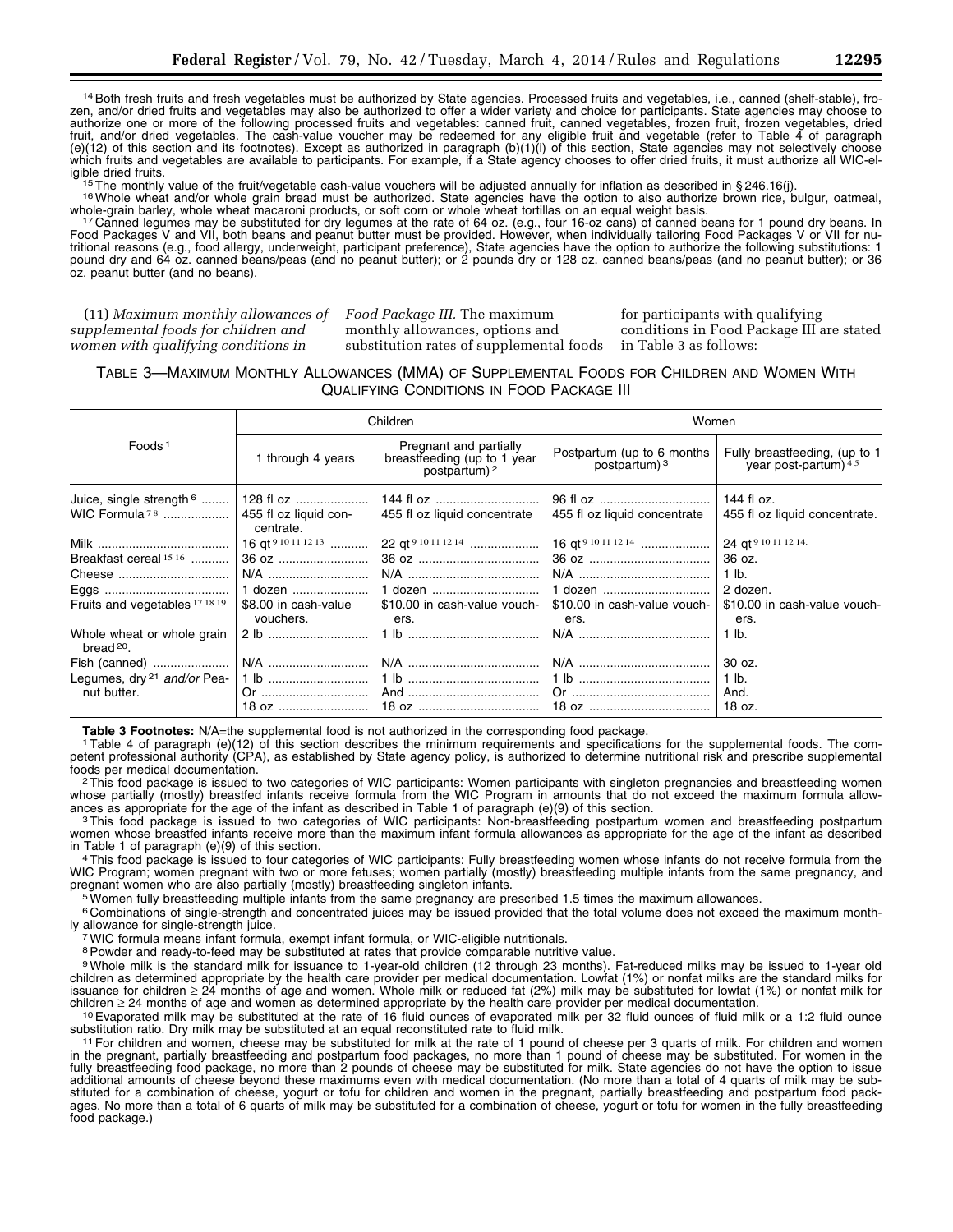$12$  For children and women, yogurt may be substituted for fluid milk at the rate of 1 quart of yogurt per 1 quart of milk; a maximum of 1 quart of milk can be substituted. Additional amounts of yogurt are not authorized. Whole yogurt is the standard yogurt for issuance to 1-year-old children (12 through 23 months). Lowfat or nonfat yogurt may be issued to 1-year-old children (12 months to 23 months) as determined appropriate by the health care provider per medical documentation. Lowfat or nonfat yogurts are the standard yogurt for issuance to children ≥ 24 months of age and women. Whole yogurt may be substituted for lowfat or nonfat yogurt for children ≥ 24 months of age and women as determined appro-<br>priate by the health care provider per medical documentation. (No more than a total cheese, yogurt or tofu for children and women in the pregnant, partially breastfeeding and postpartum food packages. No more than a total of 6

quarts of milk may be substituted for a combination of cheese, yogurt or tofu for women in the fully breastfeeding food package.)<br><sup>13</sup> For children, soy-based beverage and tofu may be substituted for milk as determined app documentation. Soy-based beverage may be substituted for milk on a quart for quart basis up to the total maximum allowance of milk. Tofu may be substituted for milk for children at the rate of 1 pound of tofu per 1 quart of milk. (No more than a total of 4 quarts of milk may be substituted for a combination of cheese, yogurt or tofu for children.) Additional amounts of tofu may be substituted, up to the maximum allowance for fluid

milk for children, as determined appropriate by the health care provider per medical documentation.<br><sup>14</sup> For women, soy-based beverage may be substituted for milk on a quart for quart basis up to the total maximum monthly Tofu may be substituted for milk at the rate of 1 pound of tofu per 1 quart of milk. (No more than a total of 4 quarts of milk may be substituted for a combination of cheese, yogurt or tofu for women in the pregnant, partially breastfeeding and postpartum food packages. No more than a total of 6 quarts of milk may be substituted for a combination of cheese, yogurt or tofu for women in the fully breastfeeding food package.) Additional amounts of tofu may be substituted, up to the maximum allowances for fluid milk, as determined appropriate by the health care provider per

medical documentation.<br>15 32 dry ounces of infant cereal may be substituted for 36 ounces of breakfast cereal as determined appropriate by the health care provider<br>per medical documentation.

16 At least one half of the total number of breakfast cereals on the State agency's authorized food list must have whole grain as the primary ingredient and meet labeling requirements for making a health claim as a "whole grain food with moderate fat content" as defined in Table 4 of<br>paragraph (e)(12) of this section.

<sup>17</sup> Both fresh fruits and fresh vegetables must be authorized by State agencies. Processed fruits and vegetables, i.e., canned (shelf-stable), frozen, and/or dried fruits and vegetables may also be authorized to offer a wider variety and choice for participants. State agencies may choose to authorize one or more of the following processed fruits and vegetables: canned fruit, canned vegetables, frozen fruit, frozen vegetables, dried fruit, and/or dried vegetables. The cash-value voucher may be redeemed for any eligible fruit and vegetable (refer to Table 4 of paragraph (e)(12) of this section and its footnotes). Except as authorized in paragraph (b)(1)(i) of this section, State agencies may not selectively choose which fruits and vegetables are available to participants. For example, if a State agency chooses to offer dried fruits, it must authorize all WIC-el-<br>igible dried fruits.

igible dried fruits.<br>18 Children and women whose special dietary needs require the use of pureed foods may receive commercial jarred infant food fruits and vegetables in lieu of the cash-value voucher. Children may receive 128 oz of commercial jarred infant food fruits and vegetables and women may receive 160 oz of commercial jarred infant food fruits and vegetables in lieu of the cash-value voucher. Infant food fruits and vegetables may be substituted for the cash-value voucher as determined appropriate by the health care provider per medical documentation.<br><sup>19</sup> The monthly value of the fruit/vegetable cash-value vouchers will be adjusted annually for

whole-grain barley, whole wheat macaroni products, or soft com or whole wheat tortillas on an equal weight basis.<br><sup>21</sup> Canned legumes may be substituted for dry legumes at the rate of 64 oz. (e.g., four 16-oz cans) of cann

Food Packages V and VII, both beans and peanut butter must be provided. However, when individually tailoring Food Packages V or VII for nutritional reasons (e.g., food allergy, underweight, participant preference), State agencies have the option to authorize the following substitutions: 1 pound dry and 64 oz. canned beans/peas (and no peanut butter); or 2 pounds dry or 128 oz. canned beans/peas (and no peanut butter); or 36 oz. peanut butter (and no beans).

| (12) Minimum requirements and                                              | Table 4 describes the minimum | supplemental foods in all food |
|----------------------------------------------------------------------------|-------------------------------|--------------------------------|
| specifications for supplemental foods. requirements and specifications for |                               | packages:                      |

| TABLE 4-MINIMUM REQUIREMENTS AND SPECIFICATIONS FOR SUPPLEMENTAL FOODS |  |  |
|------------------------------------------------------------------------|--|--|
|------------------------------------------------------------------------|--|--|

| Categories/foods                             | Minimum requirements and specifications                                                                                                                                                                                                                                                                                                                                                                                                                                                                                                                                                                                                                                                            |
|----------------------------------------------|----------------------------------------------------------------------------------------------------------------------------------------------------------------------------------------------------------------------------------------------------------------------------------------------------------------------------------------------------------------------------------------------------------------------------------------------------------------------------------------------------------------------------------------------------------------------------------------------------------------------------------------------------------------------------------------------------|
| <b>WIC FORMULA:</b>                          |                                                                                                                                                                                                                                                                                                                                                                                                                                                                                                                                                                                                                                                                                                    |
| Infant formula                               | All authorized infant formulas must:<br>(1) Meet the definition for an infant formula in section $201(z)$ of the Federal Food, Drug, and Cosmetic Act (21)<br>U.S.C. 321(z)) and meet the requirements for an infant formula under section 412 of the Federal Food, Drug<br>and Cosmetic Act, as amended (21 U.S.C. 350a) and the regulations at 21 CFR parts 106 and 107;<br>(2) Be designed for enteral digestion via an oral or tube feeding;<br>(3) Provide at least 10 mg iron per liter (at least 1.5 mg iron/100 kilocalories) at standard dilution;<br>(4) Provide at least 67 kilocalories per 100 milliliters (approximately 20 kilocalories per fluid ounce) at standard di-<br>lution. |
| Exempt infant formula                        | (5) Not require the addition of any ingredients other than water prior to being served in a liquid state.<br>All authorized exempt infant formula must:<br>(1) Meet the definition and requirements for an exempt infant formula under section 412(h) of the Federal Food,<br>Drug, and Cosmetic Act as amended (21 U.S.C. 350a(h)) and the regulations at 21 CFR parts 106 and 107;<br>and<br>(2) Be designed for enteral digestion via an oral or tube feeding.                                                                                                                                                                                                                                  |
| WIC-eligible<br>nutritionals. <sup>1</sup> . | Certain enteral products that are specifically formulated to provide nutritional support for individuals with a quali-<br>fying condition, when the use of conventional foods is precluded, restricted, or inadequate. Such WIC-eligible<br>nutritionals must serve the purpose of a food, meal or diet (may be nutritionally complete or incomplete) and<br>provide a source of calories and one or more nutrients; be designed for enteral digestion via an oral or tube<br>feeding; and may not be a conventional food, drug, flavoring, or enzyme.                                                                                                                                             |
| MILK AND MILK ALTER-<br>NATIVES:             |                                                                                                                                                                                                                                                                                                                                                                                                                                                                                                                                                                                                                                                                                                    |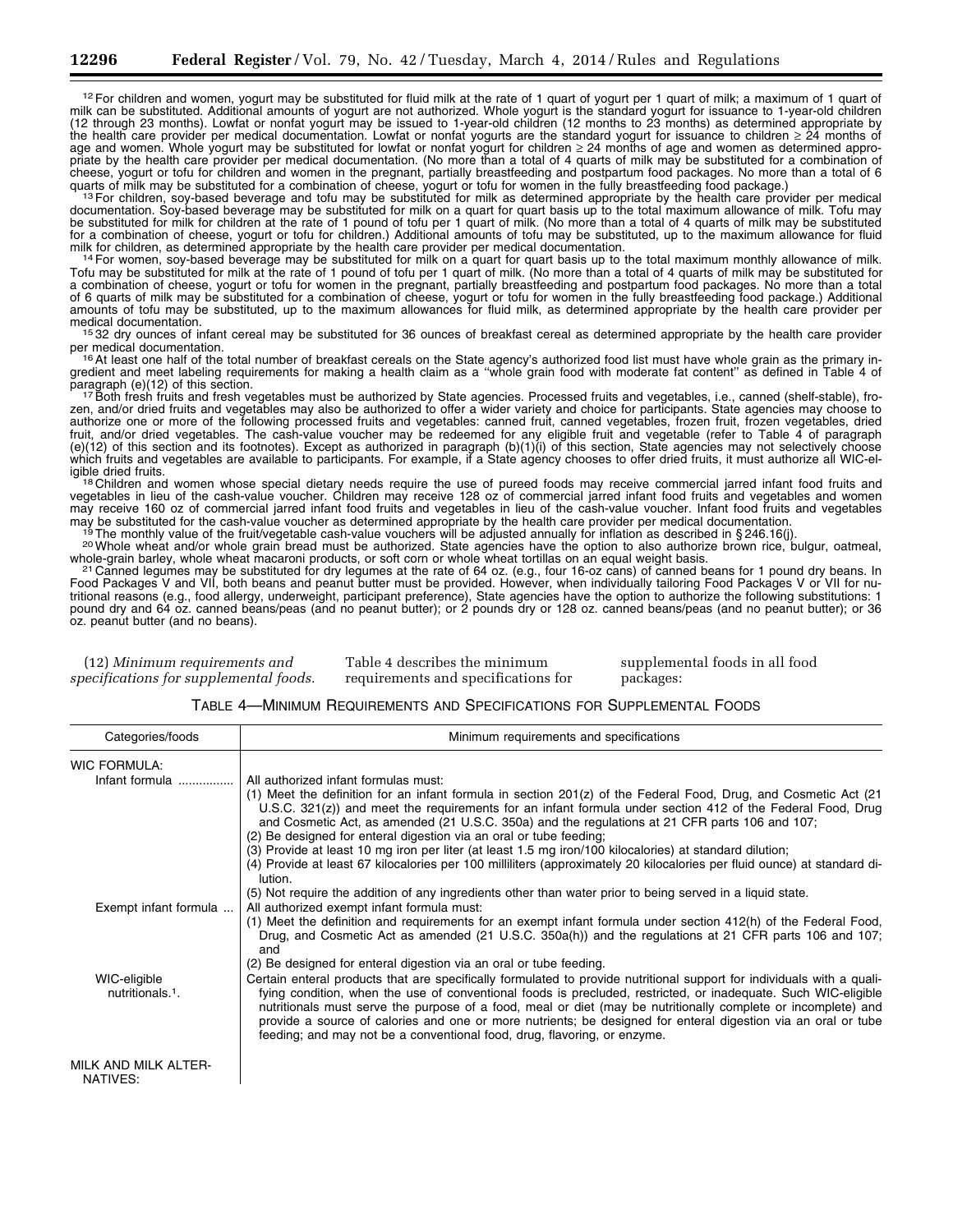۰

### TABLE 4—MINIMUM REQUIREMENTS AND SPECIFICATIONS FOR SUPPLEMENTAL FOODS—Continued

| Categories/foods                                                                       | Minimum requirements and specifications                                                                                                                                                                                                                                                                                                                                                                                                                                                                                                                                                                                                                                                             |
|----------------------------------------------------------------------------------------|-----------------------------------------------------------------------------------------------------------------------------------------------------------------------------------------------------------------------------------------------------------------------------------------------------------------------------------------------------------------------------------------------------------------------------------------------------------------------------------------------------------------------------------------------------------------------------------------------------------------------------------------------------------------------------------------------------|
| Cow's milk <sup>2</sup>                                                                | Must conform to FDA standard of identity for whole, reduced fat, lowfat, or nonfat milks (21 CFR 131.110). Must<br>be pasteurized. May be flavored or unflavored. May be fluid, shelf-stable, evaporated (21 CFR 131.130), or dry.<br>Dry whole milk must conform to FDA standard of identity (21 CFR 131.147). Nonfat dry milk must conform to<br>FDA standard of identity (21 CFR 131.127).                                                                                                                                                                                                                                                                                                       |
|                                                                                        | Cultured milks must conform to FDA standard of identity for cultured milk, e.g. cultured buttermilk, kefir cultured<br>milk, acidophilus cultured milk (21 CFR 131.112).<br>Acidified milk must conform to FDA standard of identity for acidified milk, e.g., acidified kefir milk, acidified aci-<br>dophilus milk or acidified buttermilk (21 CFR 131.111).                                                                                                                                                                                                                                                                                                                                       |
|                                                                                        | All reduced fat, lowfat, and nonfat cow's milk types and varieties must contain at least 400 IU of vitamin D per<br>quart (100 IU per cup) and 2000 IU of vitamin A per quart (500 IU per cup).                                                                                                                                                                                                                                                                                                                                                                                                                                                                                                     |
|                                                                                        | Must be pasteurized. May be flavored or unflavored. May be fluid, shelf-stable, evaporated or dry (i.e., pow-<br>dered).<br>All reduced fat, lowfat, and nonfat goat's milk must contain at least 400 IU of vitamin D per quart (100 IU per cup)                                                                                                                                                                                                                                                                                                                                                                                                                                                    |
|                                                                                        | and 2000 IU of vitamin A per quart (500 IU per cup).<br>Domestic cheese made from 100 percent pasteurized milk. Must conform to FDA standard of identity (21 CFR<br>part 133); Monterey Jack, Colby, natural Cheddar, Swiss, Brick, Muenster, Provolone, part-skim or whole Moz-<br>zarella, pasteurized process American, or blends of any of these cheeses are authorized.                                                                                                                                                                                                                                                                                                                        |
| Yogurt (cow's milk)                                                                    | Cheeses that are labeled low, free, reduced, less or light in sodium, fat or cholesterol are WIC eligible.<br>Yogurt must be pasteurized and conform to FDA standard of identity for whole fat (21 CFR 131.200), lowfat (21<br>CFR 131.203), or nonfat (21 CFR 131.206); plain or flavored with <40 g of total sugars per 1 cup yogurt. Yo-<br>gurts that are fortified with vitamin A and D and other nutrients may be allowed at the State agency's option.<br>Yogurts sold with accompanying mix-in ingredients such as granola, candy pieces, honey, nuts and similar in-<br>gredients are not authorized. Drinkable yogurts are not authorized.                                                |
|                                                                                        | Calcium-set tofu prepared with calcium salts (e.g., calcium sulfate). May not contain added fats, sugars, oils, or<br>sodium. Tofu must be calcium-set, i.e., contain calcium salts, but may also contain other coagulants, i.e., mag-<br>nesium chloride.                                                                                                                                                                                                                                                                                                                                                                                                                                          |
| Soy-based beverage                                                                     | Must be fortified to meet the following nutrient levels: 276 mg calcium per cup, 8 g protein per cup, 500 IU vita-<br>min A per cup, 100 IU vitamin D per cup, 24 mg magnesium per cup, 222 mg phosphorus per cup, 349 mg po-<br>tassium per cup, 0.44 mg riboflavin per cup, and 1.1 mcg vitamin B12 per cup, in accordance with fortification<br>guidelines issued by FDA. May be flavored or unflavored.                                                                                                                                                                                                                                                                                         |
| JUICE                                                                                  | Must be pasteurized 100% unsweetened fruit juice. Must contain at least 30 mg of vitamin C per 100 mL of juice.<br>Must conform to FDA standard of identity as appropriate (21 CFR part 146) or vegetable juice must conform to<br>FDA standard of identity as appropriate (21 CFR part 156). With the exception of 100% citrus juices, State<br>agencies must verify the vitamin C content of all State-approved juices. Juices that are fortified with other nutri-<br>ents may be allowed at the State agency's option. Juice may be fresh, from concentrate, frozen, canned, or<br>shelf-stable. Blends of authorized juices are allowed.<br>Vegetable juice may be regular or lower in sodium. |
|                                                                                        | Fresh shell domestic hens' eggs or dried eggs mix (must conform to FDA standard of identity in 21 CFR 160.105)<br>or pasteurized liquid whole eggs (must conform to FDA standard of identity in 21 CFR 160.115).<br>Hard boiled eggs, where readily available for purchase in small quantities, may be provided for homeless partici-<br>pants.                                                                                                                                                                                                                                                                                                                                                     |
| <b>BREAKFAST CEREAL</b><br>(READY-TO-EAT AND IN-<br>STANT AND REGULAR<br>HOT CEREALS). | Must contain a minimum of 28 mg iron per 100 g dry cereal.<br>Must contain $\leq$ 21.2 g sucrose and other sugars per 100 g dry cereal ( $\leq$ 6 g per dry oz).<br>At least half of the cereals authorized on a State agency's food list must have whole grain as the primary ingre-<br>dient by weight AND meet labeling requirements for making a health claim as a "whole grain food with mod-<br>erate fat content". <sup>3</sup>                                                                                                                                                                                                                                                              |
| FRUITS AND VEGETABLES<br>(FRESH AND PROC-<br>ESSED) 45689.                             | Any variety of fresh (as defined by 21 CFR 101.95) whole or cut fruit without added sugars.<br>Any variety of fresh (as defined by 21 CFR 101.95) whole or cut vegetable, except white potatoes, without added<br>sugars, fats, or oils (orange yams and sweet potatoes are allowed).<br>Any variety of canned fruits (must conform to FDA standard of identity as appropriate (21 CFR part 145)); includ-<br>ing applesauce, juice pack or water pack without added sugars, fats, oils, or salt (i.e., sodium). The fruit must<br>be listed as the first ingredient.                                                                                                                               |
|                                                                                        | Any variety of frozen fruits without added sugars, fats, oils, or salt (i.e., sodium).<br>Any variety of canned or frozen vegetables, except white potatoes (orange yams and sweet potatoes are al-<br>lowed); without added sugars, fats, or oils. Vegetable must be listed as the first ingredient. May be regular or<br>lower in sodium. Must conform to FDA standard of identity as appropriate (21 CFR part 155).<br>Any type of dried fruits or dried vegetable, except white potatoes (orange yams and sweet potatoes are allowed);<br>without added sugars, fats, oils, or salt (i.e., sodium).                                                                                             |
|                                                                                        | Any type of immature beans, peas, or lentils, fresh or in canned <sup>5</sup> forms.<br>Any type of frozen beans (immature or mature). Beans purchased with the CVV may contain added vegetables<br>and fruits, but may not contain added sugars, fats, oils, or meat as purchased. Canned beans, peas, or lentils<br>may be regular or lower in sodium content.<br>State agencies must allow organic forms of WIC-eligible fruits and vegetables.                                                                                                                                                                                                                                                  |
| WHOLE WHEAT BREAD,<br>WHOLE GRAIN BREAD,<br>AND WHOLE GRAIN OP-<br>TIONS:              |                                                                                                                                                                                                                                                                                                                                                                                                                                                                                                                                                                                                                                                                                                     |
| Bread                                                                                  | Whole wheat bread must conform to FDA standard of identity (21 CFR 136.180). (Includes whole wheat buns<br>and rolls.) "Whole wheat flour" and/or "bromated whole wheat flour" must be the only flours listed in the ingre-<br>dient list.                                                                                                                                                                                                                                                                                                                                                                                                                                                          |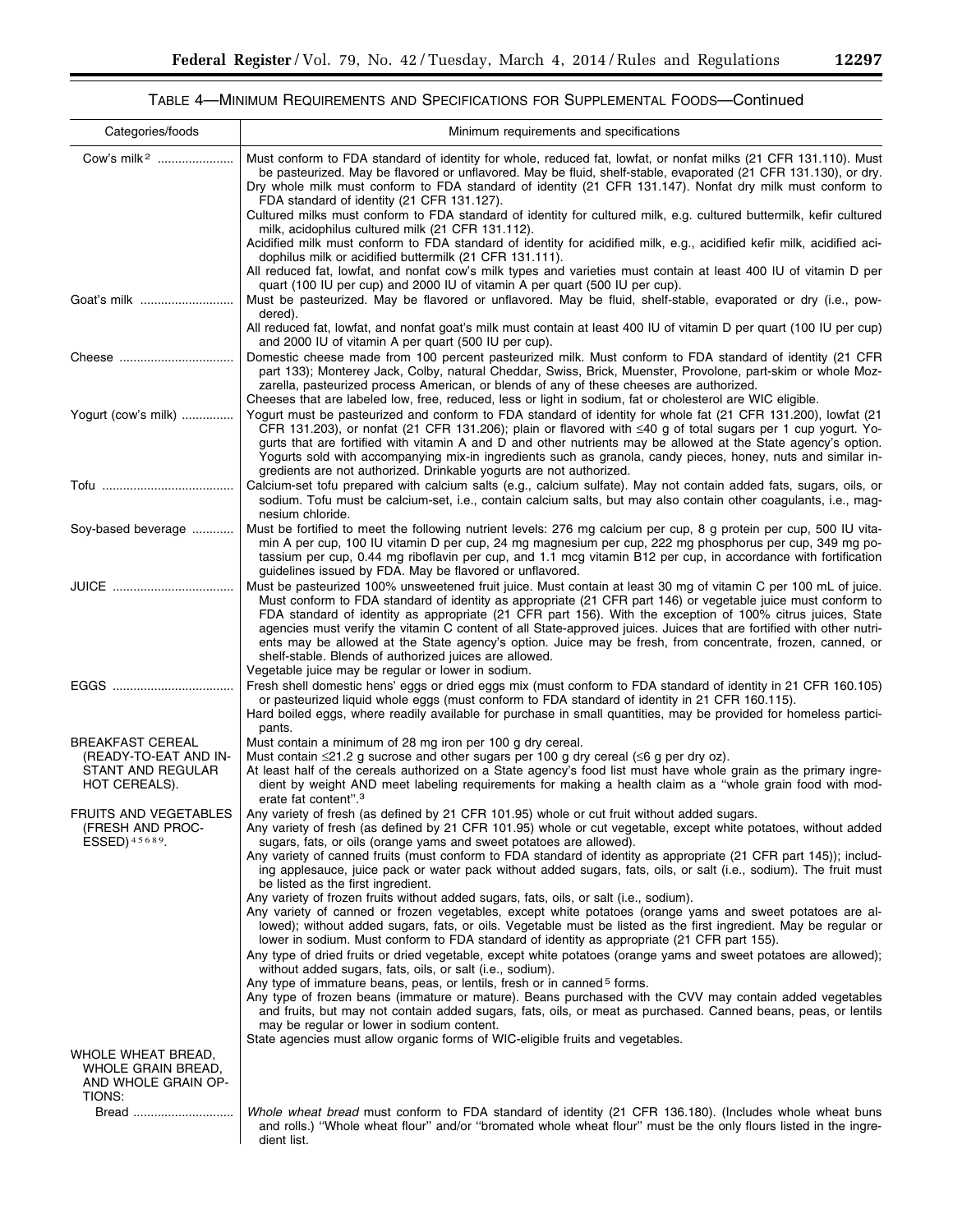#### TABLE 4—MINIMUM REQUIREMENTS AND SPECIFICATIONS FOR SUPPLEMENTAL FOODS—Continued

| Categories/foods                                             | Minimum requirements and specifications                                                                                                                                                                                                                                                                                                                                                                                                                                                                                                                                                                   |
|--------------------------------------------------------------|-----------------------------------------------------------------------------------------------------------------------------------------------------------------------------------------------------------------------------------------------------------------------------------------------------------------------------------------------------------------------------------------------------------------------------------------------------------------------------------------------------------------------------------------------------------------------------------------------------------|
| Whole Grain Options<br>FISH (CANNED) <sup>5</sup>            | <b>OR</b><br>Whole grain bread must conform to FDA standard of identity (21 CFR 136.110) (includes whole grain buns and<br>rolls).<br><b>AND</b>                                                                                                                                                                                                                                                                                                                                                                                                                                                          |
|                                                              | Whole grain must be the primary ingredient by weight in all whole grain bread products.<br><b>AND</b>                                                                                                                                                                                                                                                                                                                                                                                                                                                                                                     |
|                                                              | Must meet FDA labeling requirements for making a health claim as a "whole grain food with moderate fat con-<br>tent". <sup>3</sup>                                                                                                                                                                                                                                                                                                                                                                                                                                                                        |
|                                                              | Brown rice, bulgur, oats, and whole-grain barley without added sugars, fats, oils, or salt (i.e., sodium). May be in-<br>stant-, quick-, or regular-cooking.                                                                                                                                                                                                                                                                                                                                                                                                                                              |
|                                                              | Soft corn or whole wheat tortillas. Soft corn tortillas made from ground masa flour (corn flour) using traditional<br>processing methods are WIC-eligible, e.g., whole corn, corn (masa), whole ground corn, corn masa flour, masa<br>harina, and white corn flour. For whole wheat tortillas, "whole wheat flour" must be the only flour listed in the<br>ingredient list.                                                                                                                                                                                                                               |
|                                                              | Whole wheat macaroni products. Must conform to FDA standard of identity (21 CFR 139.138) and have no added<br>sugars, fats, oils, or salt (i.e., sodium). "Whole wheat flour" and/or "whole durum wheat flour" must be the only<br>flours listed in the ingredient list. Other shapes and sizes that otherwise meet the FDA standard of identity for<br>whole wheat macaroni (pasta) products (139.138), and have no added sugars, fats, oils, or salt (i.e., sodium),<br>are also authorized (e.g., whole wheat rotini, and whole wheat penne).                                                          |
|                                                              | Canned only:<br>Light tuna (must conform to FDA standard of identity (21 CFR 161.190));                                                                                                                                                                                                                                                                                                                                                                                                                                                                                                                   |
|                                                              | Salmon (Pacific salmon must conform to FDA standard of identity (21 CFR 161.170));<br>Sardines; and<br>Mackerel (N. Atlantic <i>Scomber scombrus</i> ; Chub Pacific <i>Scomber japonicas</i> ; Jack Mackerel <sup>10</sup><br>May be packed in water or oil. Pack may include bones or skin. Added sauces and flavorings, e.g., tomato<br>sauce, mustard, lemon, are authorized at the State agency's option. May be regular or lower in sodium content.                                                                                                                                                  |
| <b>MATURE LEGUMES (DRY</b><br>BEANS AND PEAS) <sup>7</sup> . | Any type of mature dry beans, peas, or lentils in dry-packaged or canned <sup>5</sup> forms. Examples include but are not<br>limited to black beans, black-eyed peas, garbanzo beans (chickpeas), great northern beans, white beans (navy<br>and pea beans), kidney beans, mature lima ("butter beans"), fava and mung beans, pinto beans, soybeans/<br>edamame, split peas, lentils, and refried beans. All categories exclude soups. May not contain added sugars,<br>fats, oils, vegetables, fruits or meat as purchased. Canned legumes may be regular or lower in sodium con-<br>tent. <sup>11</sup> |
| PEANUT BUTTER                                                | Baked beans may only be provided for participants with limited cooking facilities. <sup>11</sup><br>Peanut butter and reduced fat peanut butter (must conform to FDA Standard of Identity (21 CFR 164.150));<br>creamy or chunky, regular or reduced fat, salted or unsalted forms are allowed. Peanut butters with added<br>marshmallows, honey, jelly, chocolate or similar ingredients are not authorized.                                                                                                                                                                                             |
| <b>INFANT FOODS:</b>                                         |                                                                                                                                                                                                                                                                                                                                                                                                                                                                                                                                                                                                           |
| Infant Cereal                                                | Infant cereal must contain a minimum of 45 mg of iron per 100 g of dry cereal. <sup>12</sup>                                                                                                                                                                                                                                                                                                                                                                                                                                                                                                              |
| Infant Fruits                                                | Any variety of single ingredient commercial infant food fruit without added sugars, starches, or salt (i.e., sodium).<br>Texture may range from strained through diced. The fruit must be listed as the first ingredient. <sup>13</sup>                                                                                                                                                                                                                                                                                                                                                                   |
| Infant Vegetables                                            | Any variety of single ingredient commercial infant food vegetables without added sugars, starches, or salt (i.e.,<br>sodium). Texture may range from strained through diced. The vegetable must be listed as the first ingredient. <sup>14</sup>                                                                                                                                                                                                                                                                                                                                                          |
| Infant Meat                                                  | Any variety of commercial infant food meat or poultry, as a single major ingredient, with added broth or gravy.<br>Added sugars or salt (i.e. sodium) are not allowed. Texture may range from pureed through diced. <sup>15</sup>                                                                                                                                                                                                                                                                                                                                                                         |

Table 4 Footnotes: FDA = Food and Drug Administration of the U.S. Department of Health and Human Services.<br><sup>1</sup> The following are not considered a WIC-eligible nutritional: Formulas used solely for the purpose of enhancing weight, addressing picky eaters or used for a condition other than a qualifying condition (e.g., vitamin pills, weight control products, etc.); medi-<br>cines or drugs, as defined by the Food, Drug and Cosmetic Act (21 U.S.C. fluids or electrolyte solutions; flavoring or thickening agents; and feeding utensils or devices (e.g., feeding tubes, bags, pumps) designed to ad-<br>minister a WIC-eligible formula.

<sup>2</sup> All authorized milks must conform to FDA standards of identity for milks as defined by 21 CFR part 131 and meet WIC's requirements for vitamin fortification as specified in Table 4 of paragraph (e)(12) of this section. Additional authorized milks include, but are not limited to: calciumfortified, lactose-reduced and lactose-free, organic and UHT pasteurized milks. Other milks are permitted at the State agency's discretion pro-

vided that the State agency determines that the milk meets the minimum requirements for authorized milk.<br><sup>3</sup> FDA Health Claim Notification for Whole Grain Foods with Moderate Fat Content at http://www.fda.gov/food/ingredie

<sup>4</sup> Processed refers to frozen, canned,<sup>5</sup> or dried.<br><sup>5 </sup>''Canned'' refers to processed food items in cans or other shelf-stable containers, e.g., jars, pouches.

<sup>6</sup>The following are not authorized: herbs and spices; creamed vegetables or vegetables with added sauces; mixed vegetables containing noodles, nuts or sauce packets, vegetable-grain (pasta or rice) mixtures; fruit-nut mixtures; breaded vegetables; fruits and vegetables for purchase on salad bars; peanuts or other nuts; ornamental and decorative fruits and vegetables such as chili peppers on a string; garlic on a string; gourds; painted pumpkins; fruit baskets and party vegetable trays; decorative blossoms and flowers, and foods containing fruits such as blue-<br>berry muffins and other baked goods. Home-canned and home-preserved fruits and v

7 Mature legumes in dry-packed or canned forms may be purchased with the WIC food instrument only. Immature varieties of fresh or canned beans and frozen beans of any type (immature or mature) may be purchased with the cash-value voucher only. Juices are provided as separate<br>food WIC categories and are not authorized under the fruit and vegetable category. food WIC categories and are not authorized under the fruit and vegetable category.<br><sup>8</sup>Excludes white potatoes, mixed vegetables containing white potatoes, dried white potatoes; catsup or other condiments; pickled vegetable

olives; soups; juices; and fruit leathers and fruit roll-ups. Canned tomato sauce, tomato paste, salsa and spaghetti sauce without added sugar, fats, or oils are authorized.<br><sup>9</sup>State agencies have the option to allow only lower sodium canned vegetables for purchase with the cash-value voucher.

10FDA defines jack mackerel as any of the following six species: Trachurus declivis, trachurus japonicas, trachurur symmetricus, trachurus murphyi, trachurus novaezelandiae, and trachurus lathami in The Seafood List at *[http://www.fda.gov/Food/GuidanceRegulation/](http://www.fda.gov/Food/GuidanceRegulation/GuidanceDocumentsRegulatoryInformation/Seafood/ucm113260.htm) [GuidanceDocumentsRegulatoryInformation/Seafood/ucm113260.htm](http://www.fda.gov/Food/GuidanceRegulation/GuidanceDocumentsRegulatoryInformation/Seafood/ucm113260.htm)*. King mackerel is not authorized.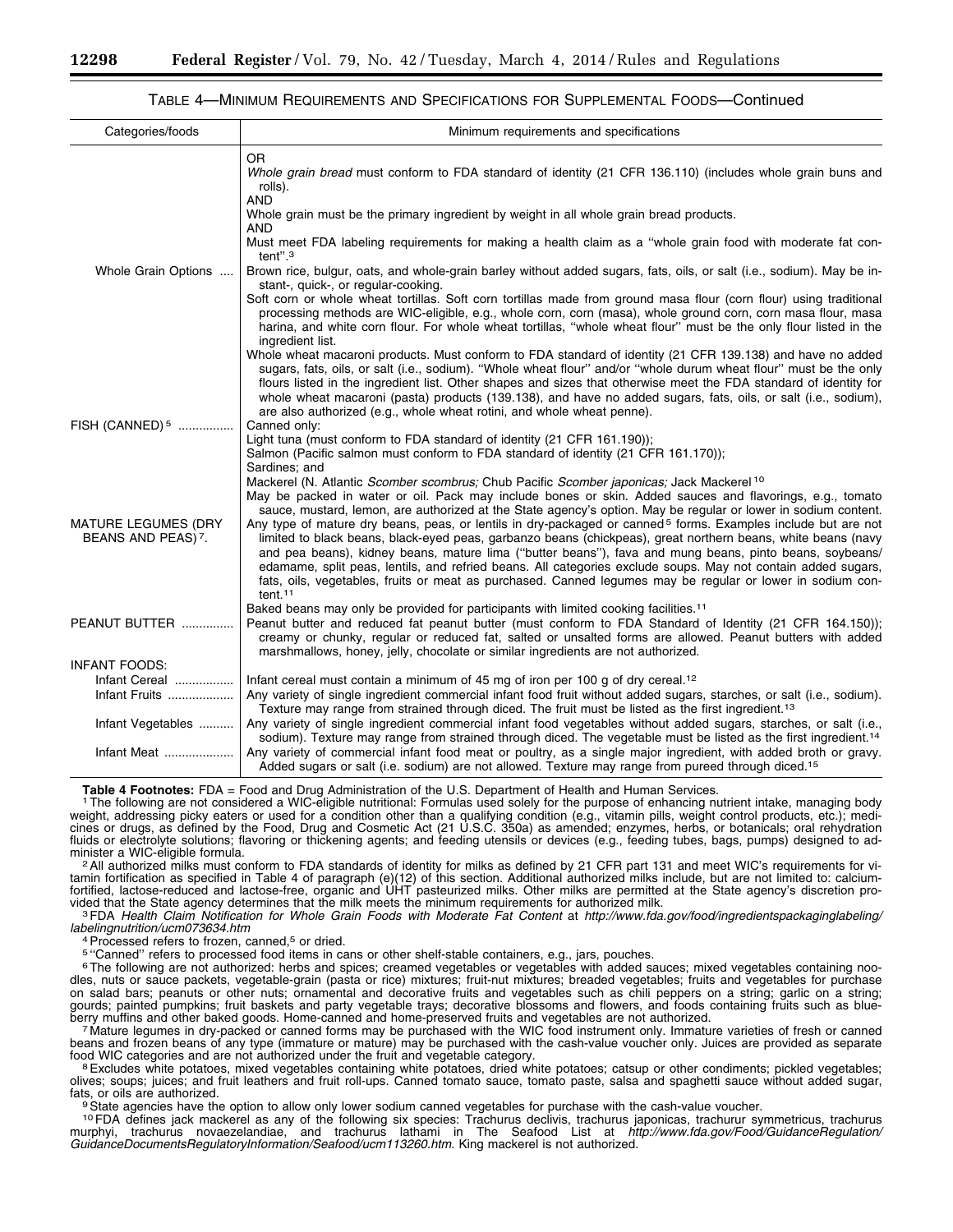11The following are not authorized in the mature legume category: soups; immature varieties of legumes, such as those used in canned green peas, green beans, snap beans, yellow beans, and wax beans; baked beans with meat, e.g., beans and franks; and beans containing added sugars (with the exception of baked beans), fats, oils, meats, fruits or vegetables.<br>12 Infant cereals containing infant formula, milk, fruit, or other non-cereal ingredients are not allowed.<br>13 Mixtures with cereal or inf

apple-banana) and combinations of single ingredients of fruits and/or vegetables (e.g., apples and squash) are allowed.<br>14 Combinations of single ingredients (e.g., peas and carrots) and combinations of single ingredients

and squash) are allowed. Mixed vegetables with white potato as an ingredient (e.g., mixed vegetables) are authorized. Infant foods containing white potatoes as the primary ingredient are not authorized.<br><sup>15</sup> No infant food combinations (e.g., meat and vegetables) or dinners (e.g., spaghetti and meatballs) are allowed.

■ 5. In § 246.12:

■ a. Remove the phrase "WIC-eligible medical foods'' and add in its place ''WIC-eligible nutritionals'' wherever it appears;

■ b. Amend paragraph (a)(1) by removing the words ''and farmers'' after ''vendors'' in the second sentence and adding in their place the phrase '', farmers and farmers' markets,'';

■ c. Amend paragraphs (f)(2)(ii) and (f)(2)(iv) by removing the word ''vouchermay'' and adding in its place the words ''voucher may'' whenever it appears in these paragraphs;

 $\blacksquare$  d. Add a new paragraph (f)(4); ■ e. Amend paragraph (g)(3)(i) by removing the words ''varieties of'' in both places that it appears in the second sentence and adding in their place the word ''different'';

■ f. Amend paragraph (h)(3)(i) by removing the word ''vouchersonly'' and adding in its place the words ''vouchers only'';

 $\blacksquare$  g. Amend paragraph (h)(3)(vii) by adding the words '', or cash-value vouchers'' after the word ''instruments''; ■ h. Revise the heading and the first two sentences of paragraph (h)(3)(viii); ■ i. Amend paragraph  $(h)(3)(x)$  by removing the last sentence of the

paragraph; ■ j. Redesignate paragraphs (h)(3)(xi) through (h)(3)(xxv) as paragraphs  $(h)(3)(xii)$  through  $(h)(3)(xxxi)$  and add a new paragraph (h)(3)(xi);

■ k. Amend paragraph (l)(1)(ii)(A) by adding the words '', or cash-value vouchers,'' after the word ''instruments'';

■ l. Revise paragraph (o);

 $\blacksquare$  m. Amend paragraphs (r)(3) and (t) by adding the phrase '', farmers' markets,'' after the word ''farmer'';

 $\blacksquare$  n. Amend paragraph (u)(5) by adding the words '', farmers, farmers' markets,'' after the word ''contractors''; ■ o. Revise the heading and

introductory text of paragraph (v);  $\blacksquare$  p. Amend paragraph (v)(1) by adding the words ''or farmers' market'' after the word ''farmer'';

 $\blacksquare$  q. Revise paragraph  $(v)(1)(iv)$ ;

 $\blacksquare$  r. Amend paragraphs (v)(2) through (v)(6) by adding the words ''or farmers' market'' after the word ''farmer'' wherever it occurs;

 $\blacksquare$  s. Revise paragraph  $(v)(3)$ ;

■ t. Redesignate paragraphs  $(v)(4)$ through  $(v)(6)$  as paragraphs  $(v)(5)$ 

through (v)(7), and add a new paragraph (v)(4); and

 $\blacksquare$  u. Add a new paragraph (v)(8). The revisions and additions read as follows:

#### **§ 246.12 Food delivery systems.**

\* \* \* \* \* (f) \* \* \*

(4) *Split tender transactions.* The State agency must implement procedures that allow the participant, authorized representative or proxy to pay the difference when a fruit and vegetable purchase exceeds the value of the cash-value vouchers.

\* \* \* \* \*

- (h) \* \* \*
- $(3) * * * *$

(viii) *Food instrument and cash-value voucher redemption.* The vendor must submit food instruments and cash-value vouchers for redemption in accordance with the redemption procedures described in the vendor agreement. The vendor may redeem a food instrument or cash-value voucher only within the specified time period. \* \* \*

(xi) *Split tender for cash-value vouchers.* The vendor must allow the participant, authorized representative or proxy to pay the difference when a fruit and vegetable purchase exceeds the value of the cash-value vouchers (also known as a split tender transaction). \* \* \* \* \*

(o) *Participant parent/caretaker, proxy, vendor, farmer, farmers' market, and home food delivery contractor complaints.* The State agency must have procedures to document the handling of complaints by participants, parents or caretakers of infant or child participants, proxies, vendors, farmers, farmers' markets, home food delivery contractors, and direct distribution contractors. Complaints of civil rights discrimination must be handled in accordance with § 246.8(b).

\* \* \* \* \* (v) *Farmers and farmers' markets.* The State agency may authorize farmers, farmers' markets, and/or roadside stands to accept the cash-value voucher for eligible fruits and vegetables. The State agency must enter into written

agreements with all authorized farmers and/or farmers' markets. The agreement must be signed by a representative who has legal authority to obligate the farmer or farmers' market and a representative of the State agency. The agreement must be for a period not to exceed 3 years. Only farmers or farmers' markets authorized by the State agency may redeem the fruit and vegetable cashvalue voucher. The State agency must require farmers or farmers' markets to reapply at the expiration of their agreements and must provide farmers or farmers markets with not less than 15 days advance written notice of the expiration of the agreement.

\* \* \* \* \*

(1) \* \* \* (iv) Redeem the cash-value voucher in accordance with a procedure established by the State agency. Such procedure must include a requirement for the farmer or farmers' market to allow the participant, authorized representative or proxy to pay the difference when the purchase of fruits and vegetables exceeds the value of the cash-value vouchers (also known as a split tender transaction);

\* \* \* \* \* (3) Neither the State agency nor the farmer or farmers' market has an obligation to renew the agreement. The State agency, the farmer, or farmers' market may terminate the agreement for cause after providing advance written notification.

(4) *Farmer agreements for State agencies that do not authorize farmers.*  Those State agencies which authorize farmers' markets but not individual farmers shall require authorized farmers' markets to enter into a written agreement with each farmer within the market that is authorized to accept cashvalue vouchers. The State agency shall set forth the required terms for the written agreement as defined in  $\S 246.12(v)(1)$  and  $(v)(2)$ , and provide a sample agreement for use by the farmers' market.

\* \* \* \* \* (8) *Monitoring farmers and farmers' markets.*—(i) The State agency must design and implement a system for monitoring its authorized farmers and farmers' markets for compliance with